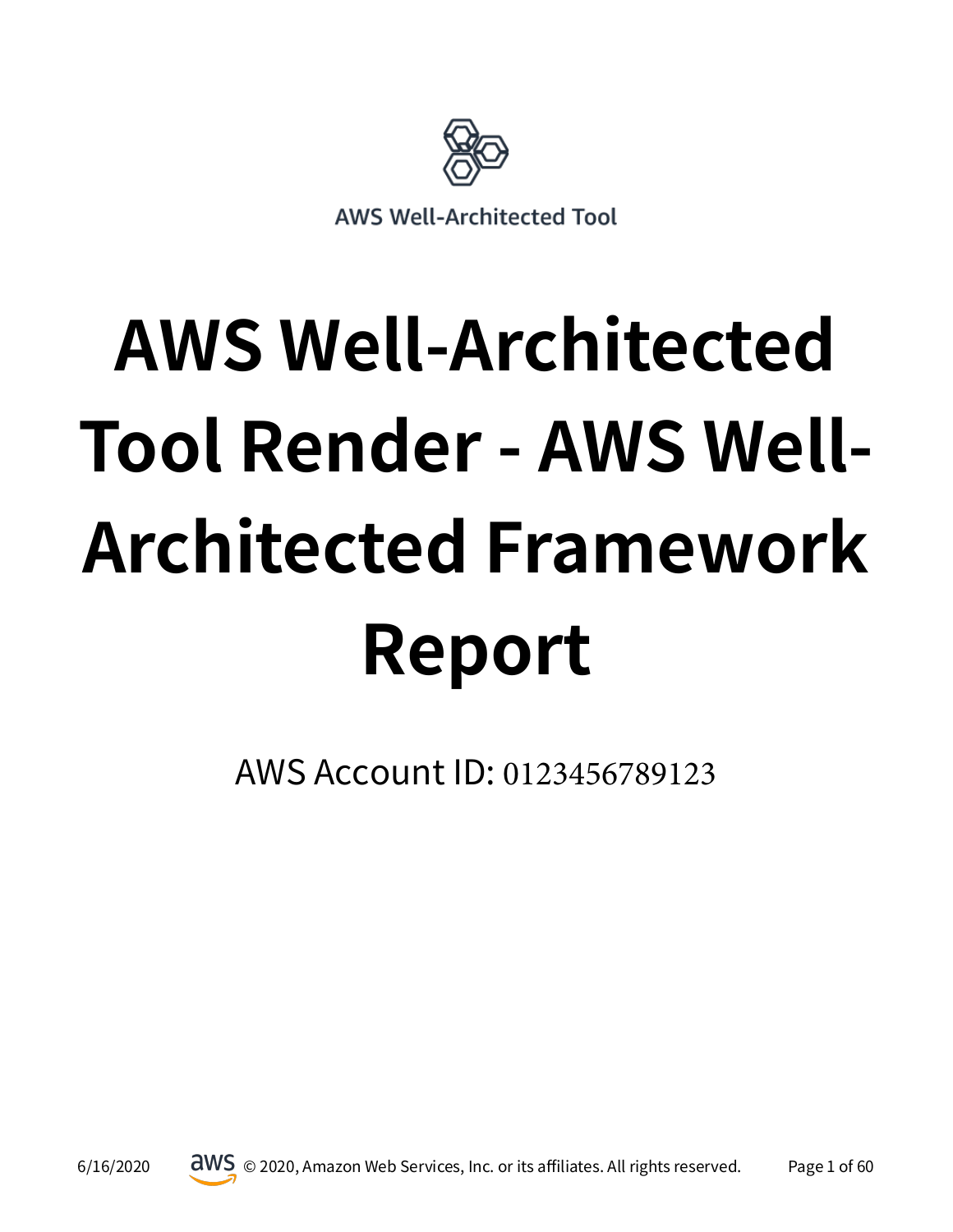## AWS Well-Architected Tool Report

Copyright © 2020 Amazon Web Services, Inc. and/or its affiliates. All rights reserved.

Amazon's trademarks and trade dress may not be used in connection with any product or service that is not Amazon's, in any manner that is likely to cause confusion among customers, or in any manner that disparages or discredits Amazon. All other trademarks not owned by Amazon are the property of their respective owners, who may or may not be affiliated with, connected to, or sponsored by Amazon.

All information, guidance and materials (collectively, "Information") provided to you in connection with the Program are for informational purposes only. You are solely responsible for making your own independent assessment of the Information and your use of AWS's products or services. Neither this document nor any other Information provided to you creates any warranties (express or implied), representations, contractual commitments, conditions or assurances from AWS, its affiliates, suppliers or licensors. Neither this document nor any other information provided to you are part of, nor do they modify, any agreements between you and AWS. All information in this document will be shared with only the Customer and the AWS Team.

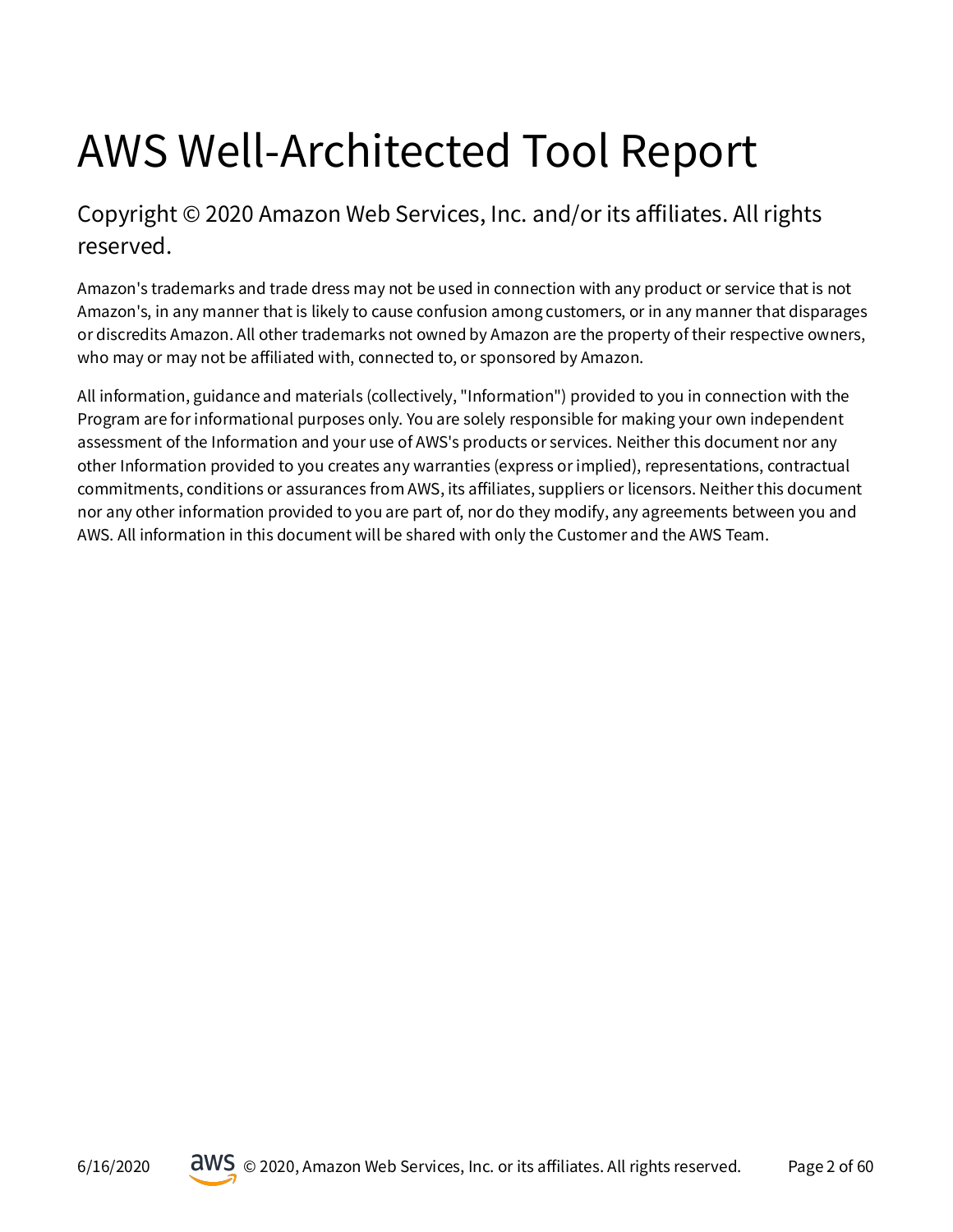## Table of contents

| <b>Workload properties</b>    | 4              |
|-------------------------------|----------------|
| Lens overview                 | 5              |
| Improvement plan              | 6              |
| High risk                     | 6              |
| <b>Medium risk</b>            | $\overline{7}$ |
| Lens details                  | 9              |
| <b>Operational Excellence</b> | 9              |
| <b>Security</b>               | 19             |
| Reliability                   | 31             |
| <b>Performance Efficiency</b> | 42             |
| <b>Cost Optimization</b>      | 51             |

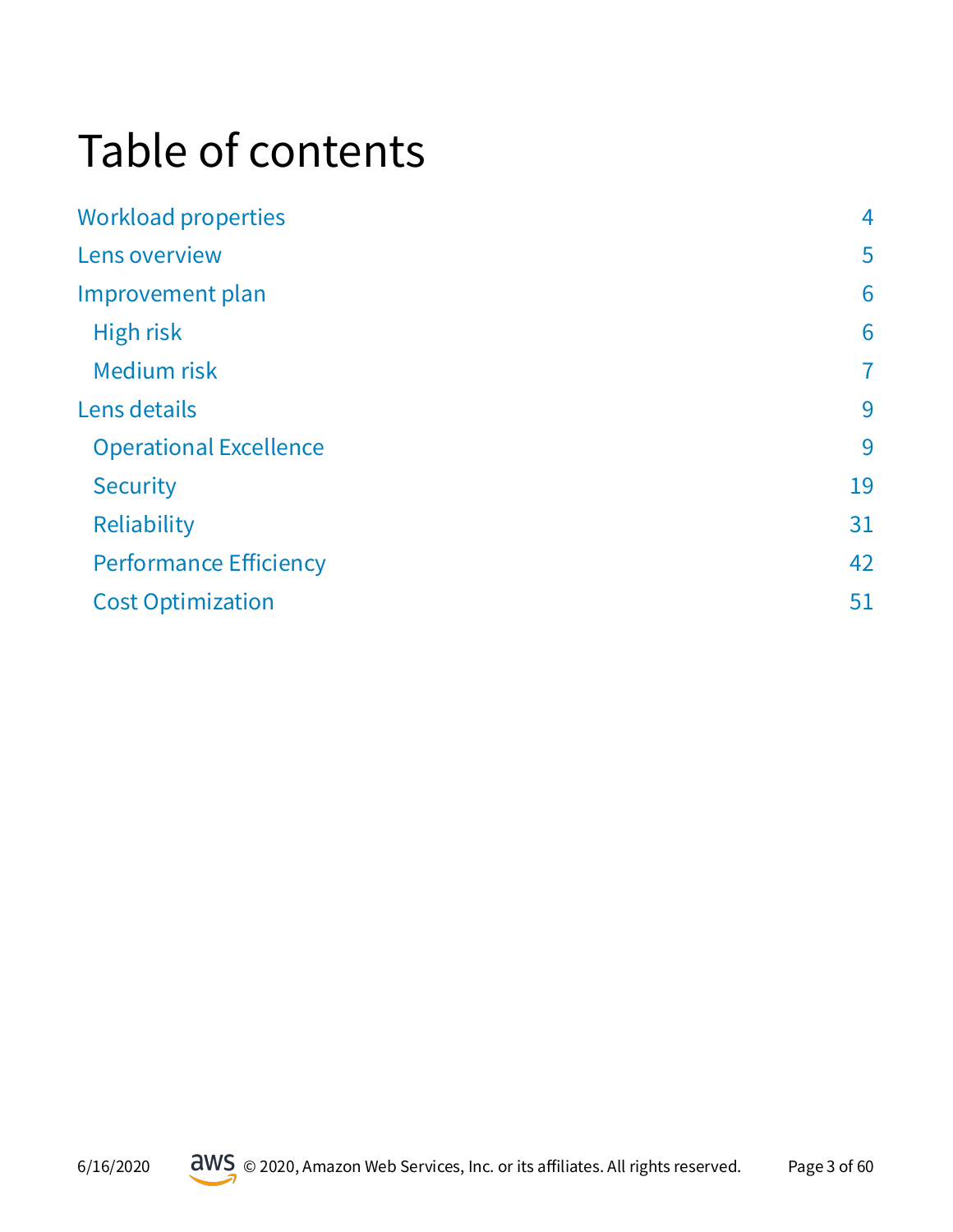## <span id="page-3-0"></span>Workload properties

## **Workload name**

Render

## **ARN**

arn:aws:wellarchitected:us-west-2:0123456789123:workload/ dd2959b824ab7ffc191f2de7a830b9a5

**Description** Encore render

**Review owner** jeff@p1technologies.com

**Industry type** Media & Entertainment

**Industry** Content Production

**Environment** Production

**AWS Regions** US West (Oregon)

**Non-AWS regions**

**Account IDs 0123456789123**

-

-

## **Architectural design**

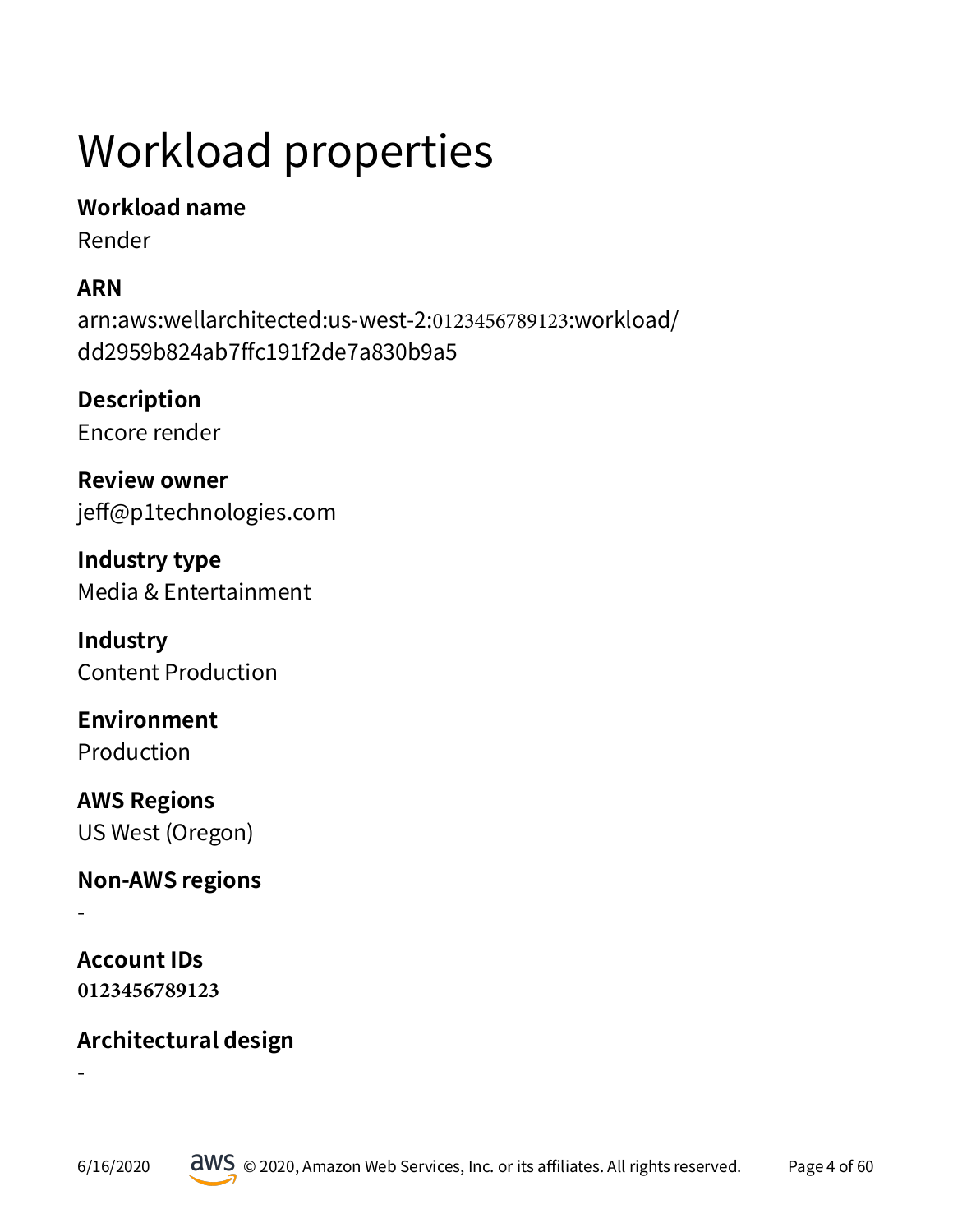## <span id="page-4-0"></span>Lens overview

#### **Questions answered**

46/46

| Pillar                        | <b>Questions answered</b> |  |
|-------------------------------|---------------------------|--|
| <b>Operational Excellence</b> | 9/9                       |  |
| Security                      | 11/11                     |  |
| Reliability                   | 9/9                       |  |
| Performance Efficiency        | 8/8                       |  |
| <b>Cost Optimization</b>      | 9/9                       |  |

#### **Lens notes**

-

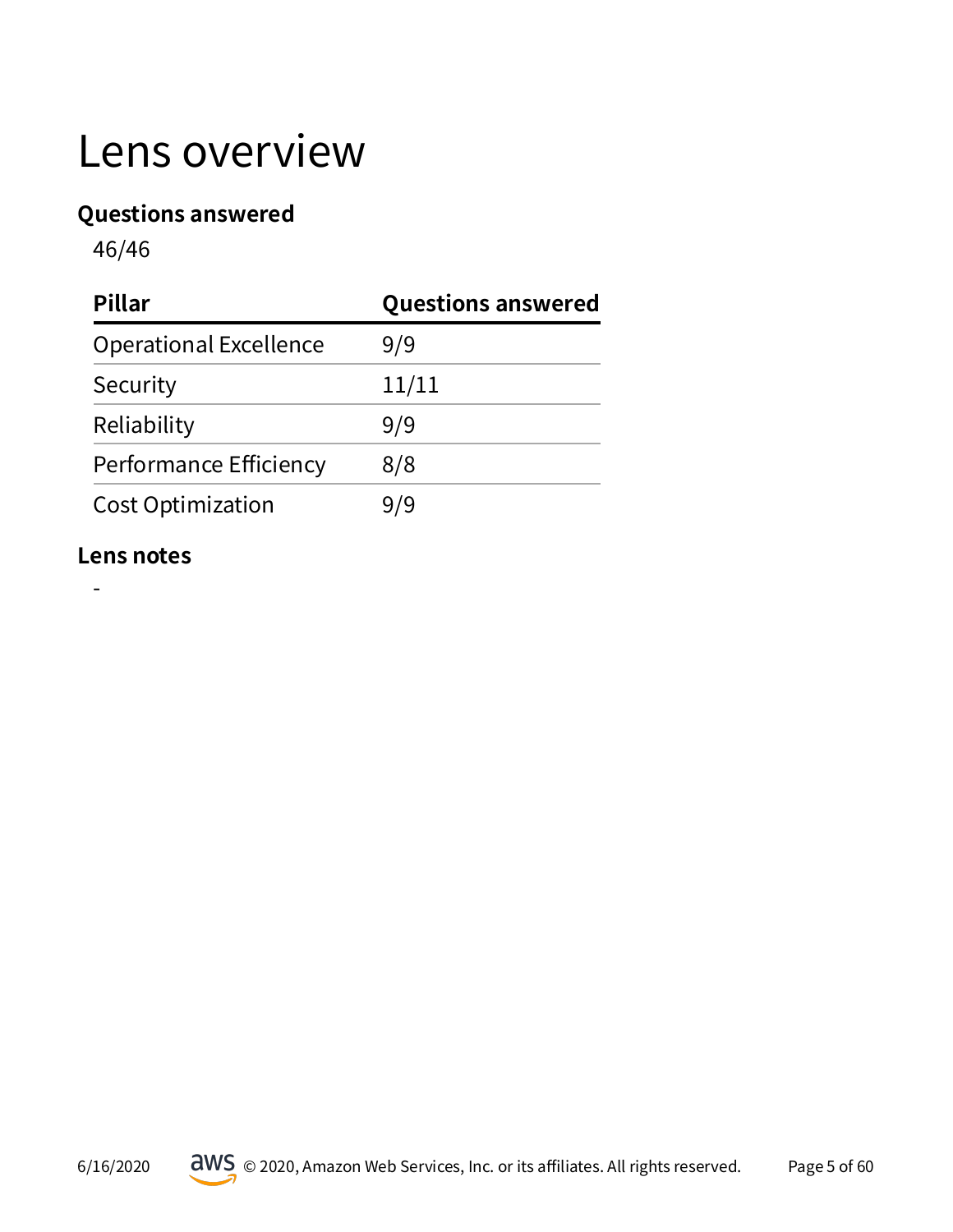## <span id="page-5-0"></span>Improvement plan

#### **Improvement item summary**

High risk: 14

Medium risk: 9

| <b>Pillar</b>                 |                 | High risk   Medium risk |
|-------------------------------|-----------------|-------------------------|
| Security                      |                 |                         |
| Reliability                   |                 |                         |
| <b>Operational Excellence</b> | $\overline{14}$ |                         |
| <b>Performance Efficiency</b> | 4               |                         |
| <b>Cost Optimization</b>      |                 |                         |

## <span id="page-5-1"></span>High risk

## <span id="page-5-2"></span>Security

• SEC 11. How do you respond to an incident?

## <span id="page-5-3"></span>Reliability

- [REL 7.How does your system withstand component failures?](#page-38-0)
- REL 1. How do you manage service limits?

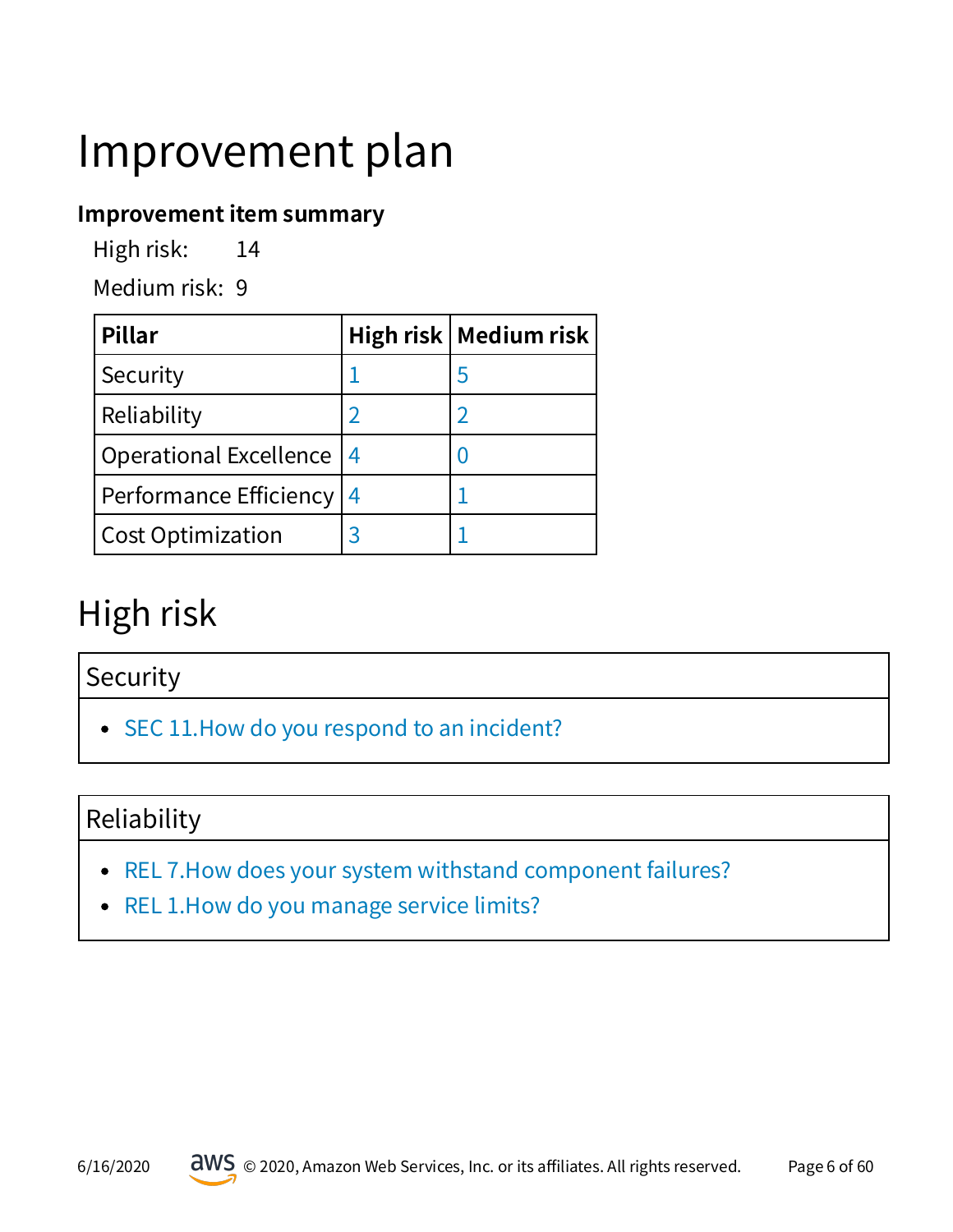## <span id="page-6-1"></span>Operational Excellence

- [OPS 1.How do you determine what your priorities are?](#page-9-0)
- [OPS 2.How do you design your workload so that you can understand its](#page-10-0)  [state?](#page-10-0)
- [OPS 4.How do you mitigate deployment risks?](#page-12-0)
- [OPS 9.How do you evolve operations?](#page-17-0)

## <span id="page-6-2"></span>Performance Efficiency

- [PERF 7.How do you monitor your resources to ensure they are performing](#page-48-0)  [as expected?](#page-48-0)
- PERF 2. How do you select your compute solution?
- PERF 5.How do you configure your networking solution?
- PERF 8.How do you use tradeoffs to improve performance?

## <span id="page-6-3"></span>Cost Optimization

- COST 1. How do you govern usage?
- [COST 2.How do you monitor usage and cost?](#page-52-0)
- [COST 9.How do you evaluate new services?](#page-59-0)

## <span id="page-6-0"></span>Medium risk

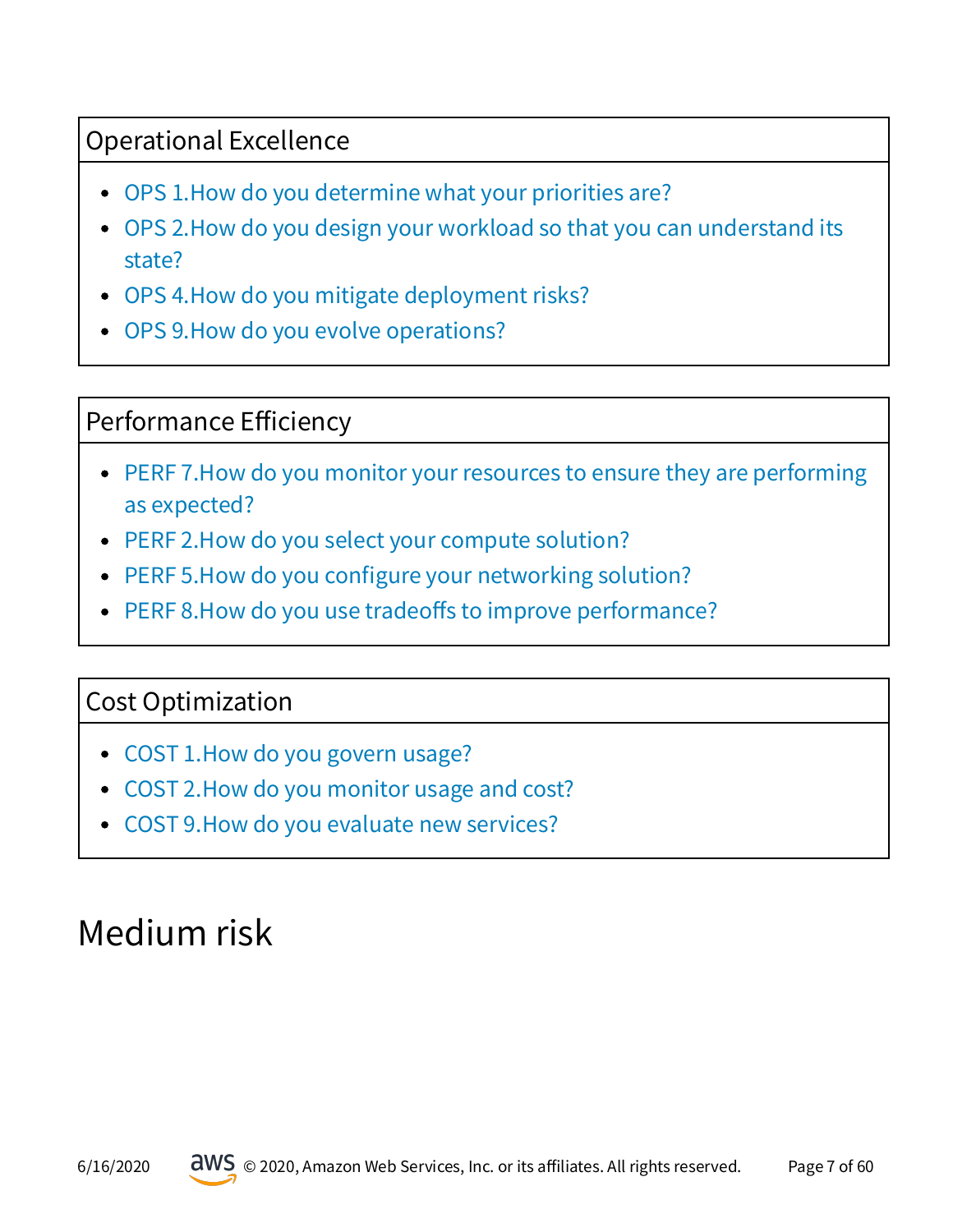## <span id="page-7-0"></span>**Security**

- [SEC 1.How do you manage credentials and authentication?](#page-19-0)
- [SEC 4.How do you detect and investigate security events?](#page-22-0)
- [SEC 2.How do you control human access?](#page-20-0)
- SEC 3. How do you control programmatic access?
- [SEC 5.How do you defend against emerging security threats?](#page-23-0)

#### <span id="page-7-1"></span>Reliability

- [REL 4.How do you monitor your resources?](#page-34-0)
- [REL 8.How do you test resilience?](#page-39-0)

#### <span id="page-7-2"></span>Operational Excellence

No improvements identifed

#### <span id="page-7-3"></span>Performance Efficiency

[PERF 6.How do you evolve your workload to take advantage of new](#page-47-0)  [releases?](#page-47-0)

## <span id="page-7-4"></span>Cost Optimization

[COST 7.How do you plan for data transfer charges?](#page-57-0)

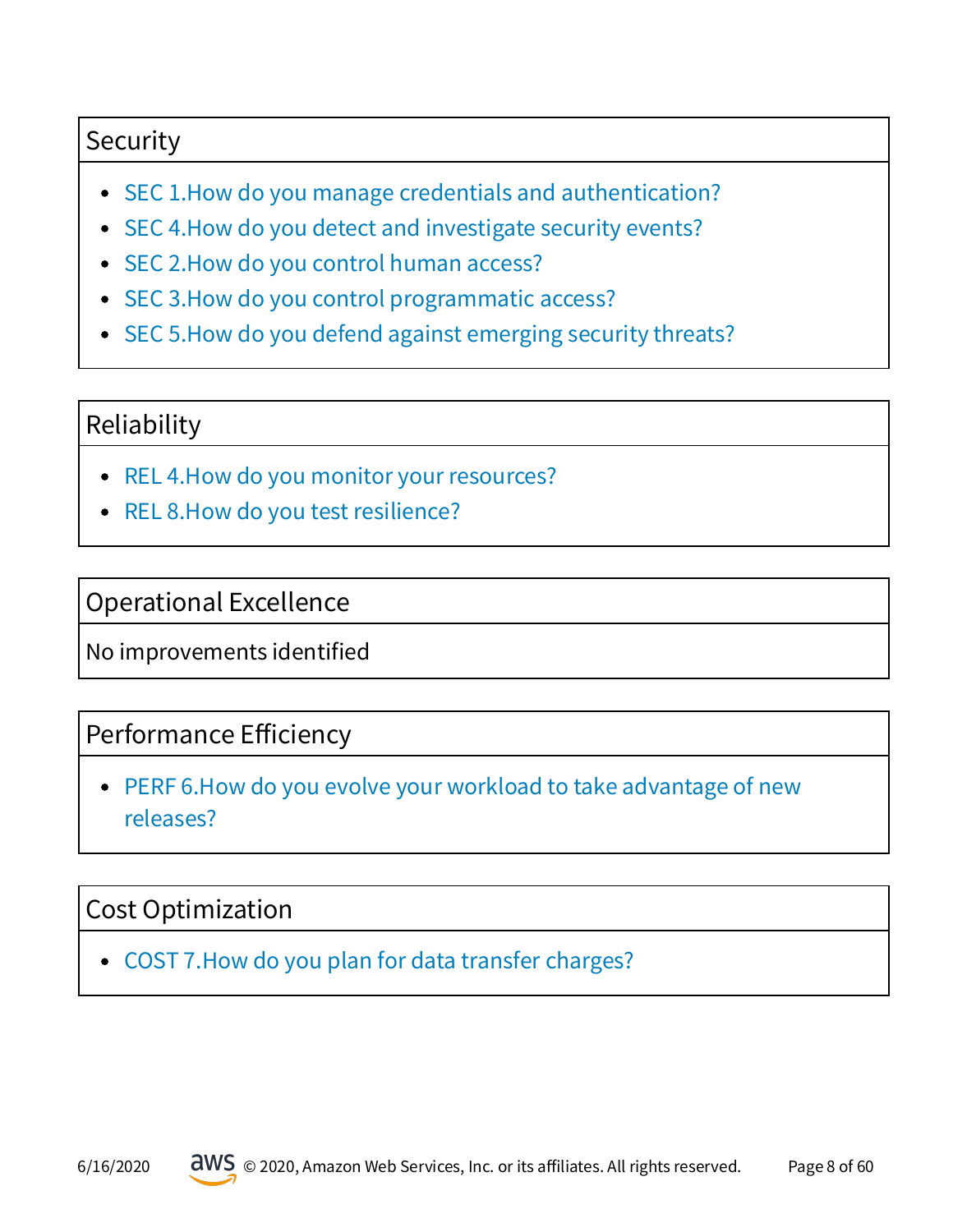## <span id="page-8-0"></span>Lens details

## <span id="page-8-1"></span>Operational Excellence

## **Questions answered**

9/9

## **Question status**

- 8 High risk: 4
- $\triangle$  Medium risk: 0
- $\odot$  No improvements identified: 5
- $\Theta$  Not Applicable: 0
- Unanswered: 0

### **Pillar notes**

-

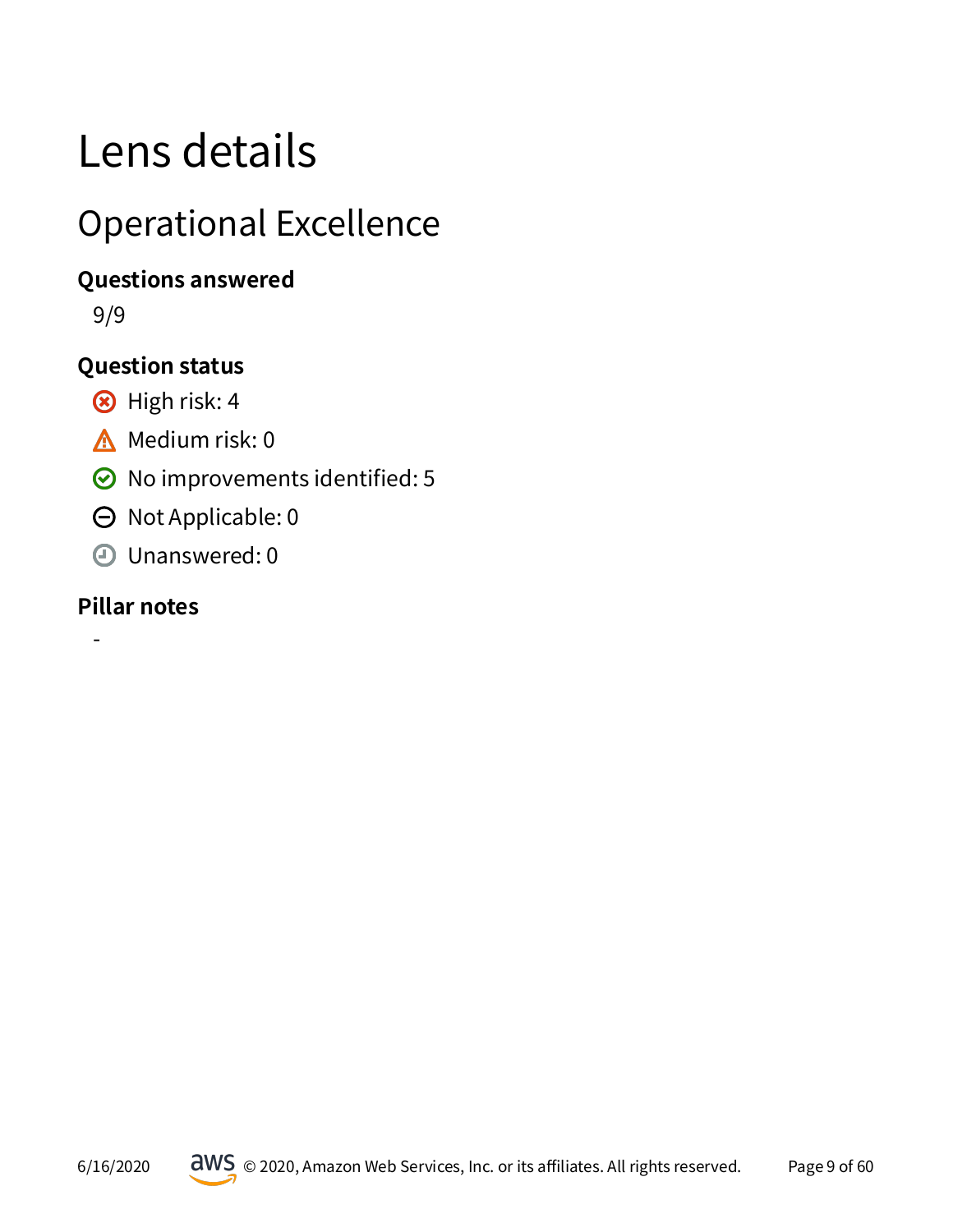## <span id="page-9-0"></span>1. How do you determine what your priorities are?

## **8** High risk

## **Selected choice(s)**

- Evaluate external customer needs
- Evaluate compliance requirements
- Evaluate threat landscape
- Evaluate tradeoffs
- Manage benefits and risks

## **Not selected choice(s)**

- Evaluate internal customer needs
- None of these

#### **Notes**

All components must meet MPAA compliance requirements which are non negotiable. All other priorities are primarily driven by delivery deadlines.

- [Understand business needs](https://wa.aws.amazon.com/wat.question.OPS_1.en.html#step1)
- [Understand compliance requirements](https://wa.aws.amazon.com/wat.question.OPS_1.en.html#step2)
- [Evaluate threat landscape](https://wa.aws.amazon.com/wat.question.OPS_1.en.html#step3)
- Evaluate tradeoffs
- Manage benefits and risks

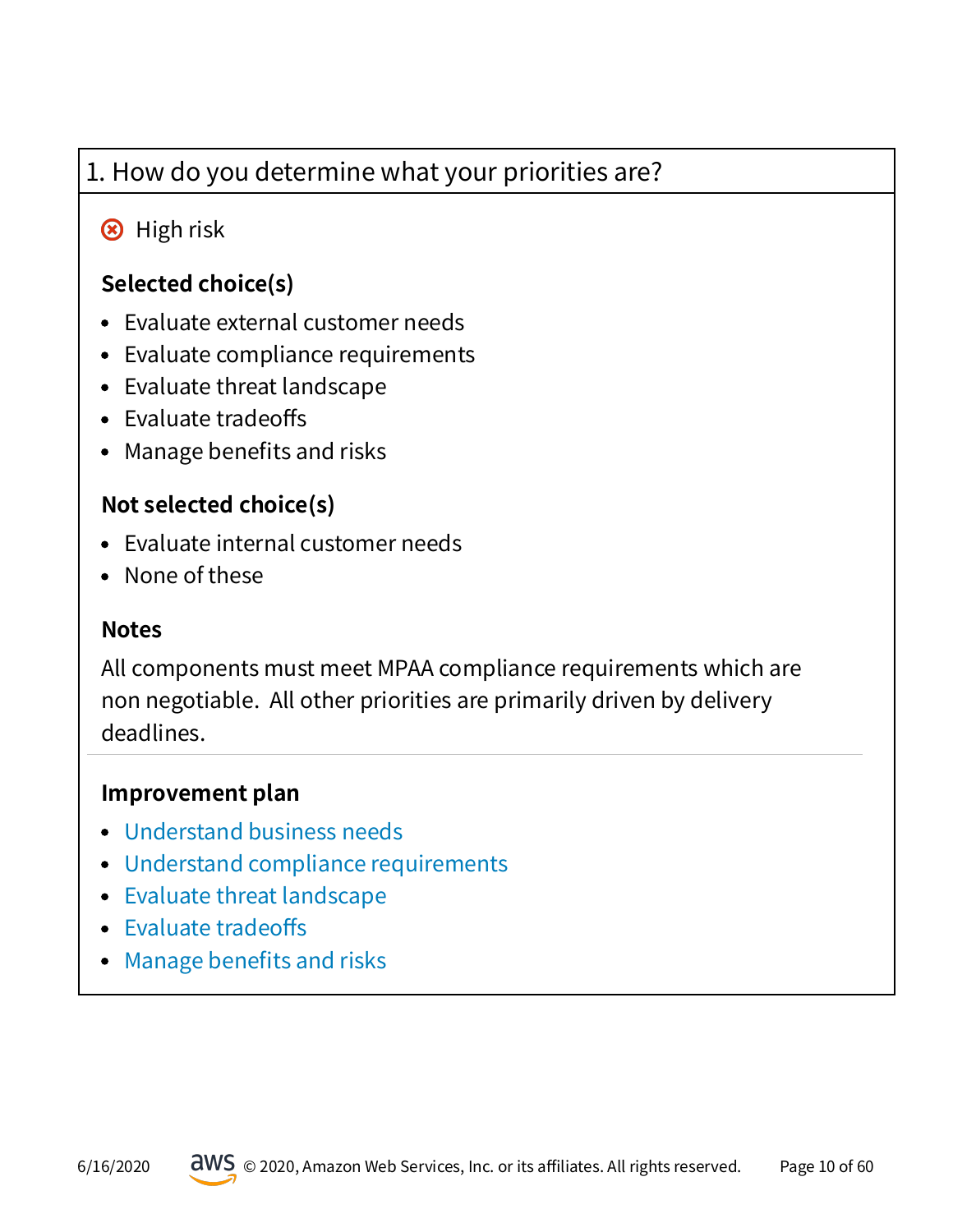## <span id="page-10-0"></span>2. How do you design your workload so that you can understand its state?

## **8** High risk

## **Selected choice(s)**

- Implement application telemetry
- Implement dependency telemetry
- Implement transaction traceability

## **Not selected choice(s)**

- Implement and configure workload telemetry
- Implement user activity telemetry
- None of these

#### **Notes**

There's a hand-off between us and p1 teams related to control and insight to the render. The job management and queuing system will provide the most insight into operational health but logs sent to the elasticsearch system should be considered as well.

- [Implement log and metric telemetry](https://wa.aws.amazon.com/wat.question.OPS_2.en.html#step1)
- [Implement transaction traceability](https://wa.aws.amazon.com/wat.question.OPS_2.en.html#step2)

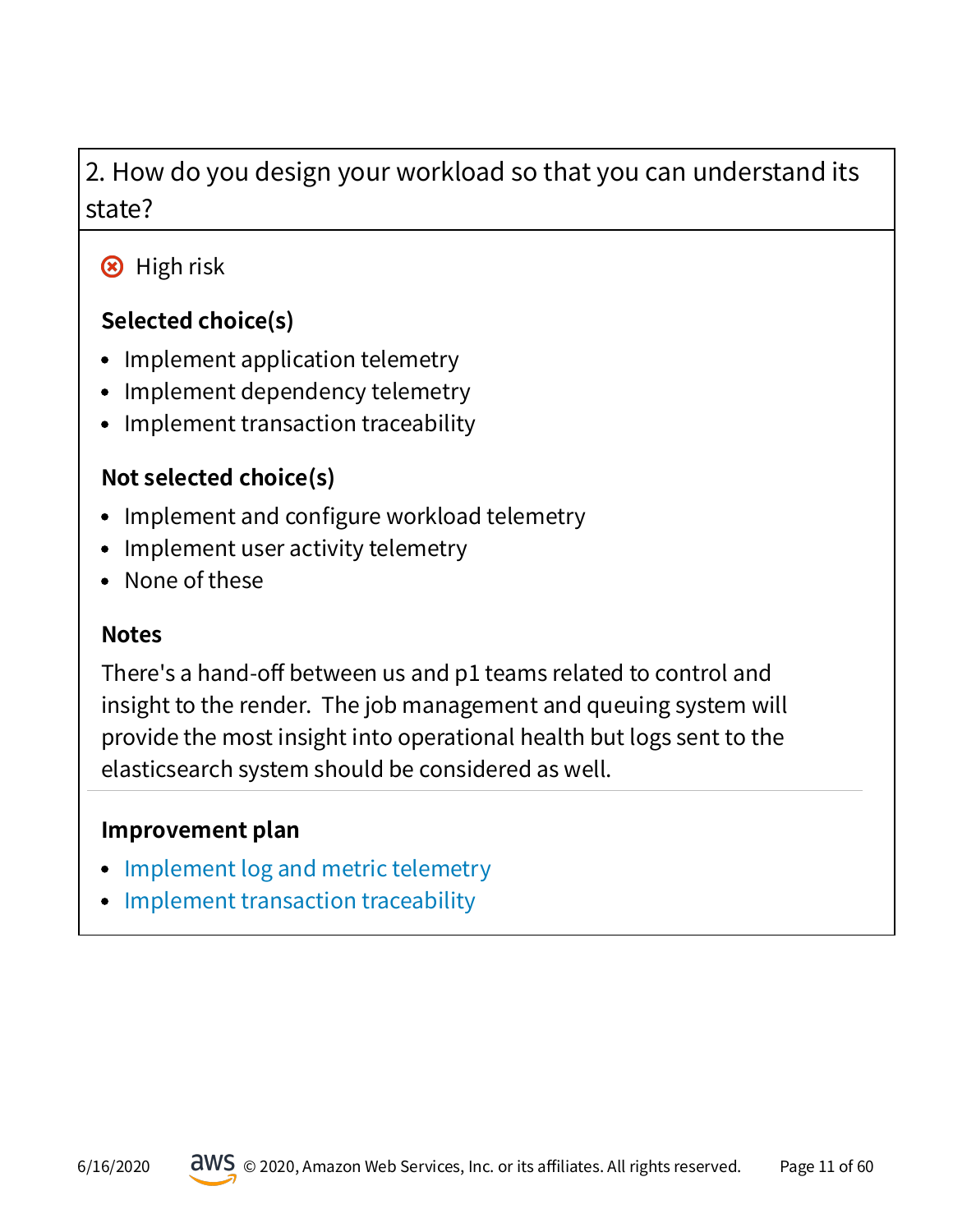## 3. How do you reduce defects, ease remediation, and improve flow into production?

 $\odot$  No improvements identified

## **Selected choice(s)**

- Use version control
- Test and validate changes
- Use configuration management systems
- Share design standards
- Use multiple environments
- Make frequent, small, reversible changes
- Fully automate integration and deployment

### **Not selected choice(s)**

- Use build and deployment management systems
- Perform patch management
- Implement practices to improve code quality
- None of these

#### **Notes**

consider config to put controls in place on resource deployment

#### **Improvement plan**

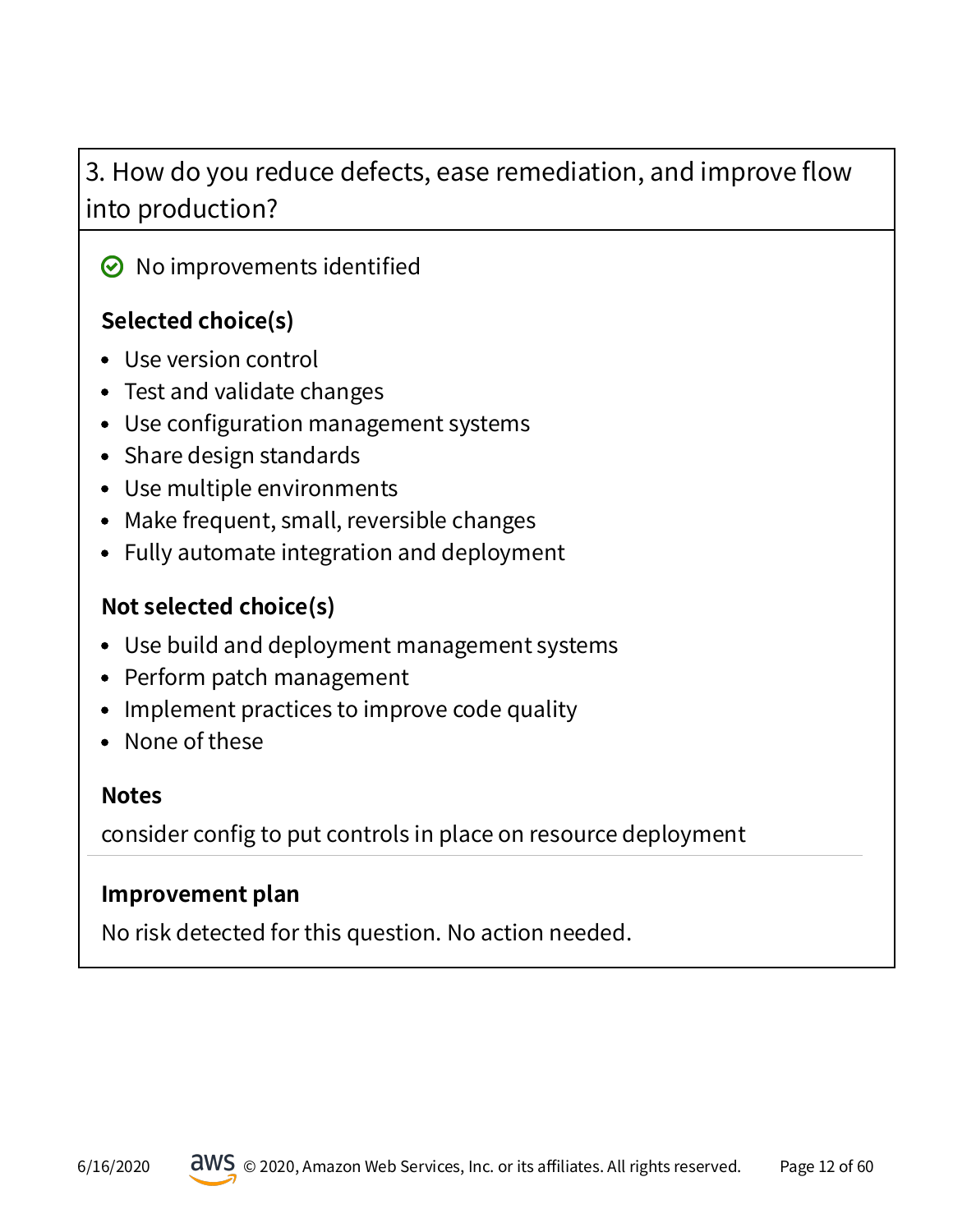## <span id="page-12-0"></span>4. How do you mitigate deployment risks?

## **B** High risk

## **Selected choice(s)**

- Test and validate changes
- Test using limited deployments
- Deploy using parallel environments
- Deploy frequent, small, reversible changes
- Fully automate integration and deployment
- Automate testing and rollback

## **Not selected choice(s)**

- Plan for unsuccessful changes
- Use deployment management systems
- None of these

#### **Notes**

Cloudformation output should be examined. Deployment process will be migrated from CF to Terraform where state and history will be captured in Terraform cloud.

- [Plan for unsuccessful changes](https://wa.aws.amazon.com/wat.question.OPS_4.en.html#step1)
- [Use deployment management systems](https://wa.aws.amazon.com/wat.question.OPS_4.en.html#step2)
- [Test and validate changes](https://wa.aws.amazon.com/wat.question.OPS_4.en.html#step3)

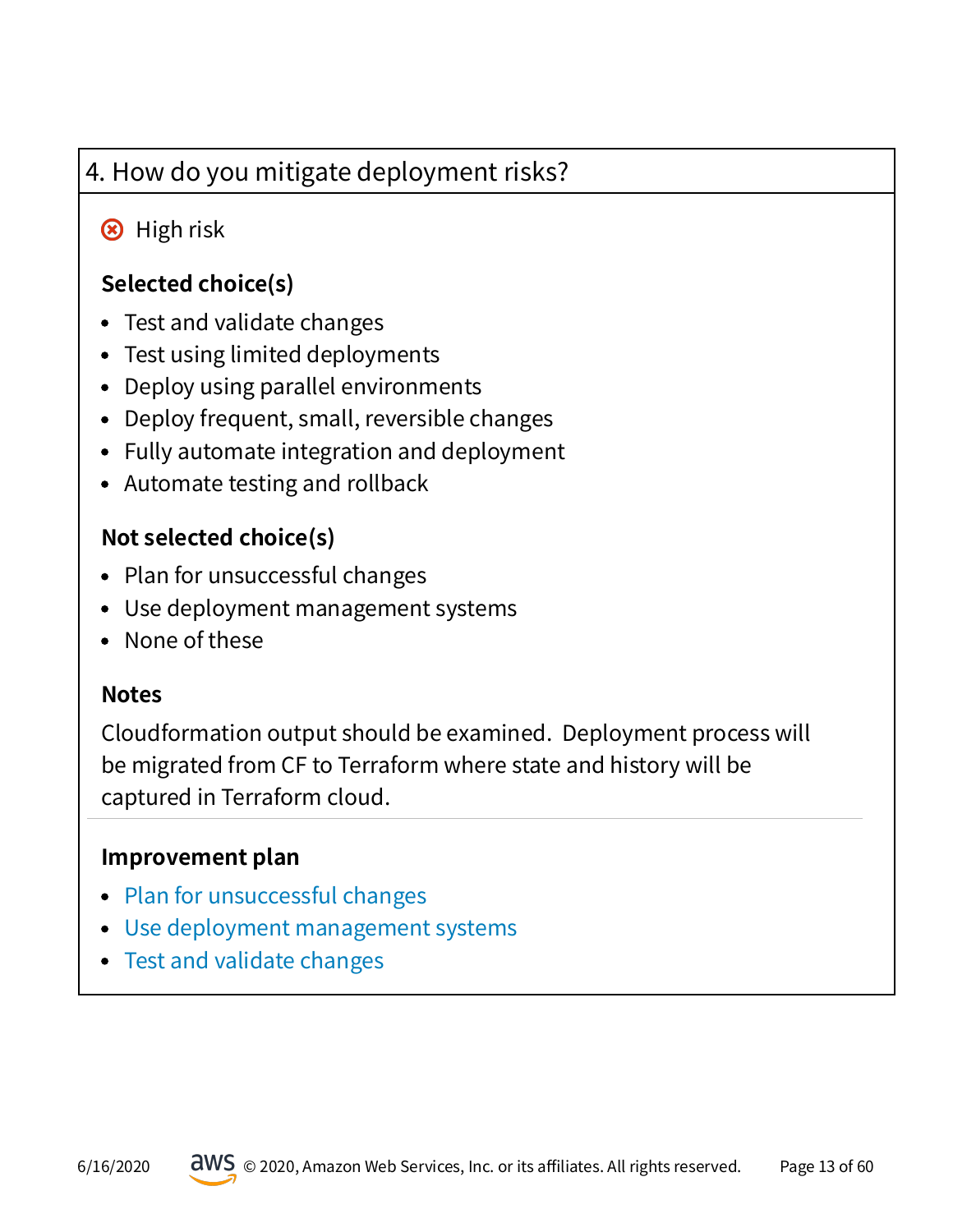## 5. How do you know that you are ready to support a workload?

## $\odot$  No improvements identified

## **Selected choice(s)**

- Ensure personnel capability
- Ensure consistent review of operational readiness
- Use runbooks to perform procedures
- Use playbooks to identify issues
- Make informed decisions to deploy systems and changes

#### **Not selected choice(s)**

• None of these

#### **Notes**

-

#### **Improvement plan**

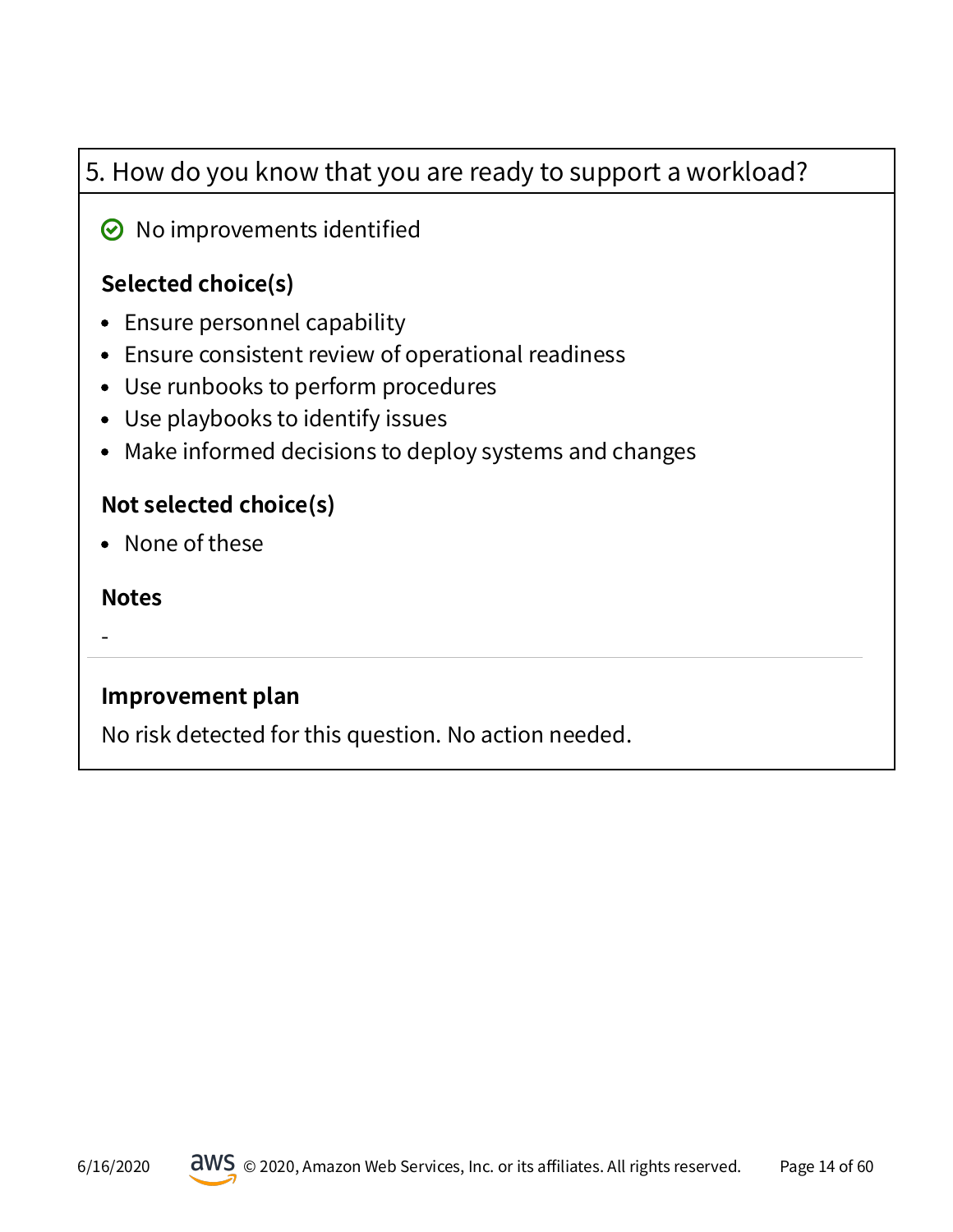## 6. How do you understand the health of your workload?

## $\odot$  No improvements identified

## **Selected choice(s)**

- Identify key performance indicators
- Define workload metrics
- Collect and analyze workload metrics
- Establish workload metrics baselines
- Learn expected patterns of activity for workload
- Alert when workload outcomes are at risk
- Alert when workload anomalies are detected
- Validate the achievement of outcomes and the effectiveness of KPIs and metrics

#### **Not selected choice(s)**

• None of these

#### **Notes**

-

#### **Improvement plan**

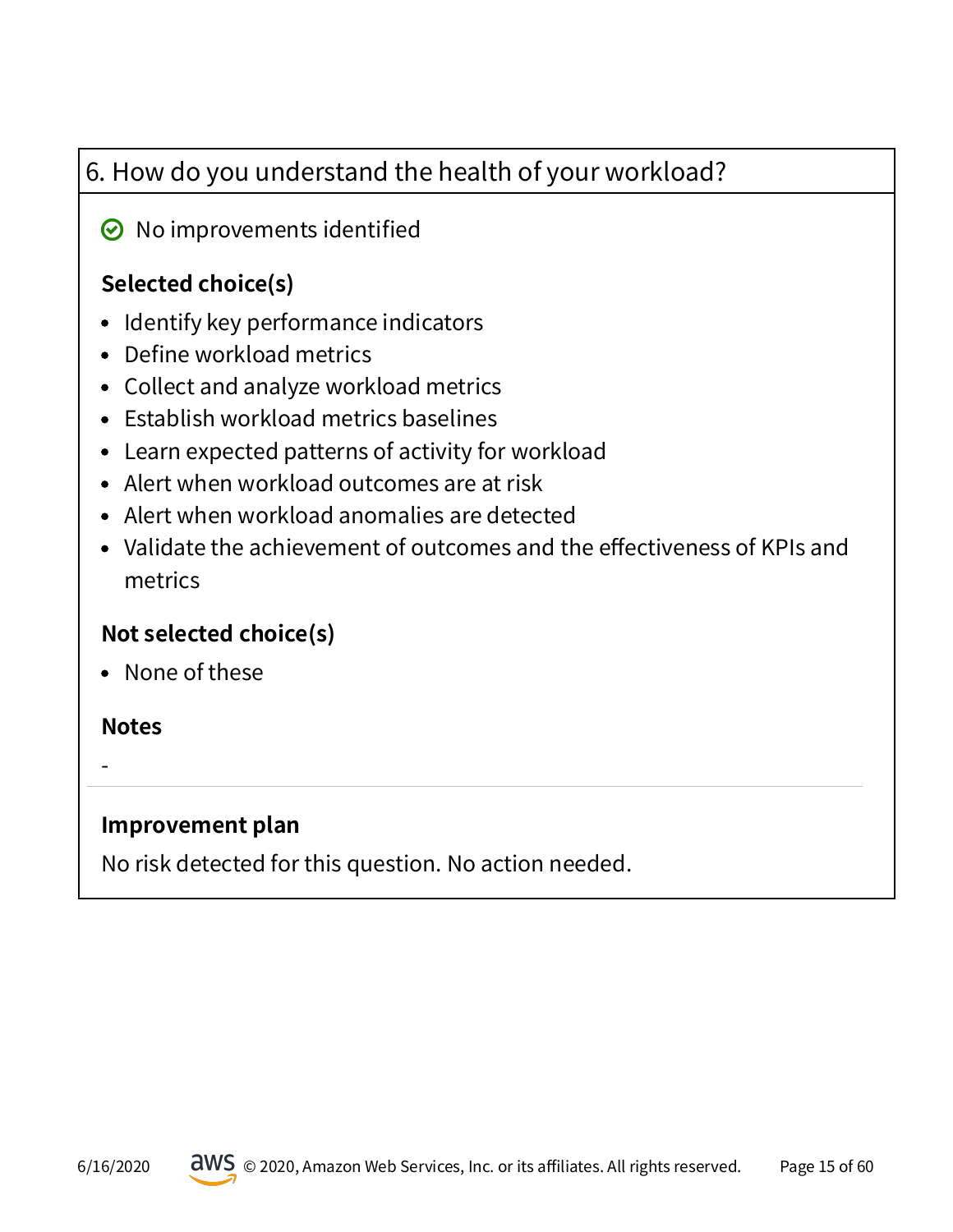## 7. How do you understand the health of your operations?

#### $\odot$  No improvements identified

### **Selected choice(s)**

- Identify key performance indicators
- Define operations metrics
- Collect and analyze operations metrics
- Establish operations metrics baselines
- Learn the expected patterns of activity for operations
- Alert when operations outcomes are at risk
- Alert when operations anomalies are detected
- Validate the achievement of outcomes and the effectiveness of KPIs and metrics

#### **Not selected choice(s)**

• None of these

#### **Notes**

-

#### **Improvement plan**

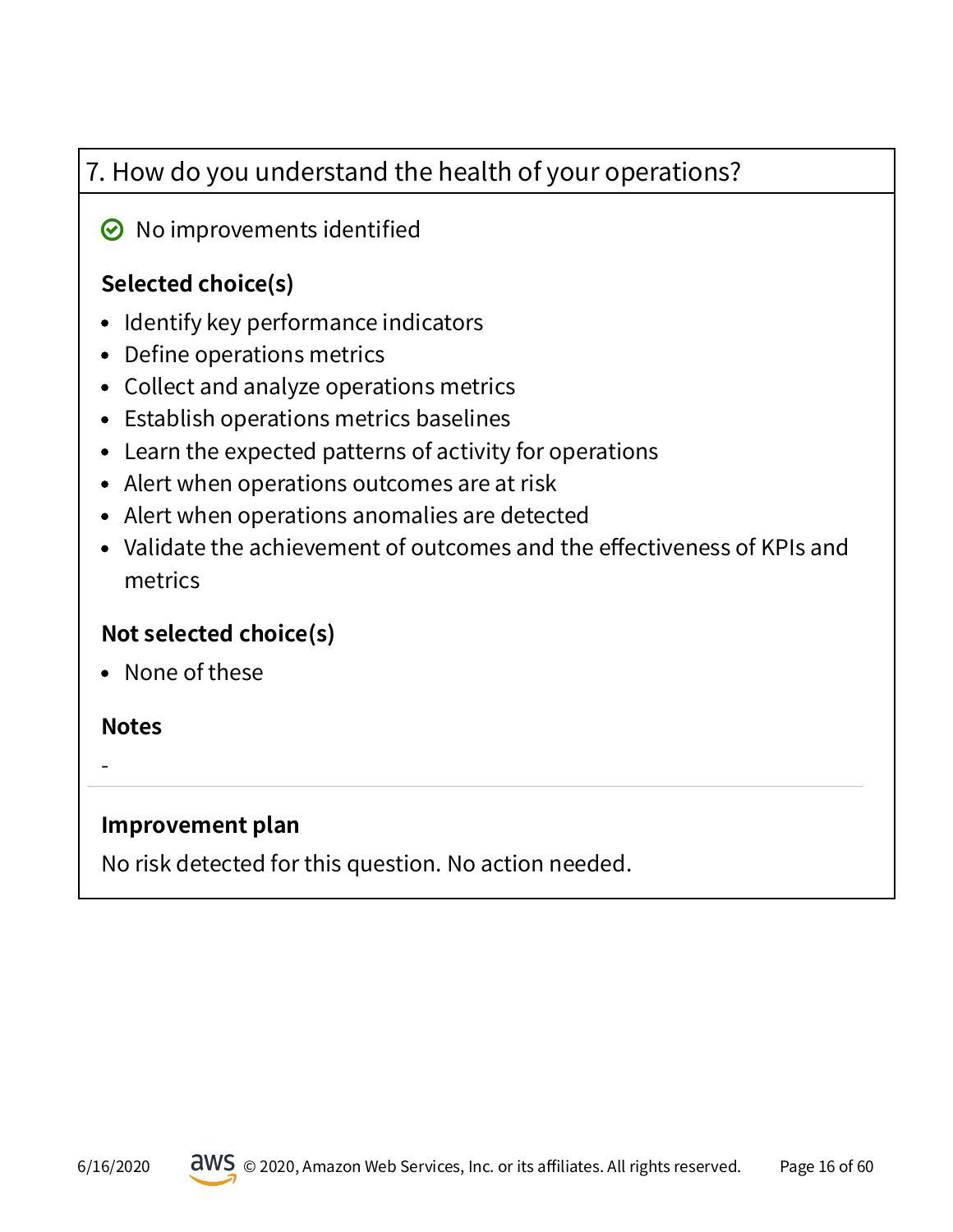## 8. How do you manage workload and operations events?

## $\odot$  No improvements identified

## **Selected choice(s)**

- Use processes for event, incident, and problem management
- Use a process for root cause analysis
- Have a process per alert
- Define escalation paths
- Automate responses to events

#### **Not selected choice(s)**

- Prioritize operational events based on business impact
- Enable push notifications
- Communicate status through dashboards
- None of these

#### **Notes**

-

## **Improvement plan**

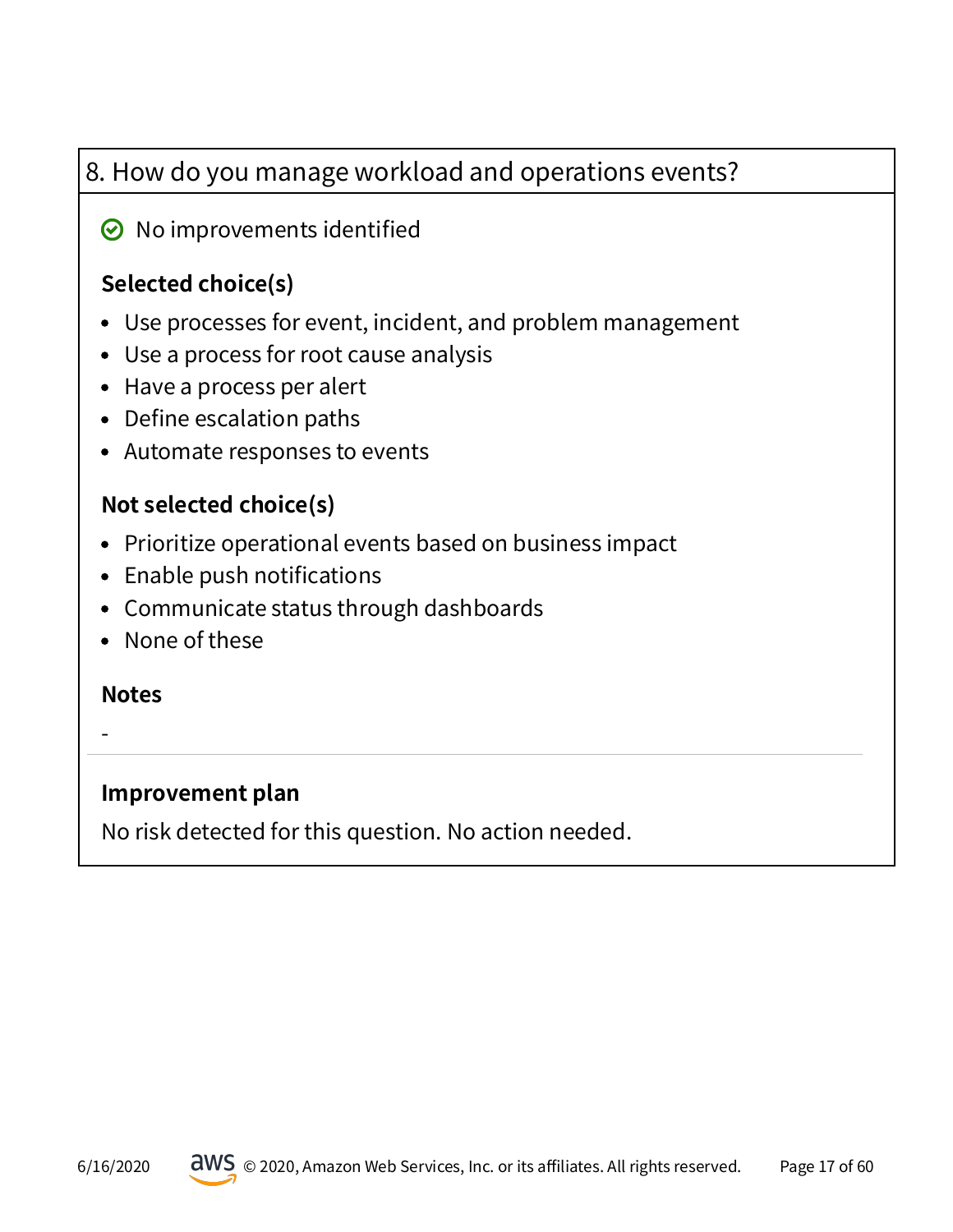## <span id="page-17-0"></span>9. How do you evolve operations?

## **8** High risk

### **Selected choice(s)**

- Have a process for continuous improvement
- Define drivers for improvement
- Validate insights
- Document and share lessons learned
- Allocate time to make improvements

#### **Not selected choice(s)**

- Implement feedback loops
- Perform operations metrics reviews
- None of these

#### **Notes**

-

- Define processes for continuous improvement
- [Feedback loops](https://wa.aws.amazon.com/wat.question.OPS_9.en.html#step2)
- [Understand drivers for improvement](https://wa.aws.amazon.com/wat.question.OPS_9.en.html#step3)
- [Document and share lessons learned](https://wa.aws.amazon.com/wat.question.OPS_9.en.html#step4)
- [Allocate time to make improvements](https://wa.aws.amazon.com/wat.question.OPS_9.en.html#step5)

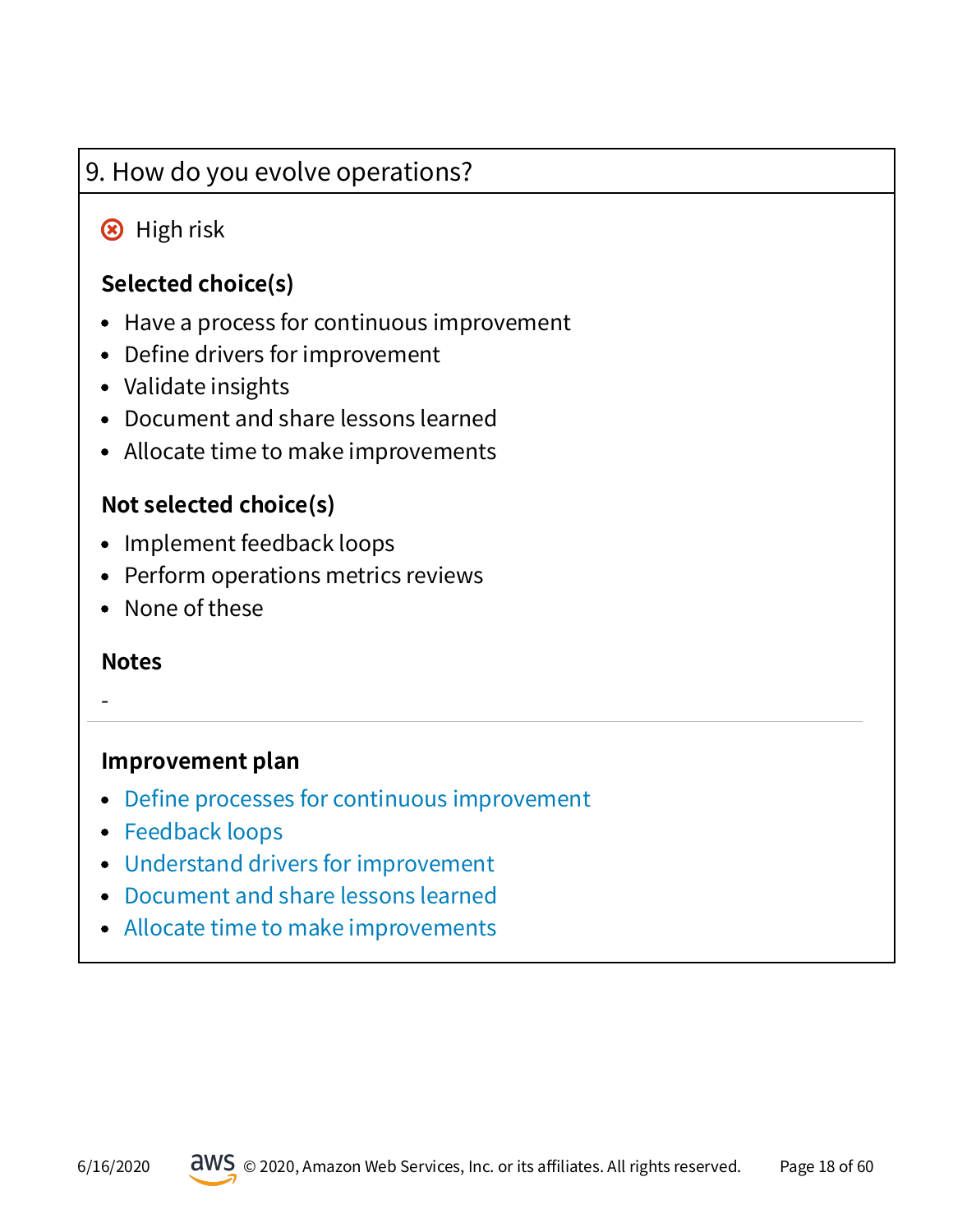## <span id="page-18-0"></span>Security

## **Questions answered**

11/11

## **Question status**

- 8 High risk: 1
- $\triangle$  Medium risk: 5
- $\odot$  No improvements identified: 3
- $\Theta$  Not Applicable: 2
- Unanswered: 0

## **Pillar notes**

-

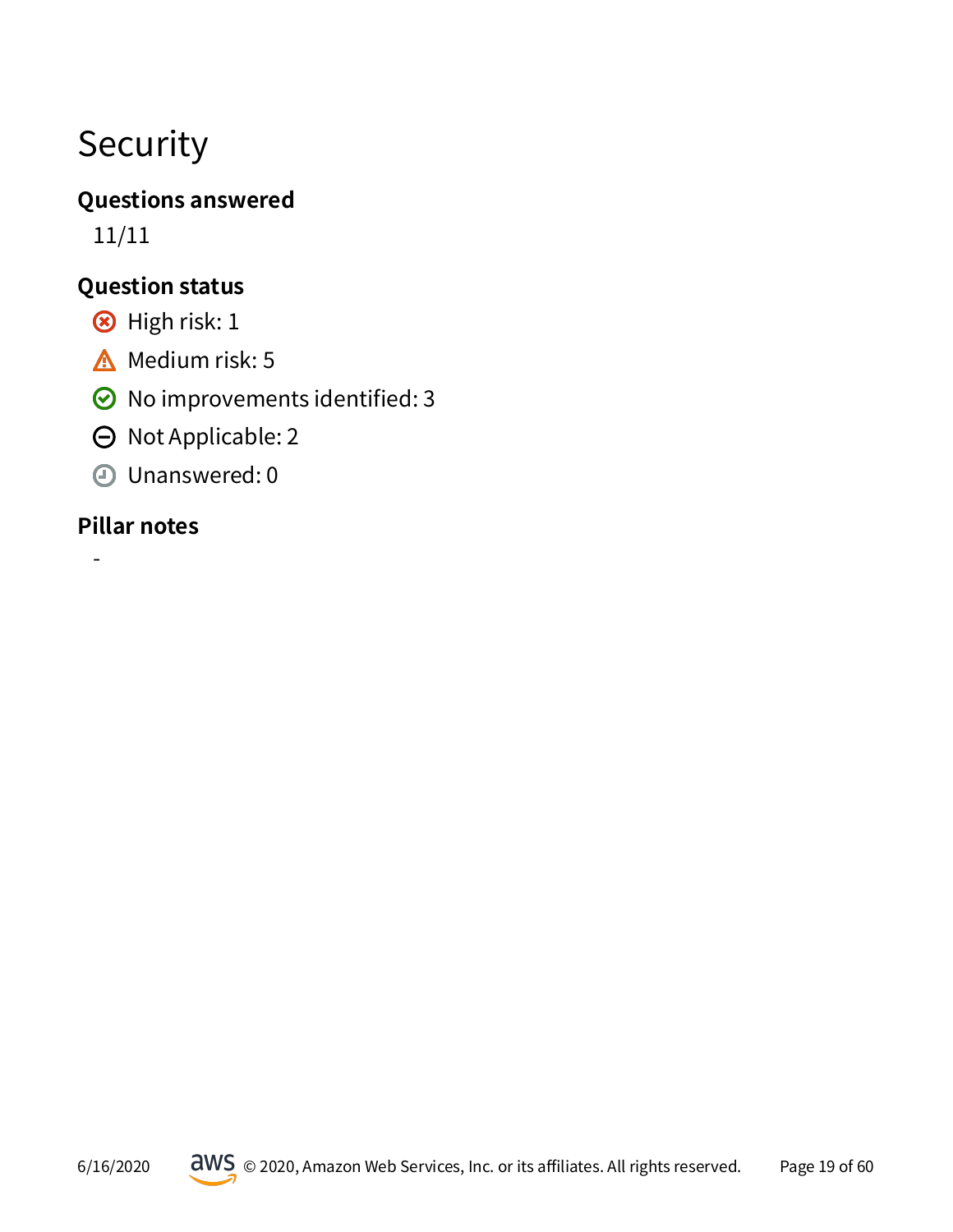## <span id="page-19-0"></span>1. How do you manage credentials and authentication?

## **A** Medium risk

## **Selected choice(s)**

- Define identity and access management requirements
- Secure AWS root user
- Enforce use of multi-factor authentication
- Enforce password requirements
- Rotate credentials regularly
- Audit credentials periodically

#### **Not selected choice(s)**

- Automate enforcement of access controls
- Integrate with centralized federation provider
- None of these

#### **Notes**

guard duty as an insurance policy make logging into a root a noisy event config to prevent root's ability to deploy resources

- Define credential and authentication management requirements
- [Protect AWS accounts](https://wa.aws.amazon.com/wat.question.SEC_1.en.html#step2)
- [Secure credentials](https://wa.aws.amazon.com/wat.question.SEC_1.en.html#step3)
- [Use services and tools](https://wa.aws.amazon.com/wat.question.SEC_1.en.html#step4)

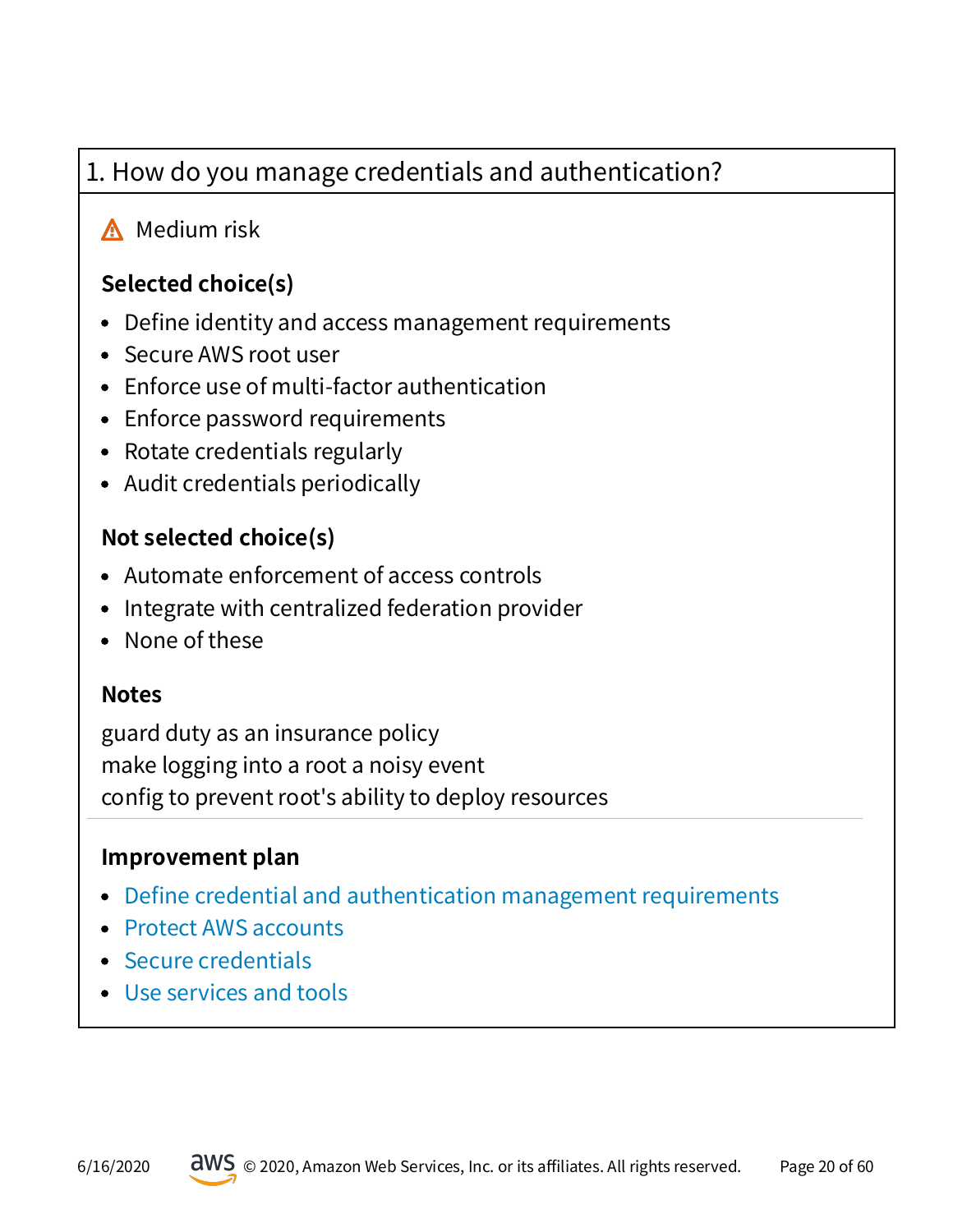## <span id="page-20-0"></span>2. How do you control human access?

## **A** Medium risk

### **Selected choice(s)**

- Define human access requirements
- Grant least privileges
- Allocate unique credentials for each individual
- Manage credentials based on user lifecycles
- Automate credential management

#### **Not selected choice(s)**

- Grant access through roles or federation
- None of these

#### **Notes**

-

- Define human identity and access management requirements
- Configure user access
- IAM specific configuration
- Remove insecure configurations

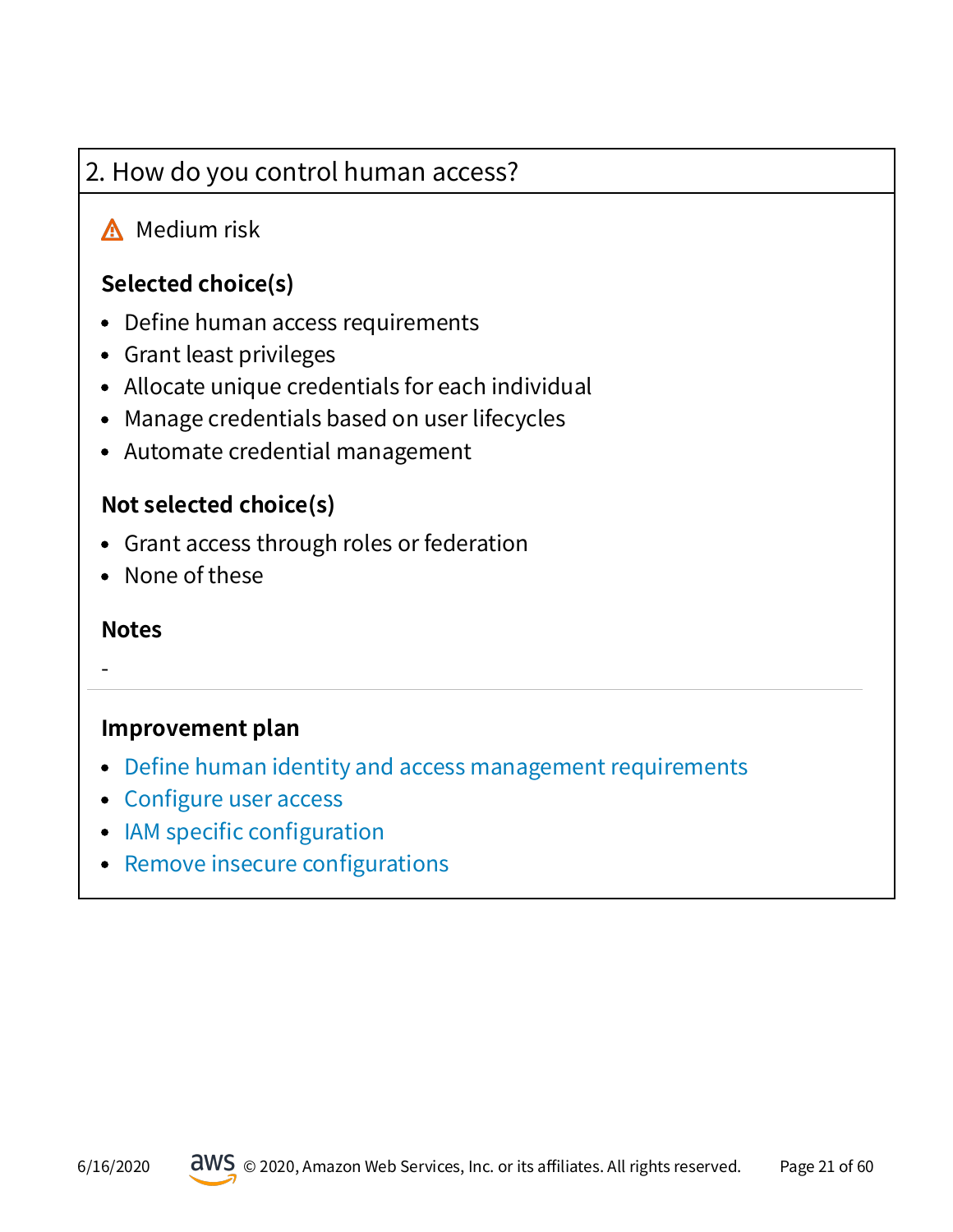## <span id="page-21-0"></span>3. How do you control programmatic access?

## **A** Medium risk

### **Selected choice(s)**

- Define programmatic access requirements
- Grant least privileges
- Automate credential management

#### **Not selected choice(s)**

- Allocate unique credentials for each component
- Grant access through roles or federation
- Implement dynamic authentication
- None of these

#### **Notes**

-

- Define programmatic identity and access management requirements
- Configure programmatic access
- Remove insecure configurations

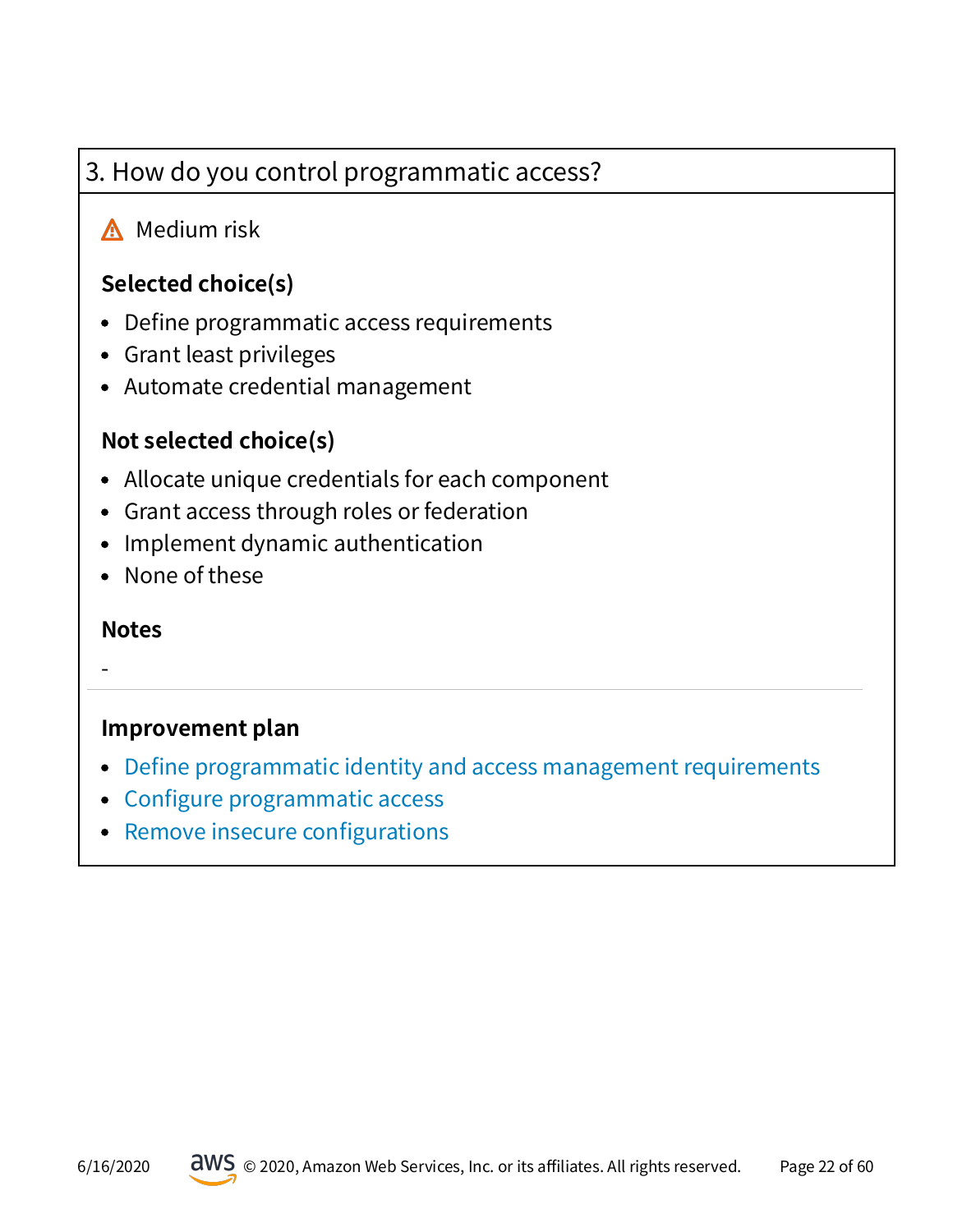## <span id="page-22-0"></span>4. How do you detect and investigate security events?

## **A** Medium risk

## **Selected choice(s)**

- Define requirements for logs
- Define requirements for metrics
- Define requirements for alerts
- Configure service and application logging
- Automate alerting on key indicators

#### **Not selected choice(s)**

- Analyze logs centrally
- Develop investigation processes
- None of these

#### **Notes**

review cloudcheckr alerts for changes consider centralized log analysis, eg kibana

- Define security event detection and handling requirements
- [Implement detective controls](https://wa.aws.amazon.com/wat.question.SEC_4.en.html#step2)
- [Implement investigation techniques](https://wa.aws.amazon.com/wat.question.SEC_4.en.html#step3)

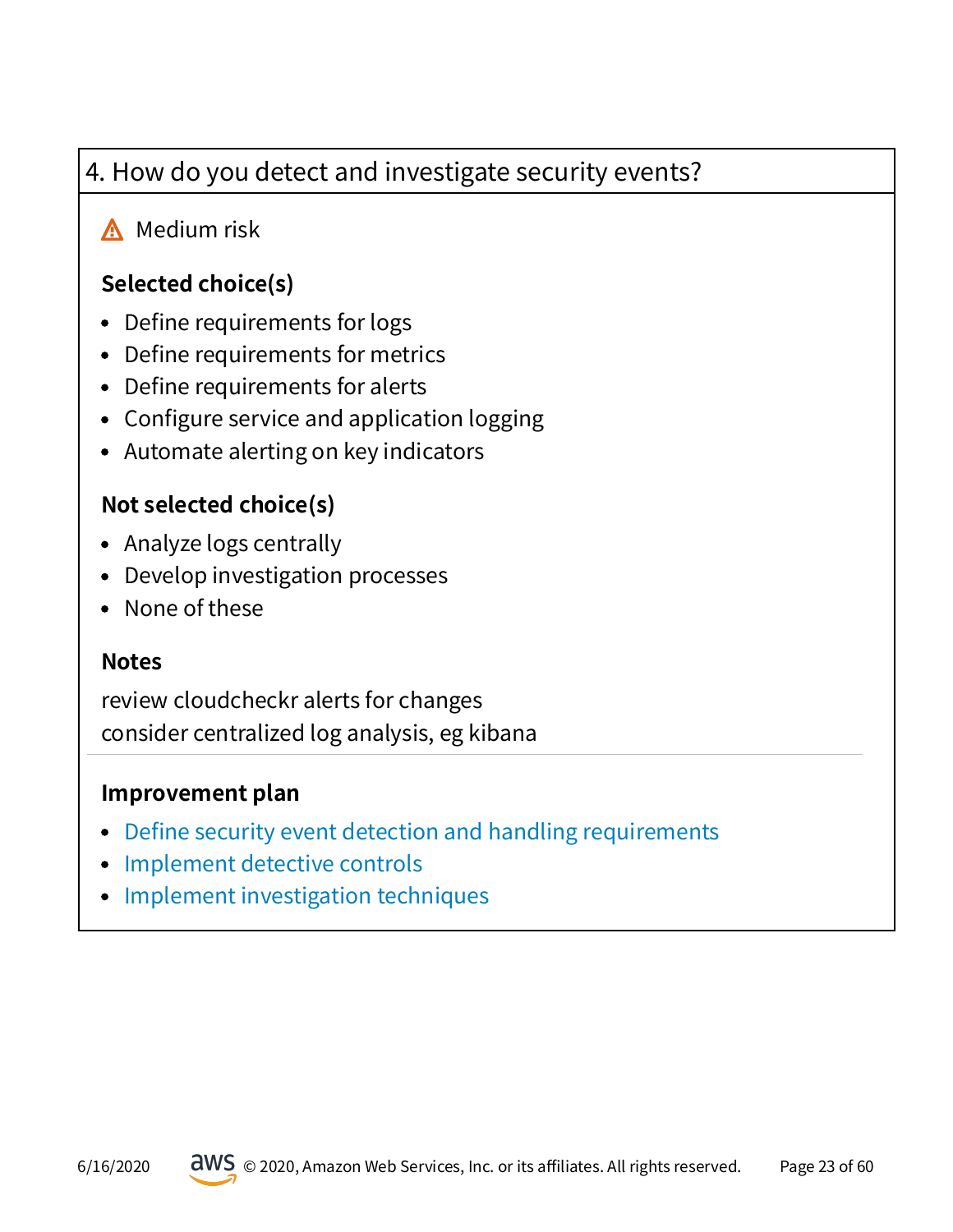## <span id="page-23-0"></span>5. How do you defend against emerging security threats?

## **A** Medium risk

## **Selected choice(s)**

- Keep up to date with organizational, legal, and compliance requirements
- Keep up to date with security best practices
- Keep up to date with security threats
- Evaluate new security services and features regularly
- Define and prioritize risks using a threat model

#### **Not selected choice(s)**

- Implement new security services and features
- None of these

#### **Notes**

identify ec2 instances that weren't started via CF

- [Plan your defense](https://wa.aws.amazon.com/wat.question.SEC_5.en.html#step1)
- [Implement defense mechanisms](https://wa.aws.amazon.com/wat.question.SEC_5.en.html#step2)

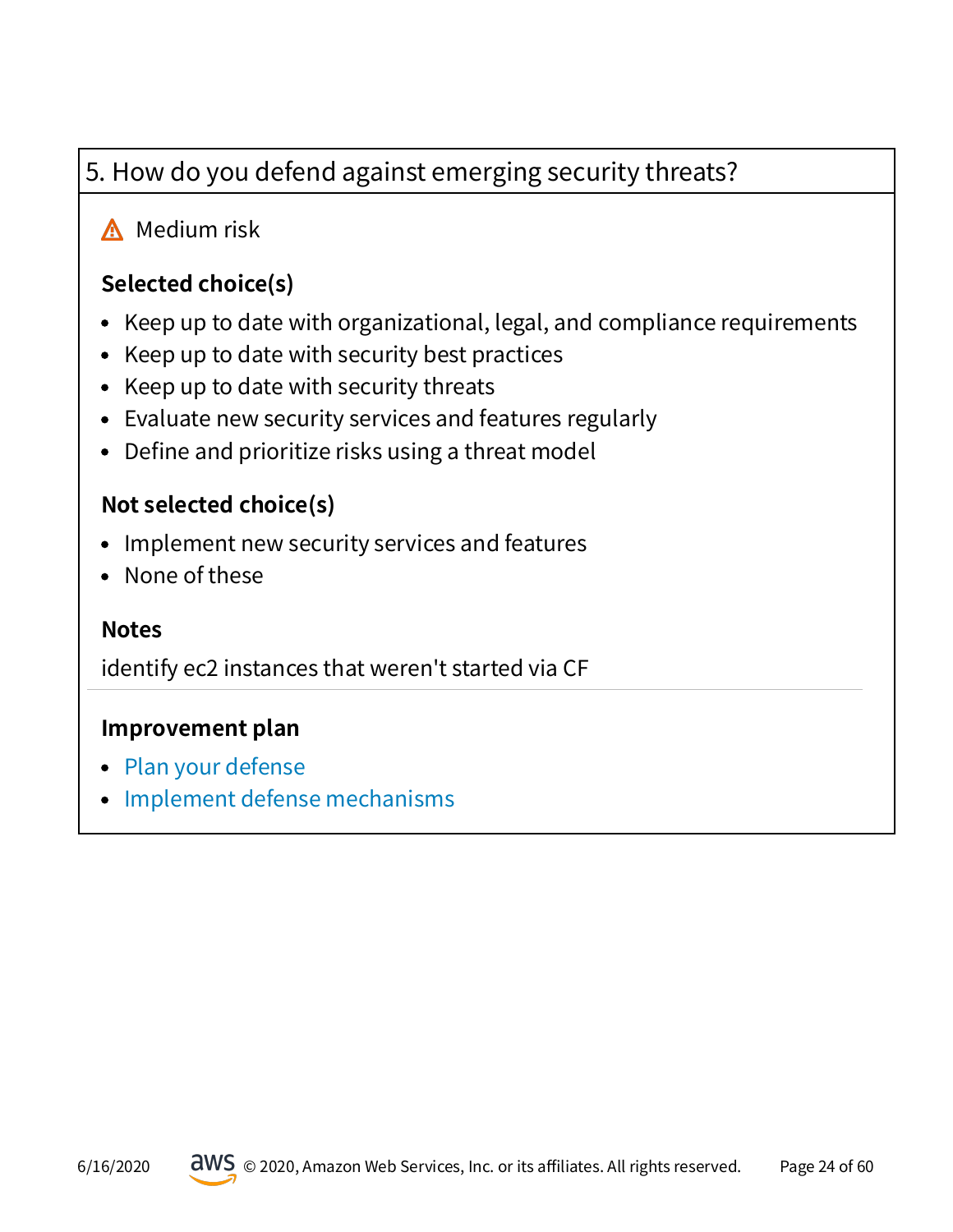## 6. How do you protect your networks?

## $\odot$  No improvements identified

## **Selected choice(s)**

- Define network protection requirements
- Limit exposure
- Automate configuration management
- Automate network protection
- Implement inspection and protection
- Control traffic at all layers

## **Not selected choice(s)**

• None of these

#### **Notes**

-

## **Improvement plan**

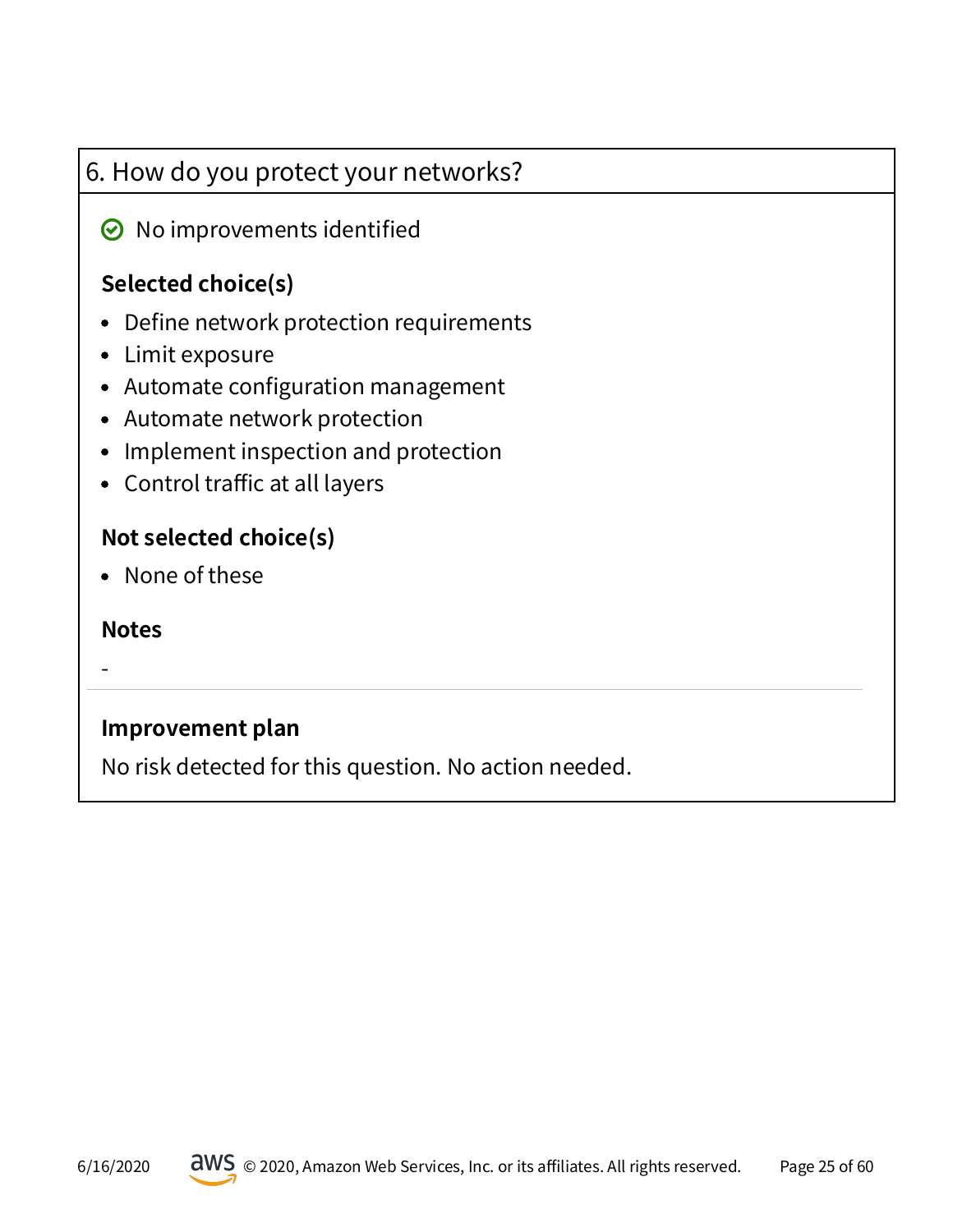## 7. How do you protect your compute resources?

 $\odot$  No improvements identified

## **Selected choice(s)**

- Define compute protection requirements
- Scan for and patch vulnerabilities
- Automate compute protection
- Reduce attack surface
- Implement managed services

## **Not selected choice(s)**

- Automate configuration management
- None of these

#### **Notes**

-

## **Improvement plan**

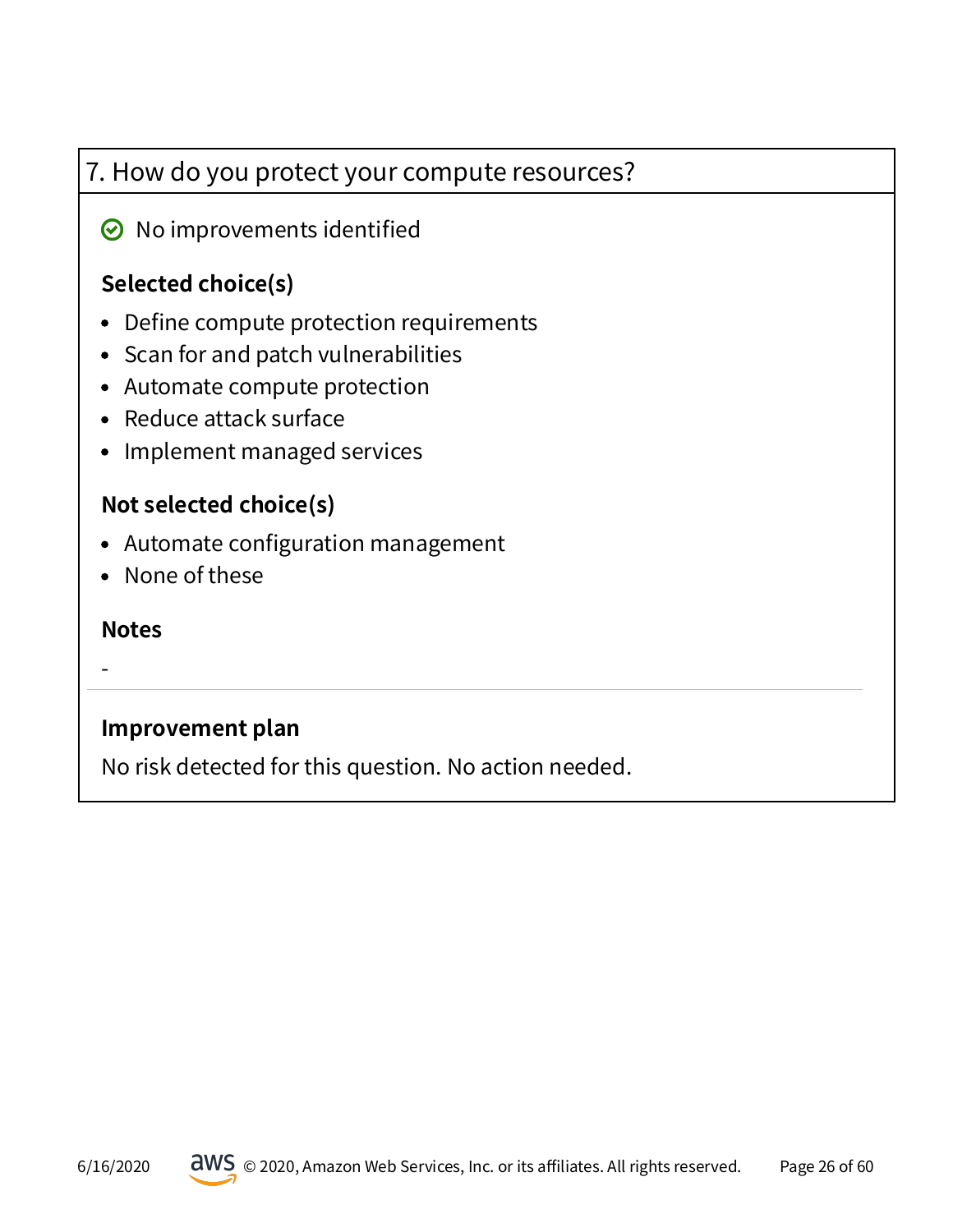## 8. How do you classify your data?

## $\Theta$  Not Applicable

## **Selected choice(s)**

#### **Not selected choice(s)**

- Define data classification requirements
- Define data protection controls
- Implement data identification
- Automate identification and classification
- Identify the types of data
- None of these

#### **Notes**

-

consider as incident response plan

#### **Improvement plan**

Answer the question to view the improvement plan.

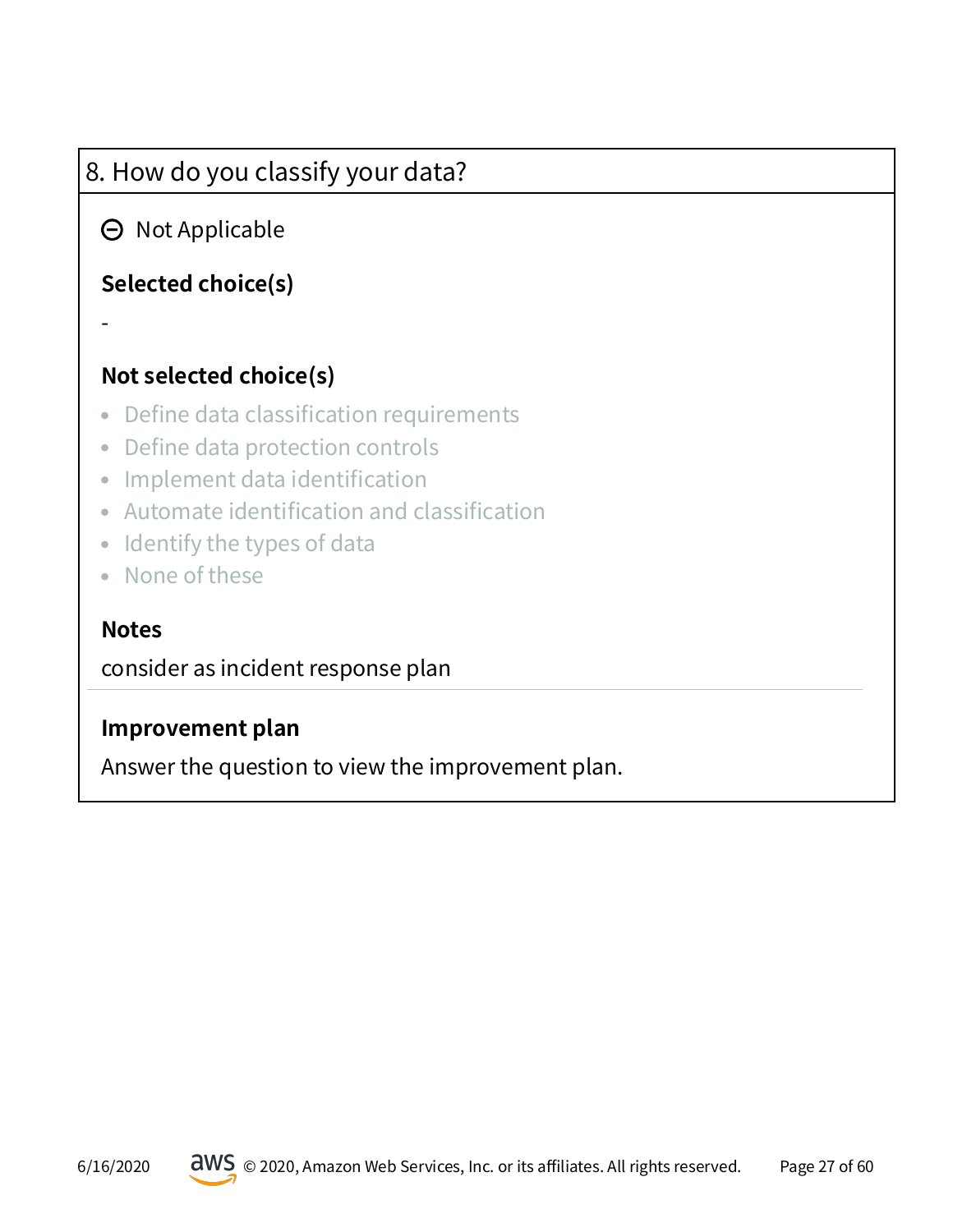## 9. How do you protect your data at rest?

## $\Theta$  Not Applicable

## **Selected choice(s)**

- **Not selected choice(s)**
- Define data management and protection at rest requirements
- Implement secure key management
- Enforce encryption at rest
- Enforce access control
- Provide mechanisms to keep people away from data
- None of these

#### **Notes**

-

-

#### **Improvement plan**

Answer the question to view the improvement plan.

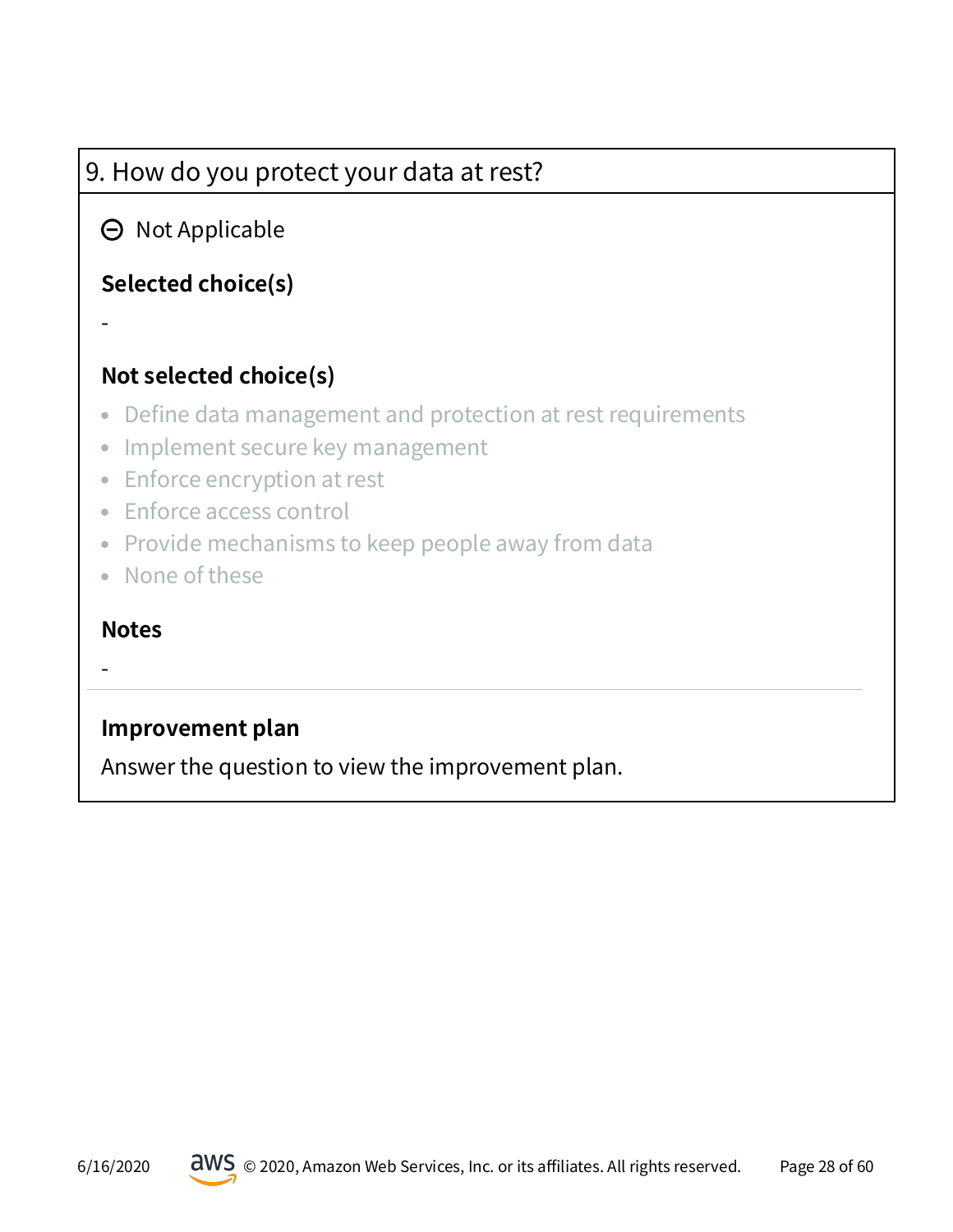## 10. How do you protect your data in transit?

 $\odot$  No improvements identified

## **Selected choice(s)**

- Define data protection in transit requirements
- Implement secure key and certificate management
- Enforce encryption in transit
- Automate detection of data leak
- Authenticate network communications

#### **Not selected choice(s)**

• None of these

#### **Notes**

-

#### **Improvement plan**

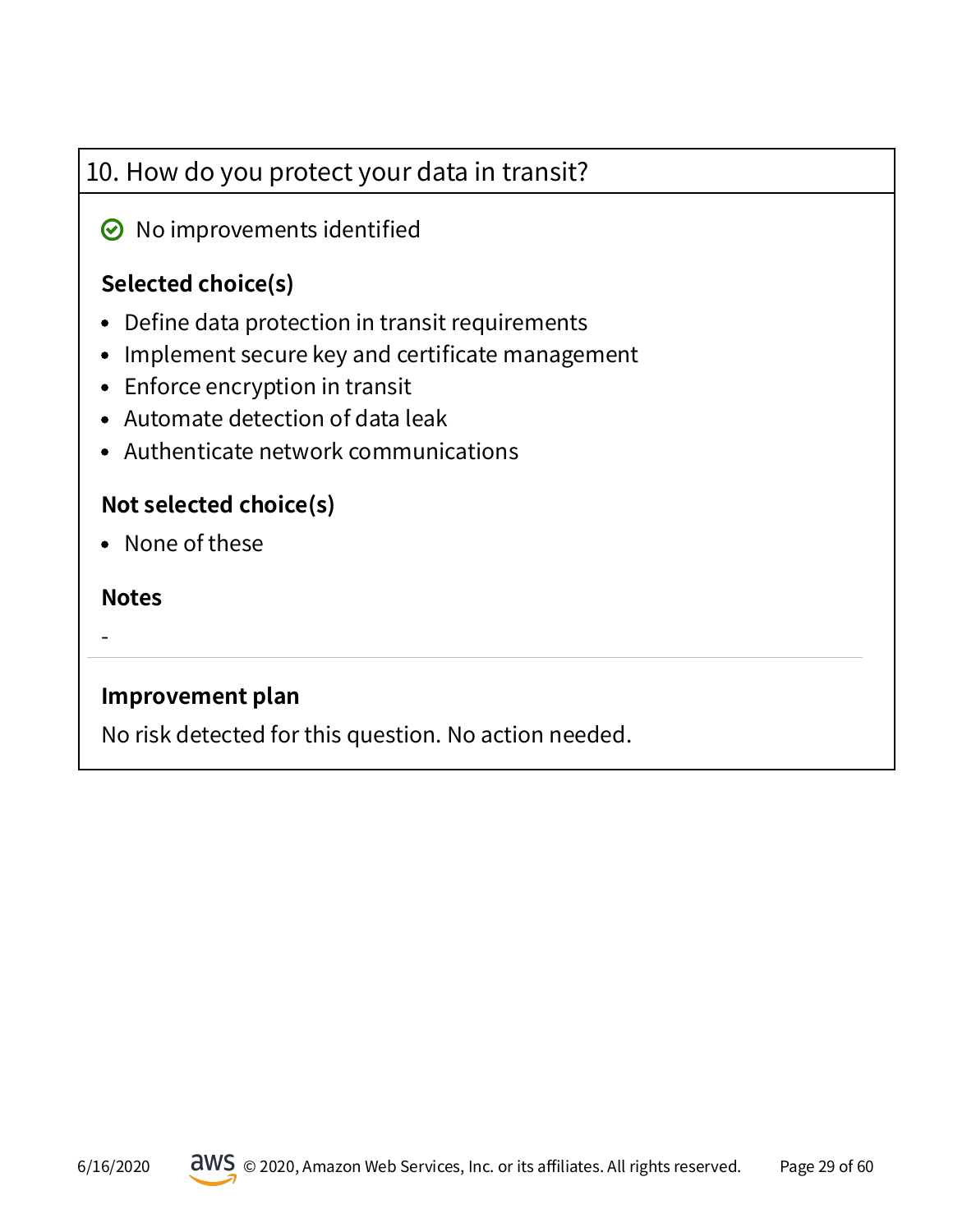## <span id="page-29-0"></span>11. How do you respond to an incident?

## **8** High risk

## **Selected choice(s)**

- Identify tooling
- Automate containment capability
- Identify forensic capabilities

## **Not selected choice(s)**

- Identify key personnel and external resources
- Develop incident response plans
- Pre-provision access
- Pre-deploy tools
- Run game days
- None of these

#### **Notes**

The deployment to burst render was done quickly and in an agile manner. While security standards were met, the environment sits outside of the Security teams purview.

Account resources should be migrated into a dedicated account within the existing AWS organization with cross account roles that enable access from the security account.

- [Identify people who will respond to an incident](https://wa.aws.amazon.com/wat.question.SEC_11.en.html#step1)
- [Prepare for an incident](https://wa.aws.amazon.com/wat.question.SEC_11.en.html#step2)
- [Practice incident response and recovery](https://wa.aws.amazon.com/wat.question.SEC_11.en.html#step3)

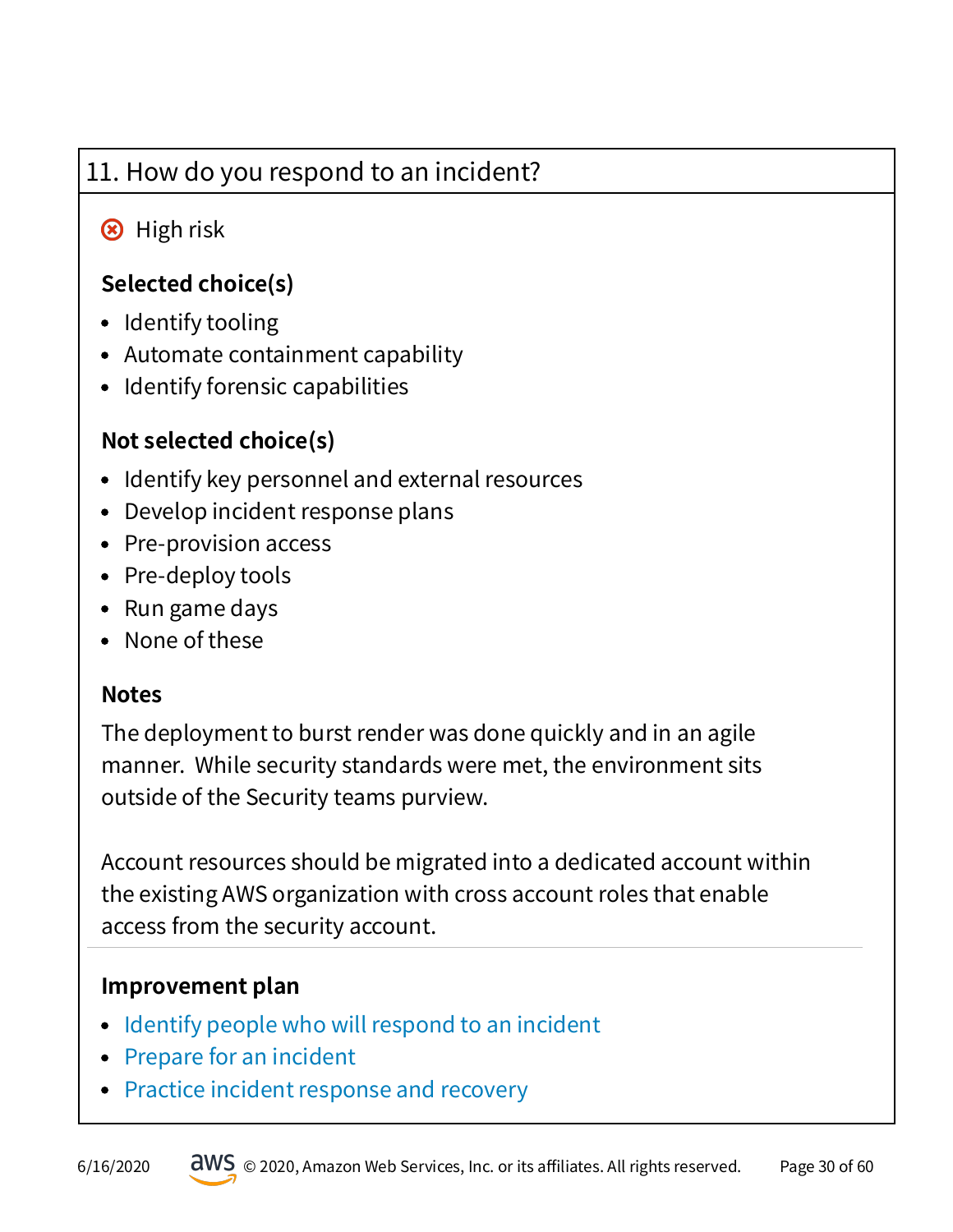## <span id="page-30-0"></span>Reliability

## **Questions answered**

9/9

## **Question status**

- 8 High risk: 2
- $\triangle$  Medium risk: 2
- $\odot$  No improvements identified: 3
- $\Theta$  Not Applicable: 2
- Unanswered: 0

## **Pillar notes**

-

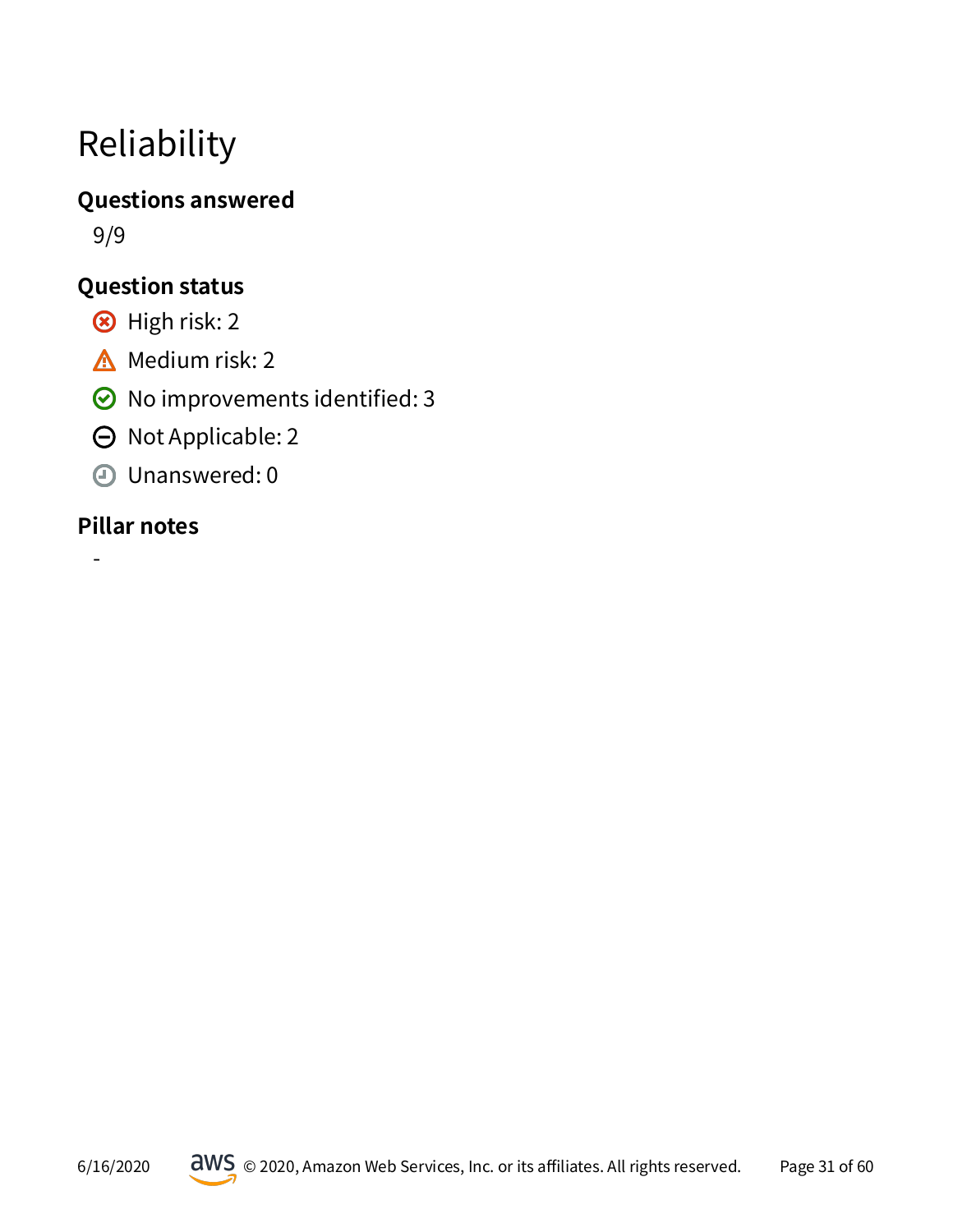## <span id="page-31-0"></span>1. How do you manage service limits?

## **8** High risk

## **Selected choice(s)**

- Aware of limits but not tracking them
- Monitor and manage limits
- Ensure a sufficient gap between the current service limit and the maximum usage to accommodate failover
- Manage service limits across all relevant accounts and regions

## **Not selected choice(s)**

- Use automated monitoring and management of limits
- Accommodate fixed service limits through architecture
- None of these

#### **Notes**

There are a set of instance types that we will render using, including gpu instance types. We plan to raise those limits signifcantly by working with support. The ability to scale quickly is worth the tradeof in not having a cap on potential abuse.

- Identify service limits across all relevant accounts, regions, and [Availability Zones](https://wa.aws.amazon.com/wat.question.REL_1.en.html#step1)
- [Monitor and manage your limits](https://wa.aws.amazon.com/wat.question.REL_1.en.html#step2)
- Be aware of fixed service limits
- $\bullet$  Ensure there is a sufficient gap between your service limit and your max [usage to accommodate for fail over](https://wa.aws.amazon.com/wat.question.REL_1.en.html#step4)
- [Set up automated monitoring](https://wa.aws.amazon.com/wat.question.REL_1.en.html#step5)

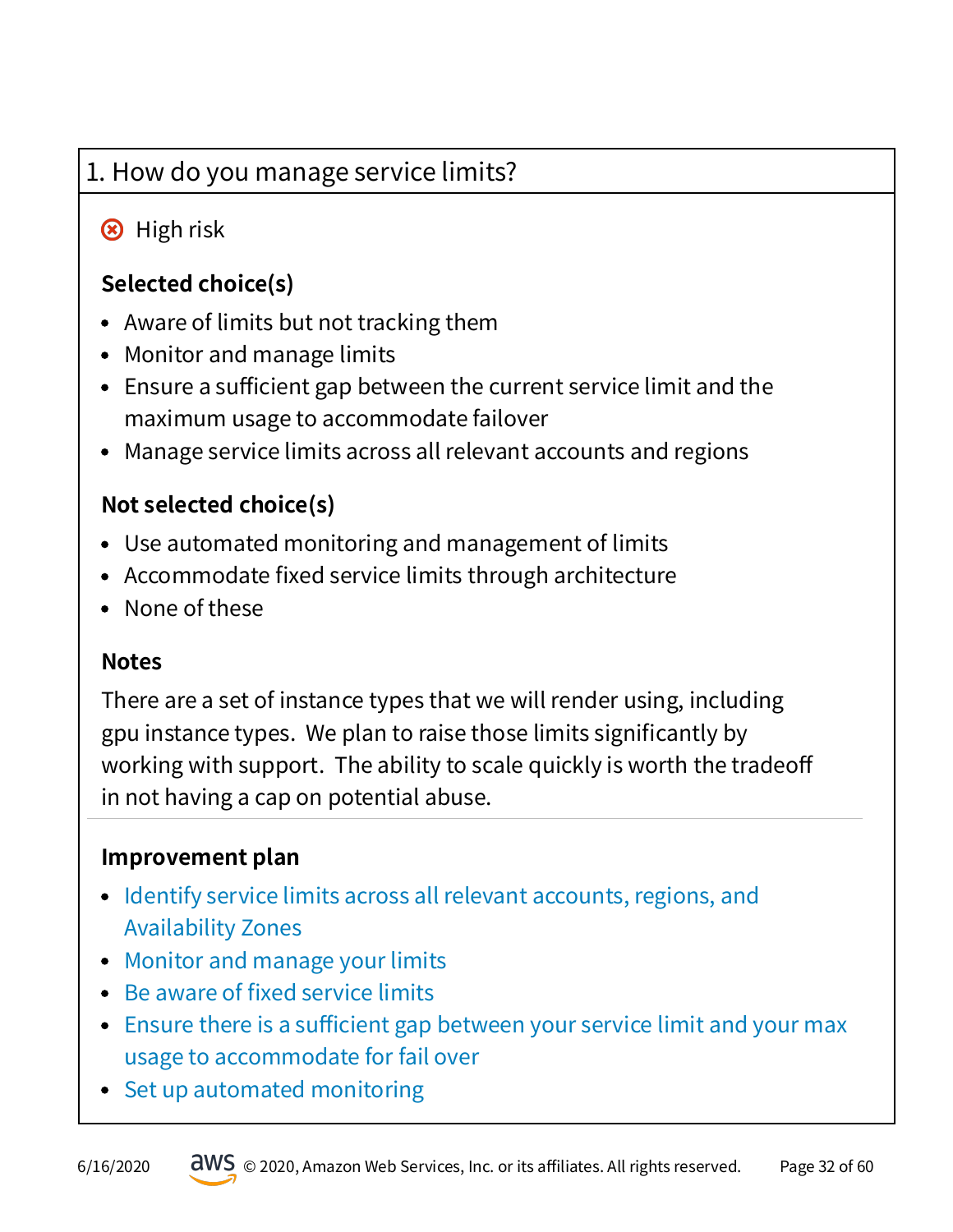## 2. How do you manage your network topology?

 $\odot$  No improvements identified

## **Selected choice(s)**

- Use highly available connectivity between private addresses in public clouds and on-premises environment
- Use highly available network connectivity for the users of the workload
- Enforce non-overlapping private IP address ranges in multiple private address spaces where they are connected
- Ensure IP subnet allocation accounts for expansion and availability

#### **Not selected choice(s)**

• None of these

#### **Notes**

-

## **Improvement plan**

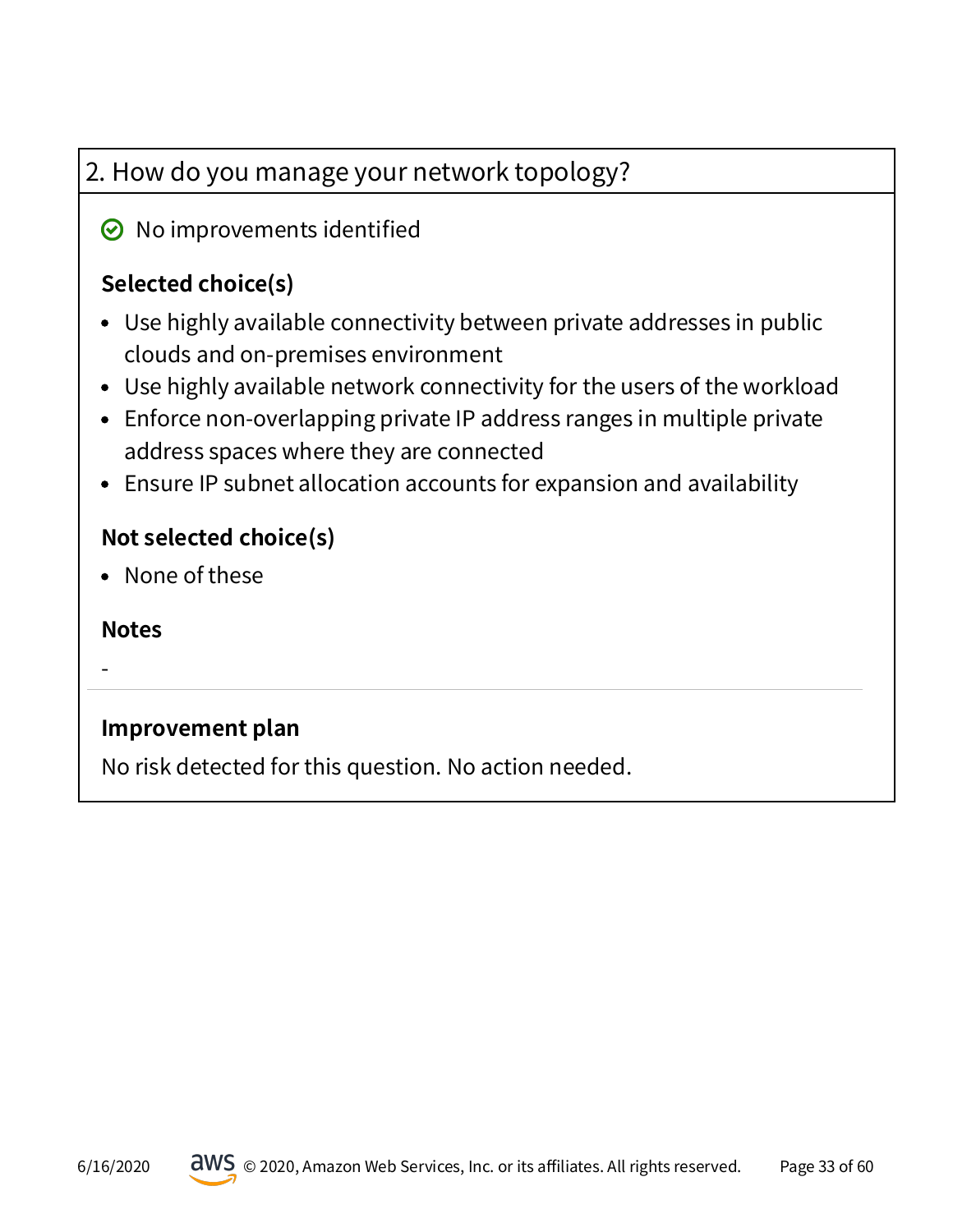## 3. How does your system adapt to changes in demand?

## $\odot$  No improvements identified

## **Selected choice(s)**

- Procure resources automatically when scaling a workload up or down
- Procure resources upon detection of lack of service within a workload
- Load test the workload

#### **Not selected choice(s)**

- Procure resources manually upon detection that more resources may be needed soon for a workload
- None of these

#### **Notes**

load response load test completed by Encore

#### **Improvement plan**

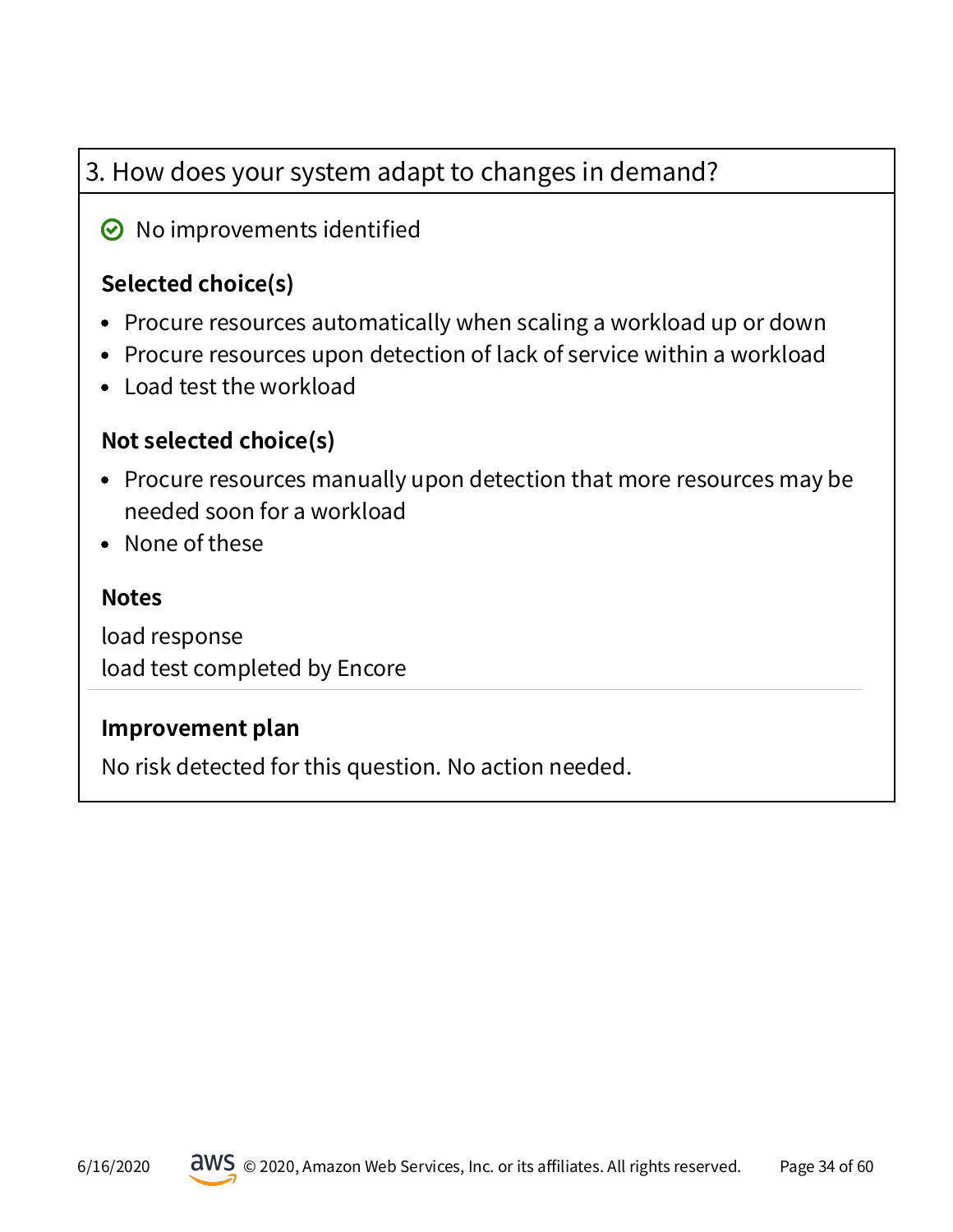## <span id="page-34-0"></span>4. How do you monitor your resources?

## **A** Medium risk

## **Selected choice(s)**

- Monitor the workload in all tiers
- Send notifications based on the monitoring
- Conduct reviews regularly

#### **Not selected choice(s)**

- Perform automated responses on events
- None of these

#### **Notes**

-

- [Enable logging where available](https://wa.aws.amazon.com/wat.question.REL_4.en.html#step1)
- [Consume all default metrics](https://wa.aws.amazon.com/wat.question.REL_4.en.html#step2)
- [Create custom metrics for your own use](https://wa.aws.amazon.com/wat.question.REL_4.en.html#step3)
- [Aggregate your logs](https://wa.aws.amazon.com/wat.question.REL_4.en.html#step4)
- [Perform real-time processing and alarming](https://wa.aws.amazon.com/wat.question.REL_4.en.html#step5)

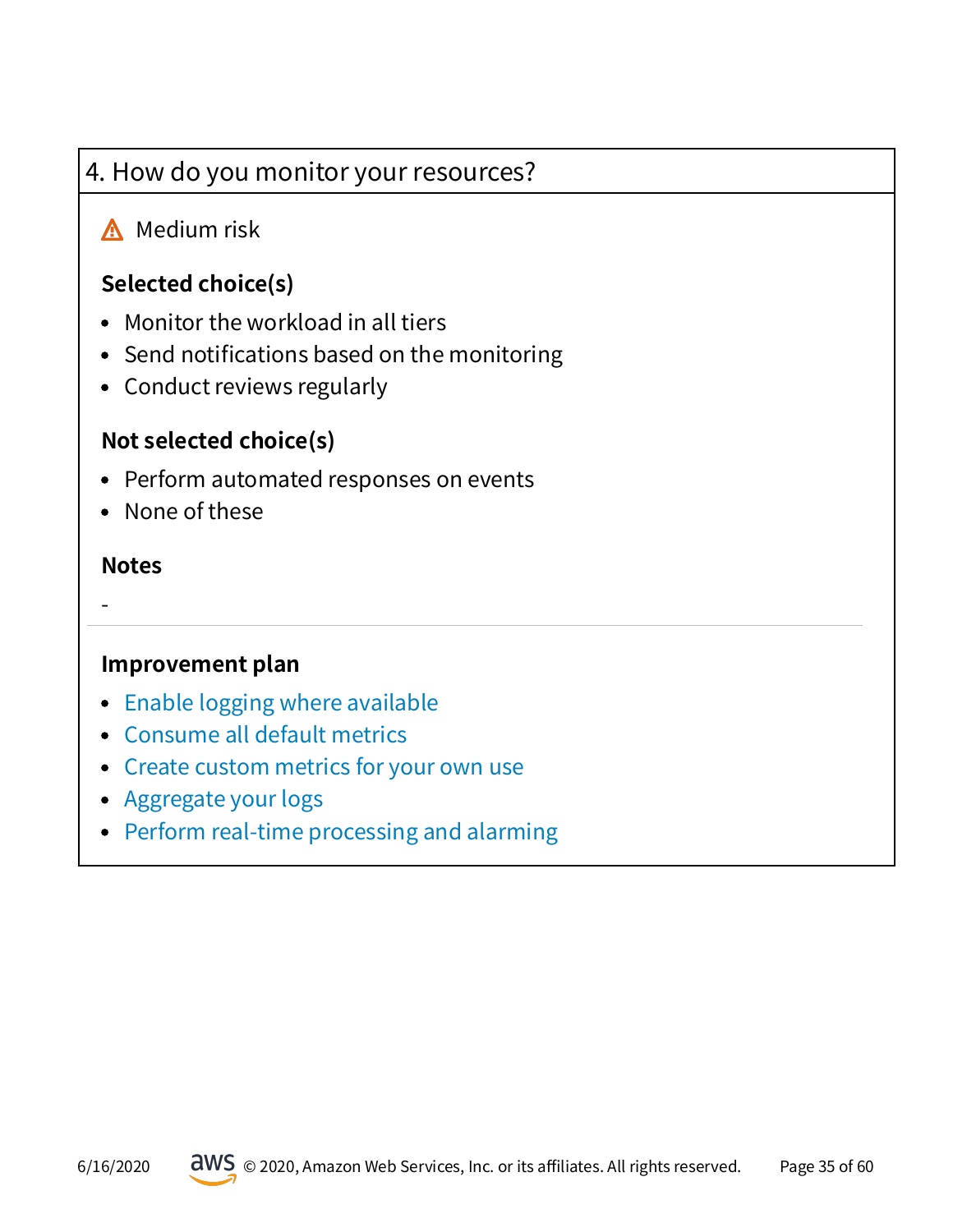## 5. How do you implement change?

 $\odot$  No improvements identified

## **Selected choice(s)**

- Deploy changes in a planned manner
- Deploy changes with automation

## **Not selected choice(s)**

• None of these

#### **Notes**

use config in a passive mode to document changes

#### **Improvement plan**

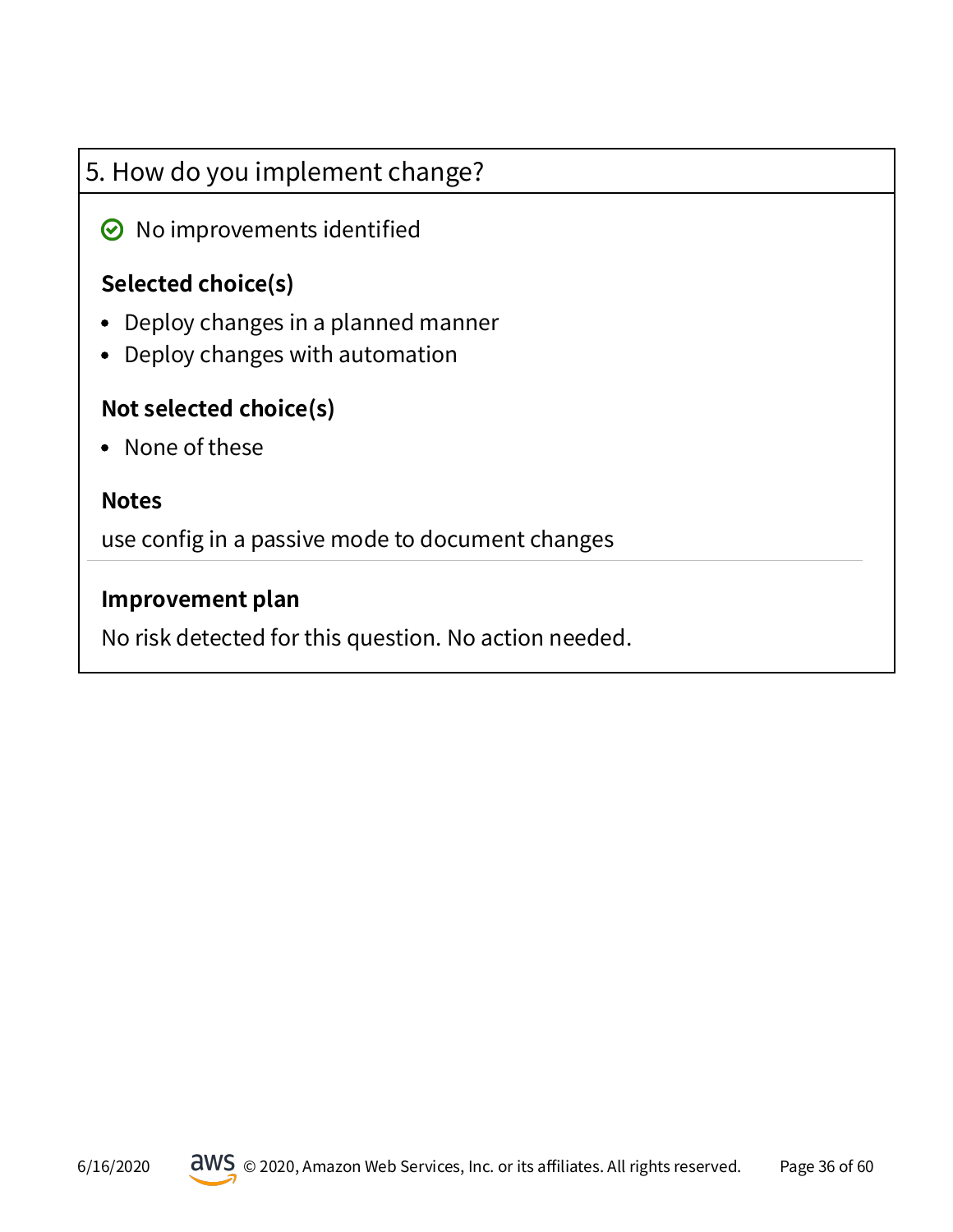## 6. How do you back up data?

## $\Theta$  Not Applicable

## **Selected choice(s)**

- **Not selected choice(s)**
- Identify all data that needs to be backed up and perform backups or reproduce the data from sources
- Perform data backup automatically or reproduce the data from sources automatically
- Perform periodic recovery of the data to verify backup integrity and processes
- Secure and encrypt backups or ensure the data is available from a secure source for reproduction
- None of these

#### **Notes**

-

-

#### **Improvement plan**

Answer the question to view the improvement plan.

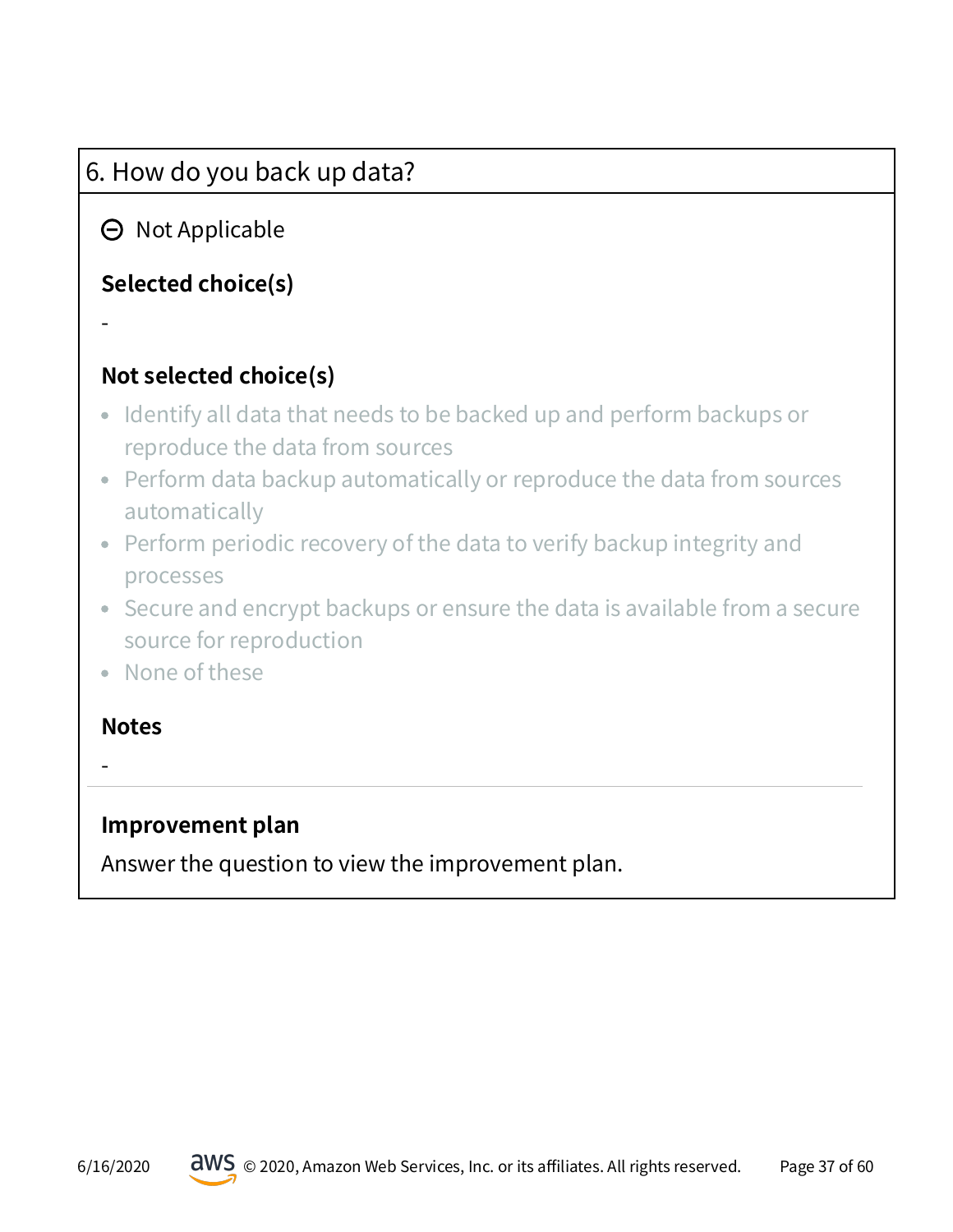## 7. How does your system withstand component failures?

## **B** High risk

## **Selected choice(s)**

• None of these

## **Not selected choice(s)**

- Monitor all layers of the workload to detect failures
- Implement loosely coupled dependencies
- Implement graceful degradation to transform applicable hard dependencies into soft dependencies
- Automating complete recovery because technology constraints exist in parts or all of the workload requiring a single location
- Deploy the workload to multiple locations
- Automate healing on all layers
- Send notifications upon availability impacting events

## **Notes**

Failures are largely managed via the job management and queuing system. Although restarts and resubmits are appropriate responses to failure, it's important to identify failures quickly in the process. Frames produced over time is a possible metric to alert on it. Thresholds must be adjusted by job type.

- [Use multiple Availability Zones and AWS Regions](https://wa.aws.amazon.com/wat.question.REL_7.en.html#step1)
- [Make your applications stateless](https://wa.aws.amazon.com/wat.question.REL_7.en.html#step2)
- [Decompose your services into smallest possible services](https://wa.aws.amazon.com/wat.question.REL_7.en.html#step3)
- [Use distributed systems best practices](https://wa.aws.amazon.com/wat.question.REL_7.en.html#step4)

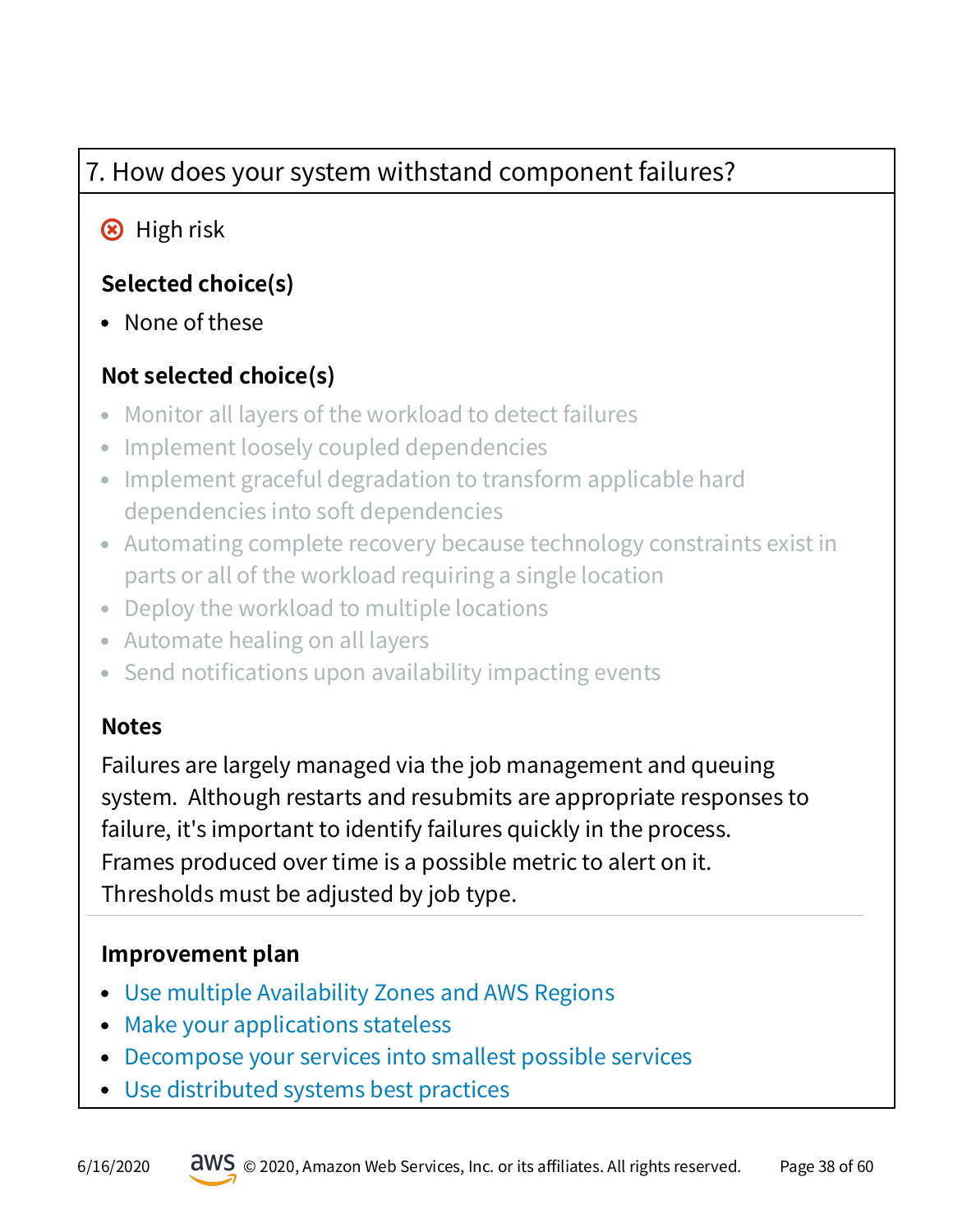## <span id="page-38-0"></span>7. How does your system withstand component failures?

• [Implement self healing](https://wa.aws.amazon.com/wat.question.REL_7.en.html#step5)

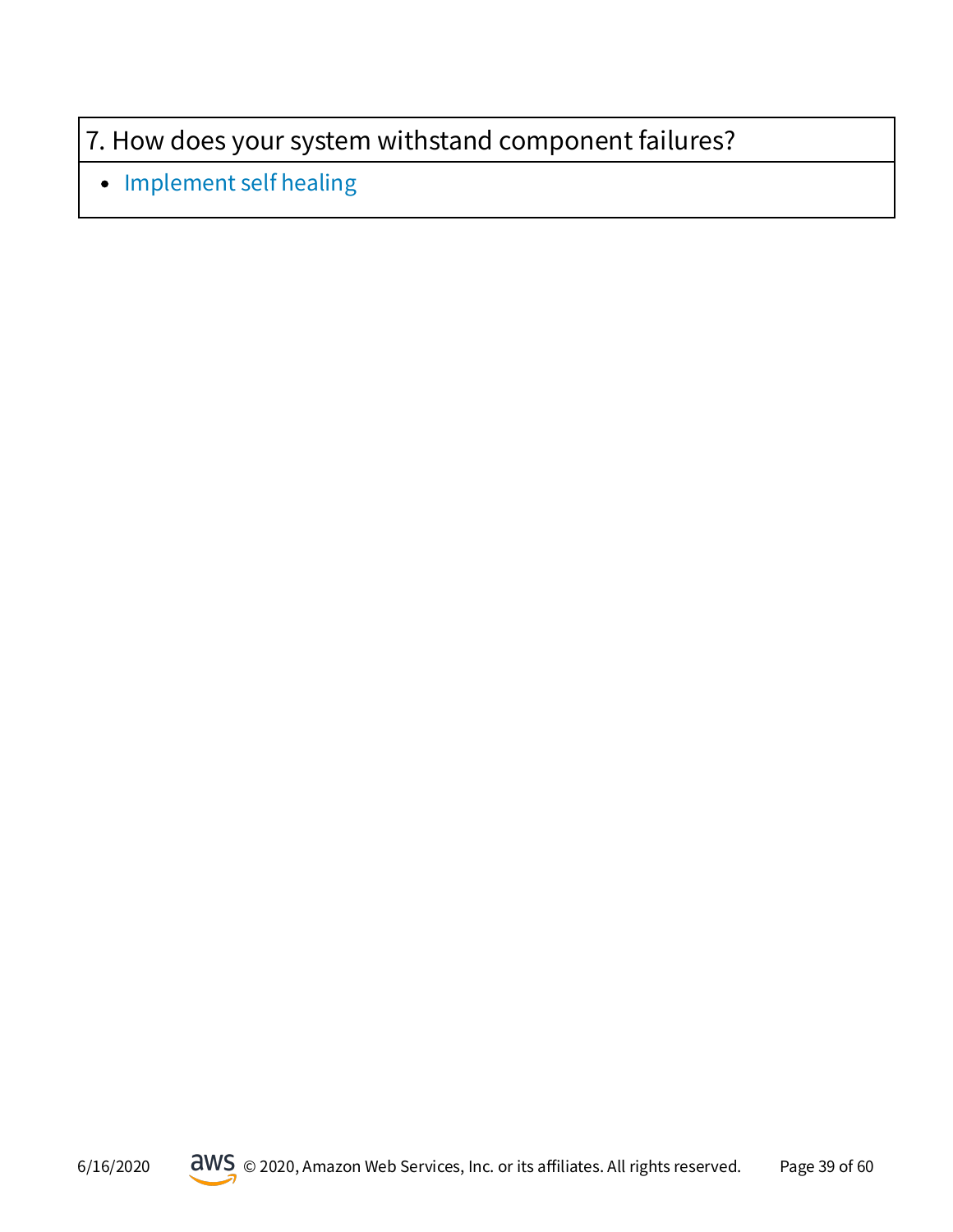## <span id="page-39-0"></span>8. How do you test resilience?

## **A** Medium risk

## **Selected choice(s)**

- Use playbooks for unanticipated failures
- Conduct root cause analysis (RCA) and share results

## **Not selected choice(s)**

- Inject failures to test resiliency
- Conduct game days regularly
- None of these

#### **Notes**

-

- [Prepare playbook and runbook formats](https://wa.aws.amazon.com/wat.question.REL_8.en.html#step1)
- [Perform load testing](https://wa.aws.amazon.com/wat.question.REL_8.en.html#step2)
- [Perform performance testing](https://wa.aws.amazon.com/wat.question.REL_8.en.html#step3)
- [Perform failure injection testing](https://wa.aws.amazon.com/wat.question.REL_8.en.html#step4)
- [Schedule game days to regularly exercise your runbooks and playbooks](https://wa.aws.amazon.com/wat.question.REL_8.en.html#step5)
- [Establish a standard for your root cause analysis](https://wa.aws.amazon.com/wat.question.REL_8.en.html#step6)

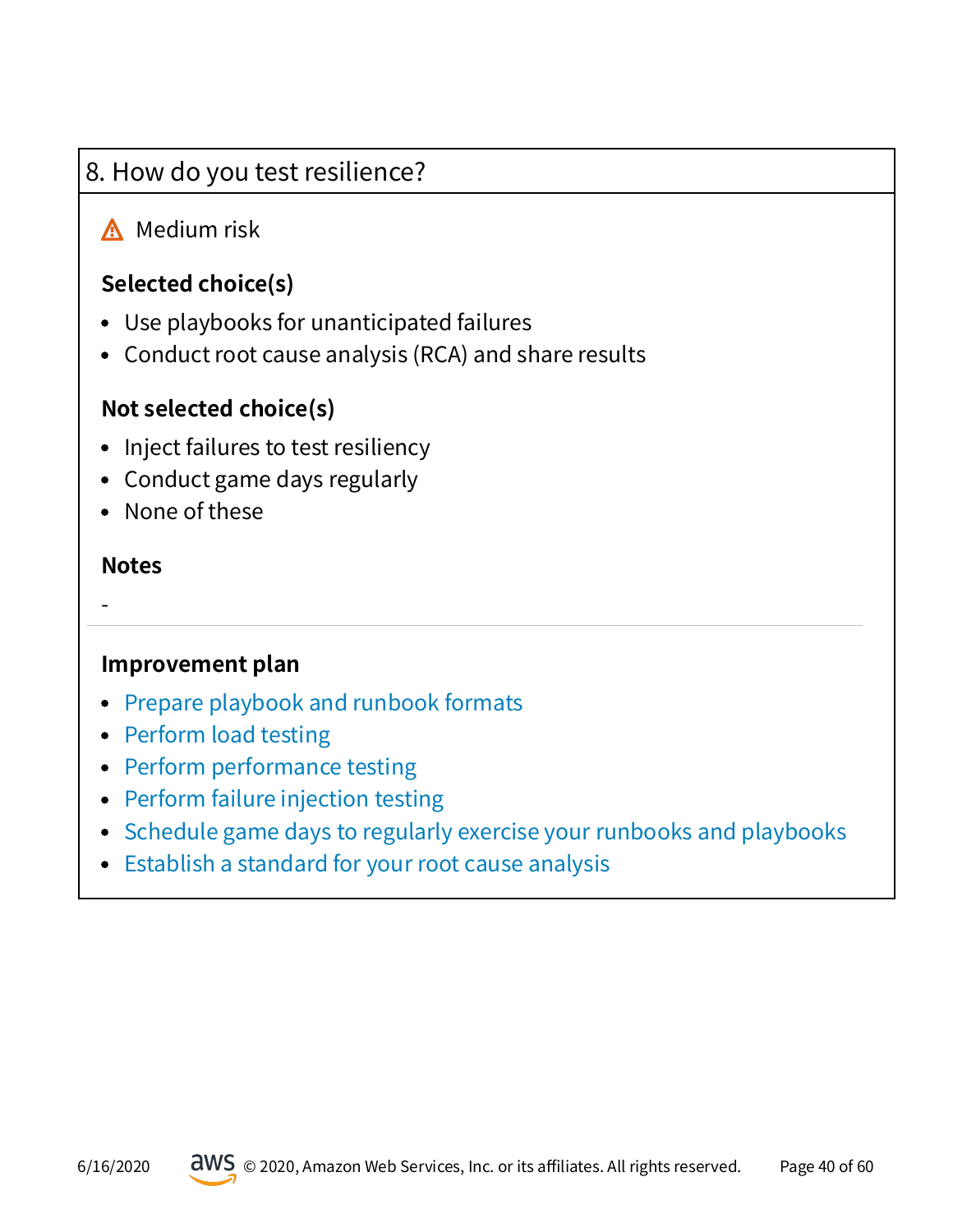## 9. How do you plan for disaster recovery?

## $\Theta$  Not Applicable

## **Selected choice(s)**

- Define recovery objectives for downtime and data loss
- Automate recovery

## **Not selected choice(s)**

- Use defned recovery strategies to meet the recovery objectives
- Test disaster recovery implementation to validate the implementation
- Manage configuration drift on all changes
- None of these

#### **Notes**

s3 bucket with cloudformation templates outside of the acct

#### **Improvement plan**

Answer the question to view the improvement plan.

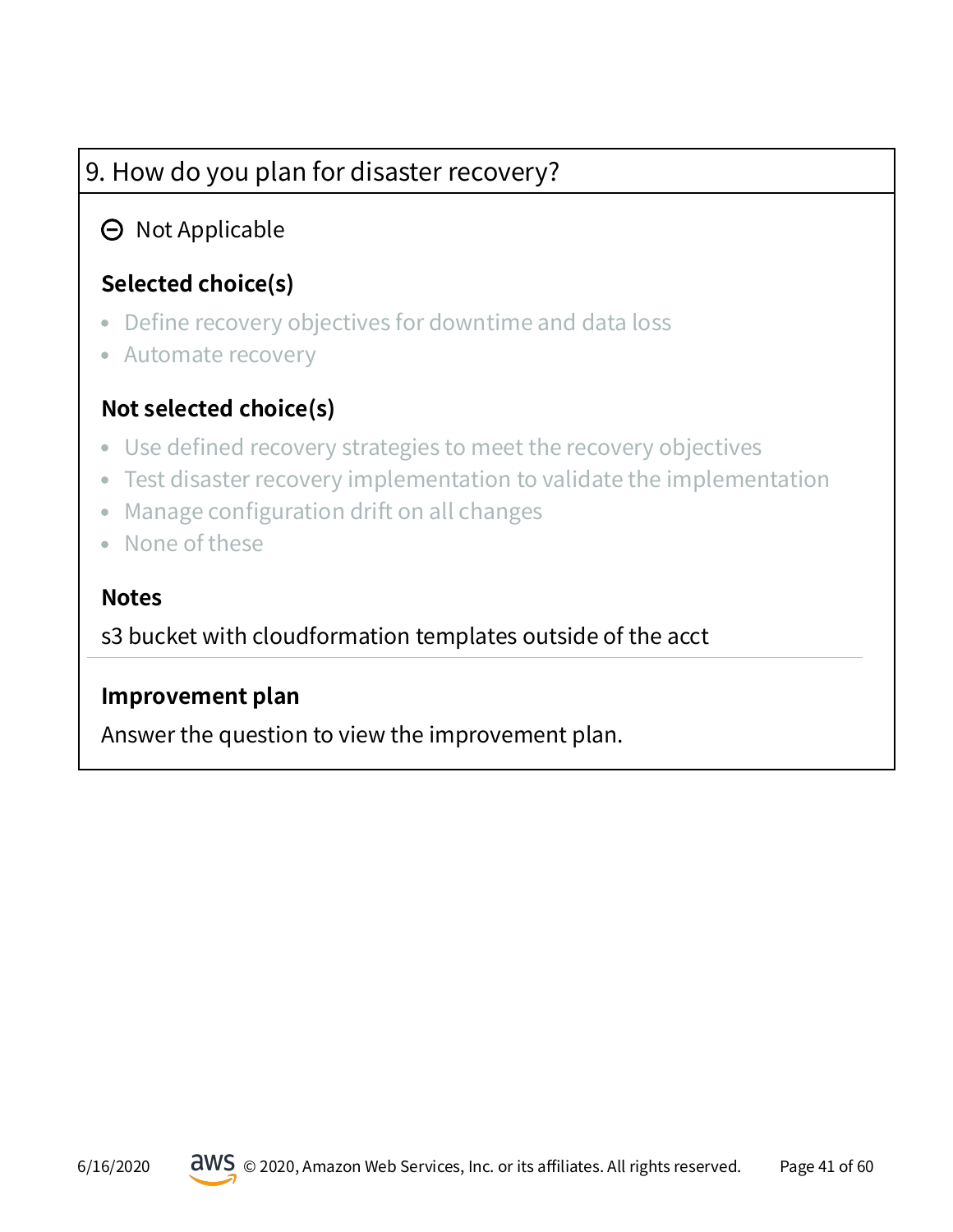## <span id="page-41-0"></span>Performance Efficiency

#### **Questions answered**

8/8

## **Question status**

- 8 High risk: 4
- $\triangle$  Medium risk: 1
- $\odot$  No improvements identified: 2
- $\Theta$  Not Applicable: 1
- Unanswered: 0

## **Pillar notes**

-

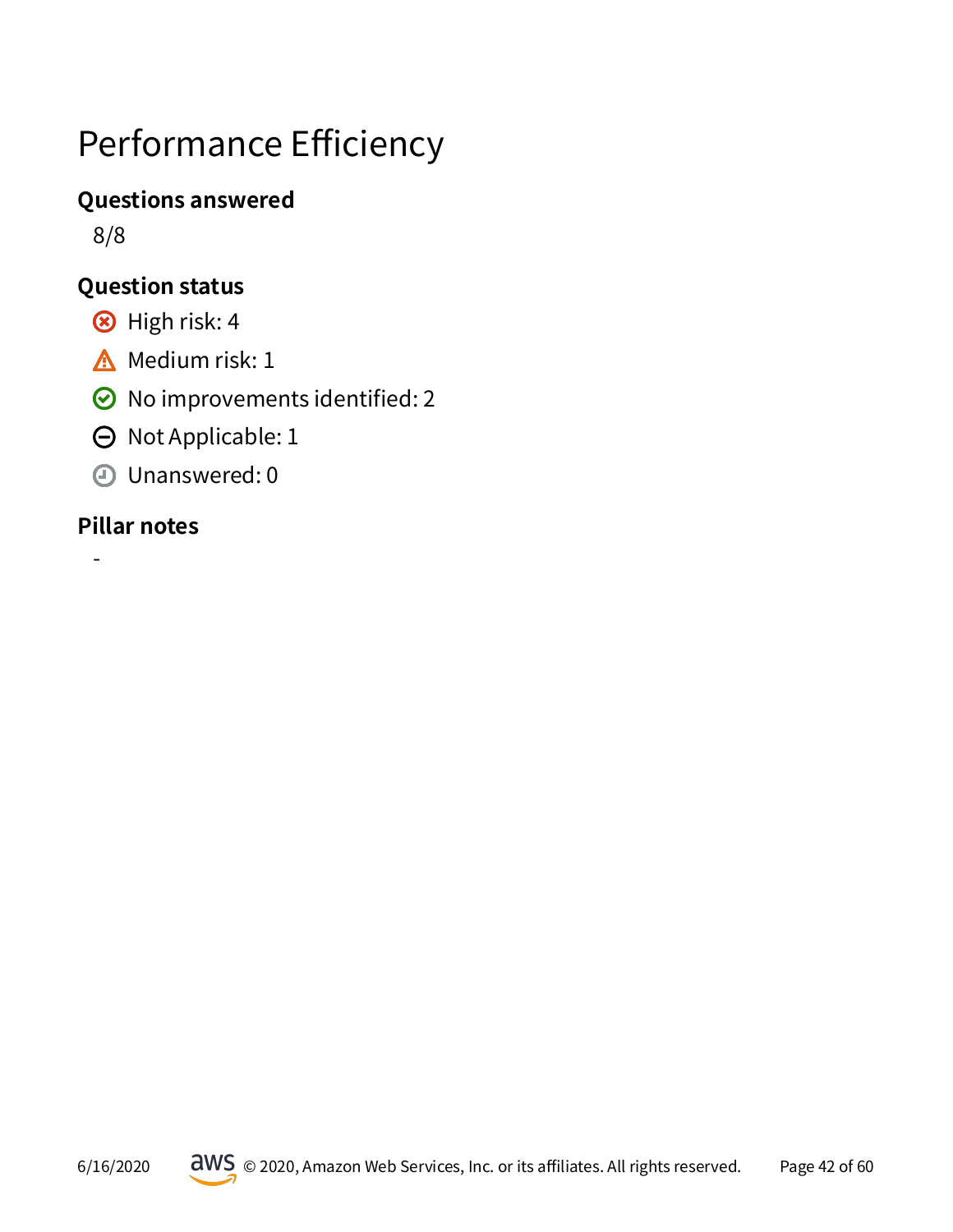## 1. How do you select the best performing architecture?

## $\odot$  No improvements identified

## **Selected choice(s)**

- Understand the available services and resources
- Define a process for architectural choices
- Factor cost or budget into decisions
- Use policies or reference architectures
- Use guidance from AWS or an APN Partner
- Benchmark existing workloads
- Load test your workload

#### **Not selected choice(s)**

• None of these

#### **Notes**

-

#### **Improvement plan**

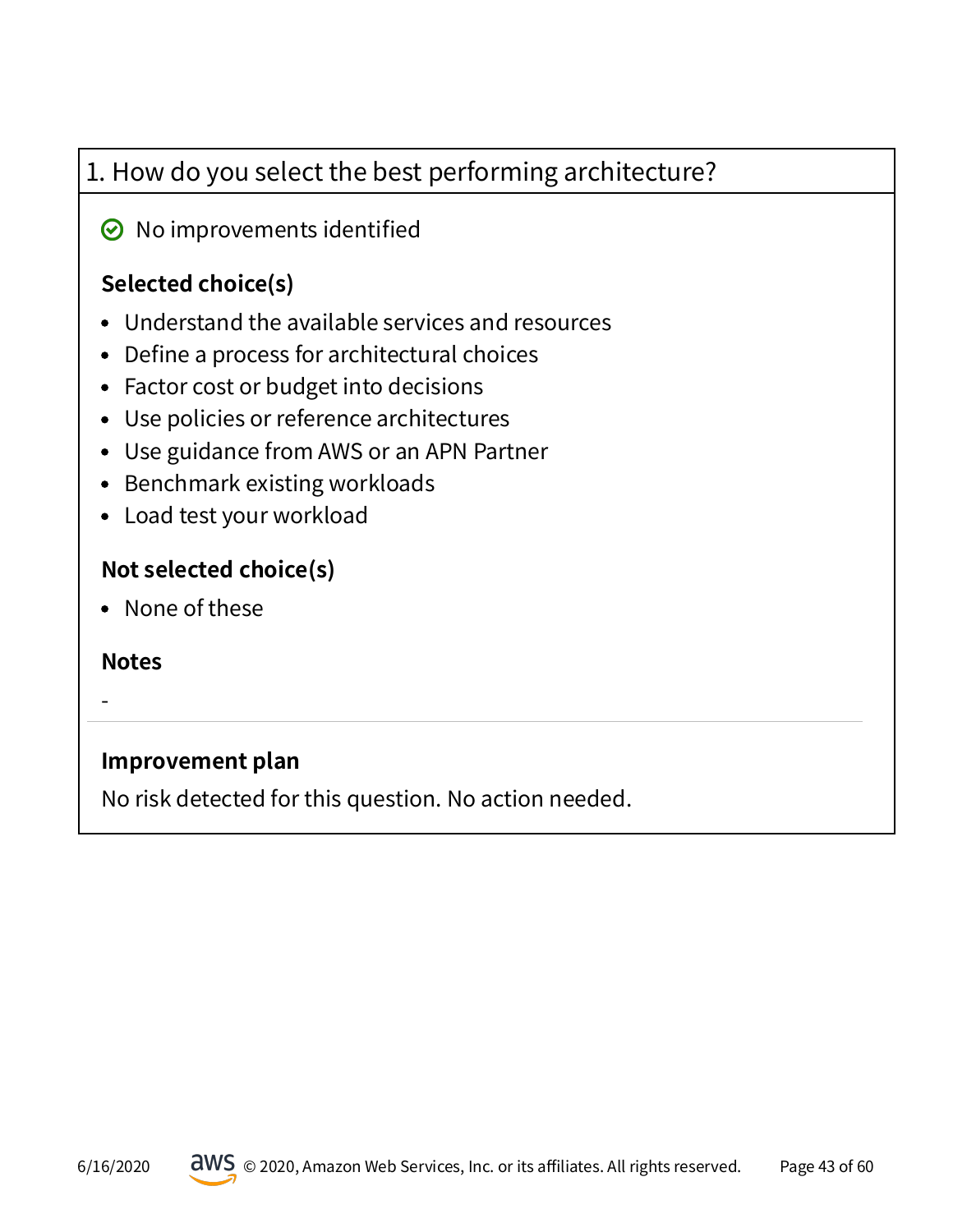## <span id="page-43-0"></span>2. How do you select your compute solution?

## **B** High risk

## **Selected choice(s)**

- Evaluate the available compute options
- Collect compute-related metrics
- Determine the required configuration by right-sizing
- Use the available elasticity of resources

## **Not selected choice(s)**

- Understand the available compute configuration options
- Re-evaluate compute needs based on metrics
- None of these

#### **Notes**

Existing instance sizing was based on testing of instance sizes using the same job submission and comparison of run times. GPU based instances were not included in this test. The scope of the test should be expanded to include both GPU and AMD based instances. Test results and conclusions should drive limit increase requests.

- Define compute performance requirements
- [Consider compute options](https://wa.aws.amazon.com/wat.question.PERF_2.en.html#step2)
- Learn about available configuration options
- Determine the required configuration by right-sizing
- [Collect compute-related metrics](https://wa.aws.amazon.com/wat.question.PERF_2.en.html#step5)
- [Take advantage of elasticity](https://wa.aws.amazon.com/wat.question.PERF_2.en.html#step6)
- [Use a data-driven approach to optimize resources](https://wa.aws.amazon.com/wat.question.PERF_2.en.html#step7)

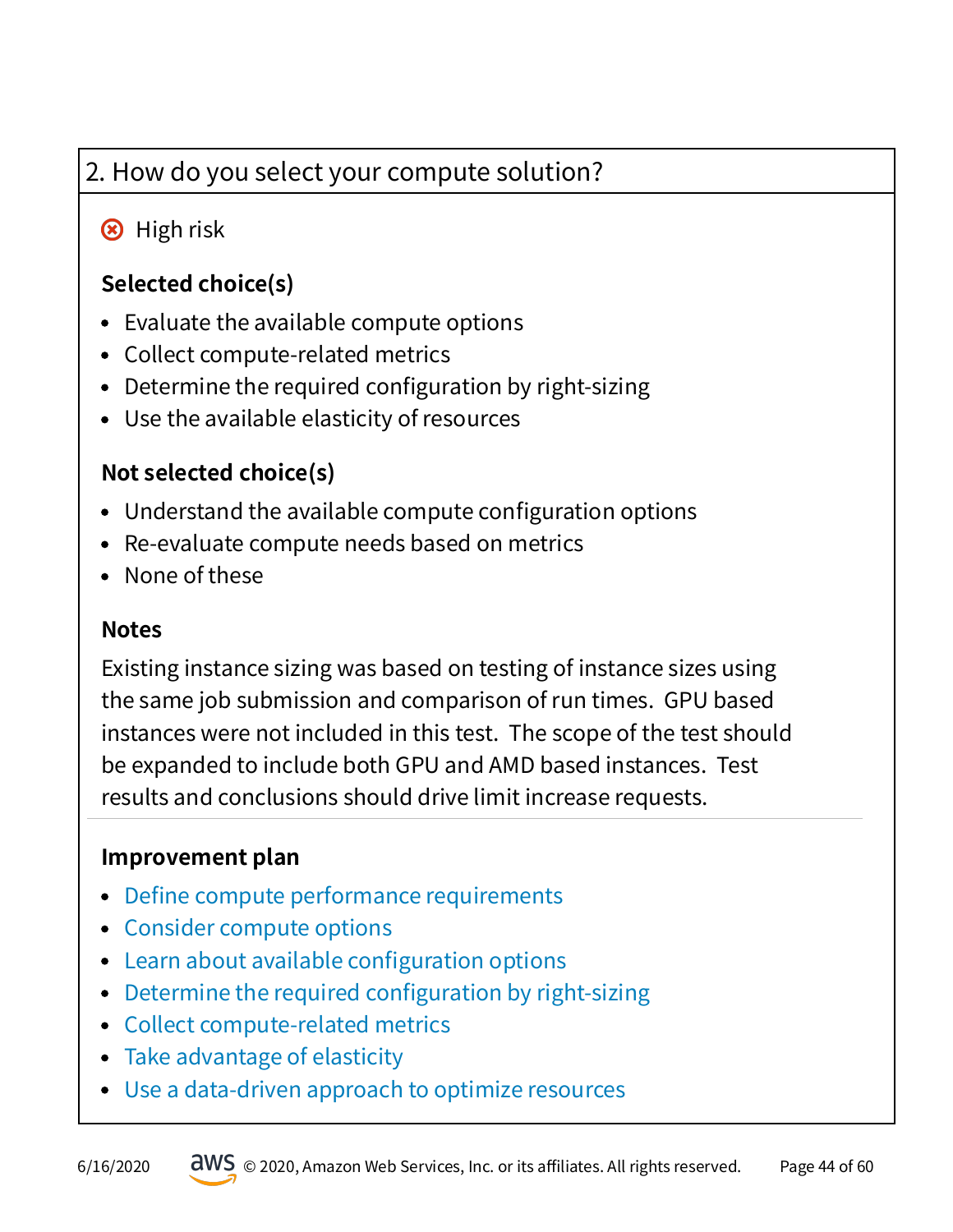## 3. How do you select your storage solution?

 $\odot$  No improvements identified

## **Selected choice(s)**

- Understand storage characteristics and requirements
- Evaluate available configuration options
- Make decisions based on access patterns and metrics

## **Not selected choice(s)**

• None of these

#### **Notes**

-

#### **Improvement plan**

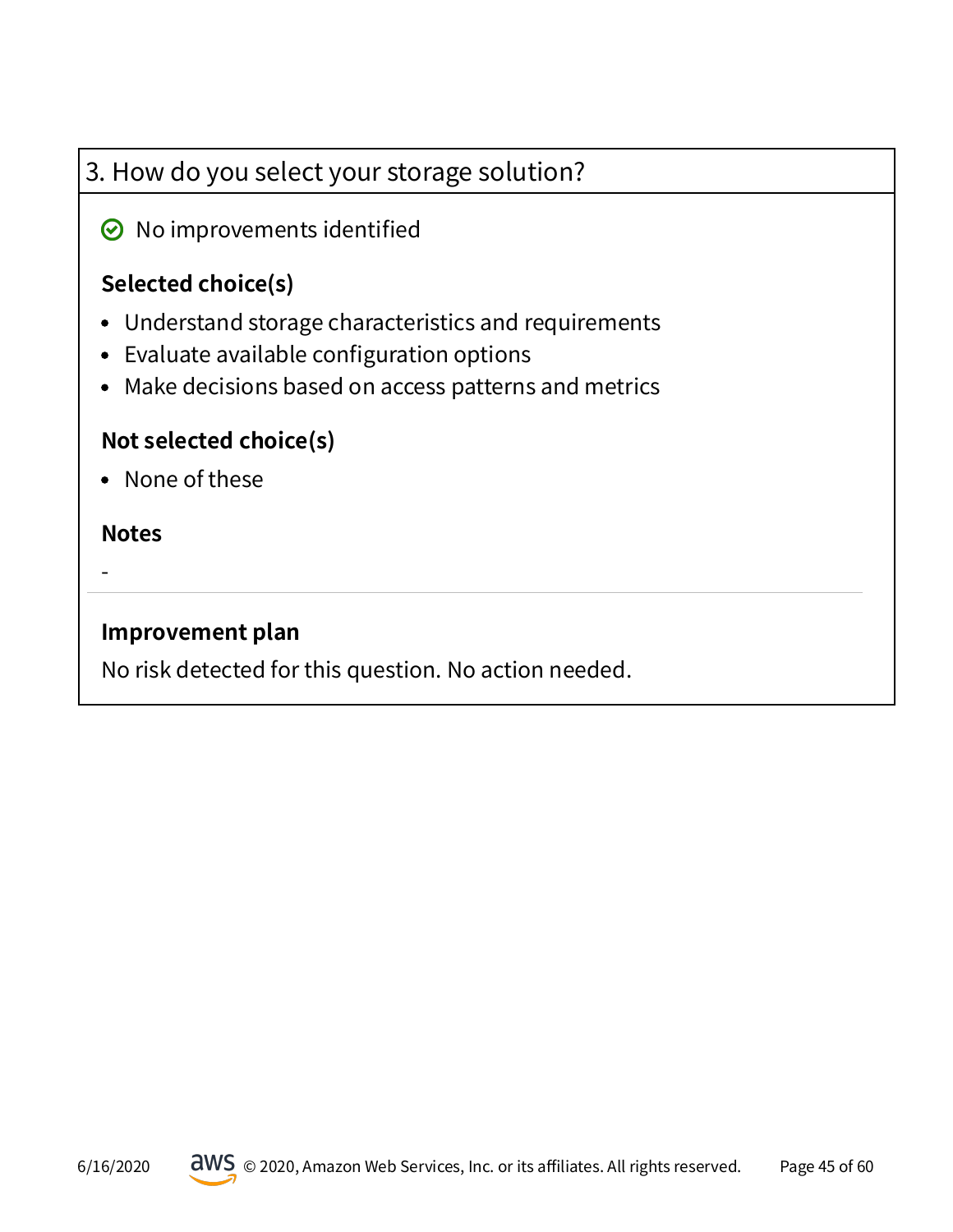## 4. How do you select your database solution?

## $\Theta$  Not Applicable

## **Selected choice(s)**

- **Not selected choice(s)**
- Understand data characteristics
- Evaluate the available options
- Collect and record database performance metrics
- Choose data storage based on access patterns
- Optimize data storage based on access patterns and metrics
- None of these

#### **Notes**

-

-

#### **Improvement plan**

Answer the question to view the improvement plan.

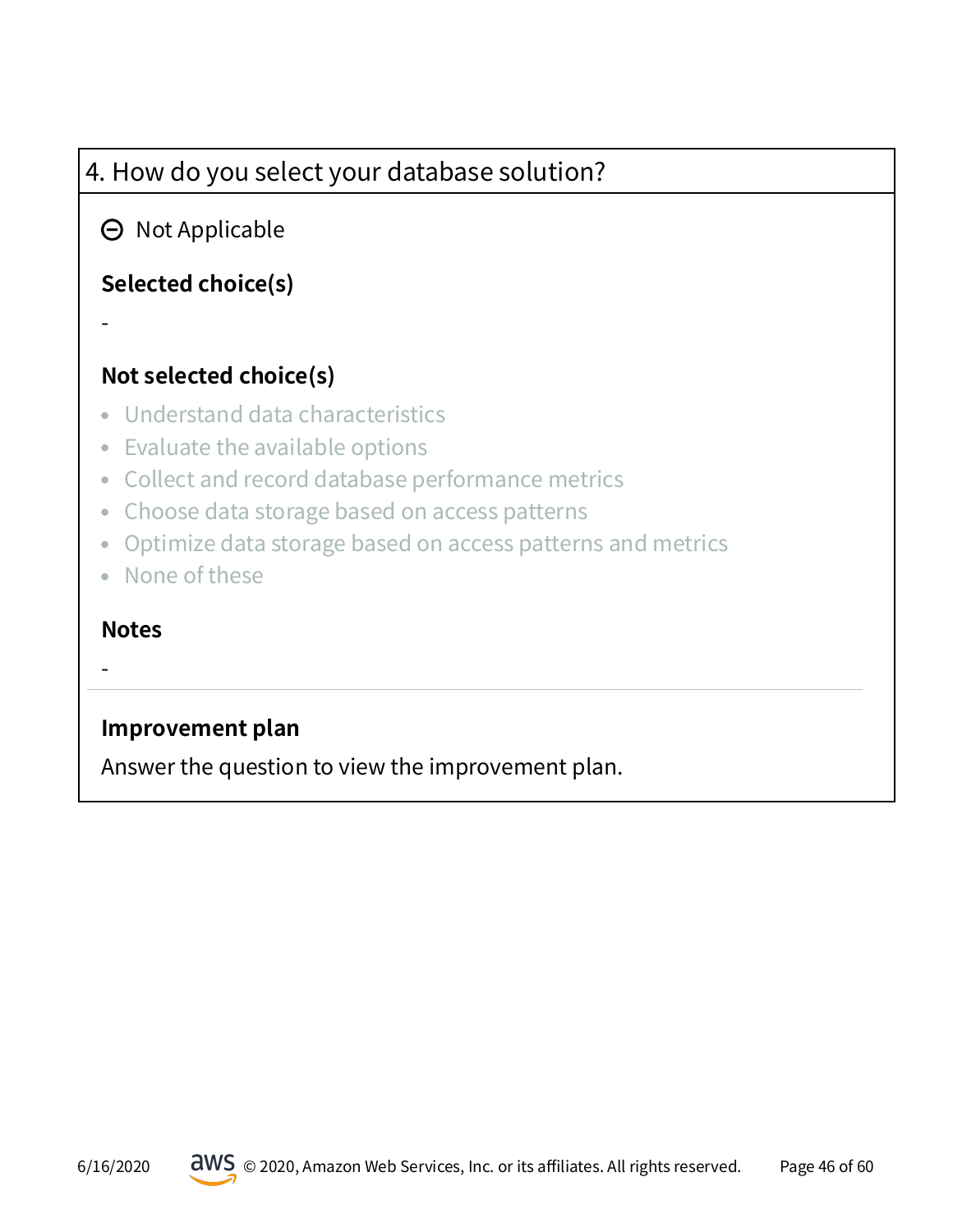## <span id="page-46-0"></span>5. How do you configure your networking solution?

## **B** High risk

## **Selected choice(s)**

- Understand available product options
- $\bullet$  Leverage encryption offloading and load-balancing
- Choose location based on network requirements

## **Not selected choice(s)**

- Understand how networking impacts performance
- Evaluate available networking features
- Use minimal network ACLs
- Choose network protocols to improve performance
- Optimize network configuration based on metrics
- None of these

#### **Notes**

May considering employing NACLs for unused services.

- Define networking performance requirements
- [Understand how your workload is impacted by the network](https://wa.aws.amazon.com/wat.question.PERF_5.en.html#step2)
- [Understand the available product options](https://wa.aws.amazon.com/wat.question.PERF_5.en.html#step3)
- [Select locations to reduce latency](https://wa.aws.amazon.com/wat.question.PERF_5.en.html#step4)
- [Use networking features](https://wa.aws.amazon.com/wat.question.PERF_5.en.html#step5)
- $\bullet$  Optimize traffic

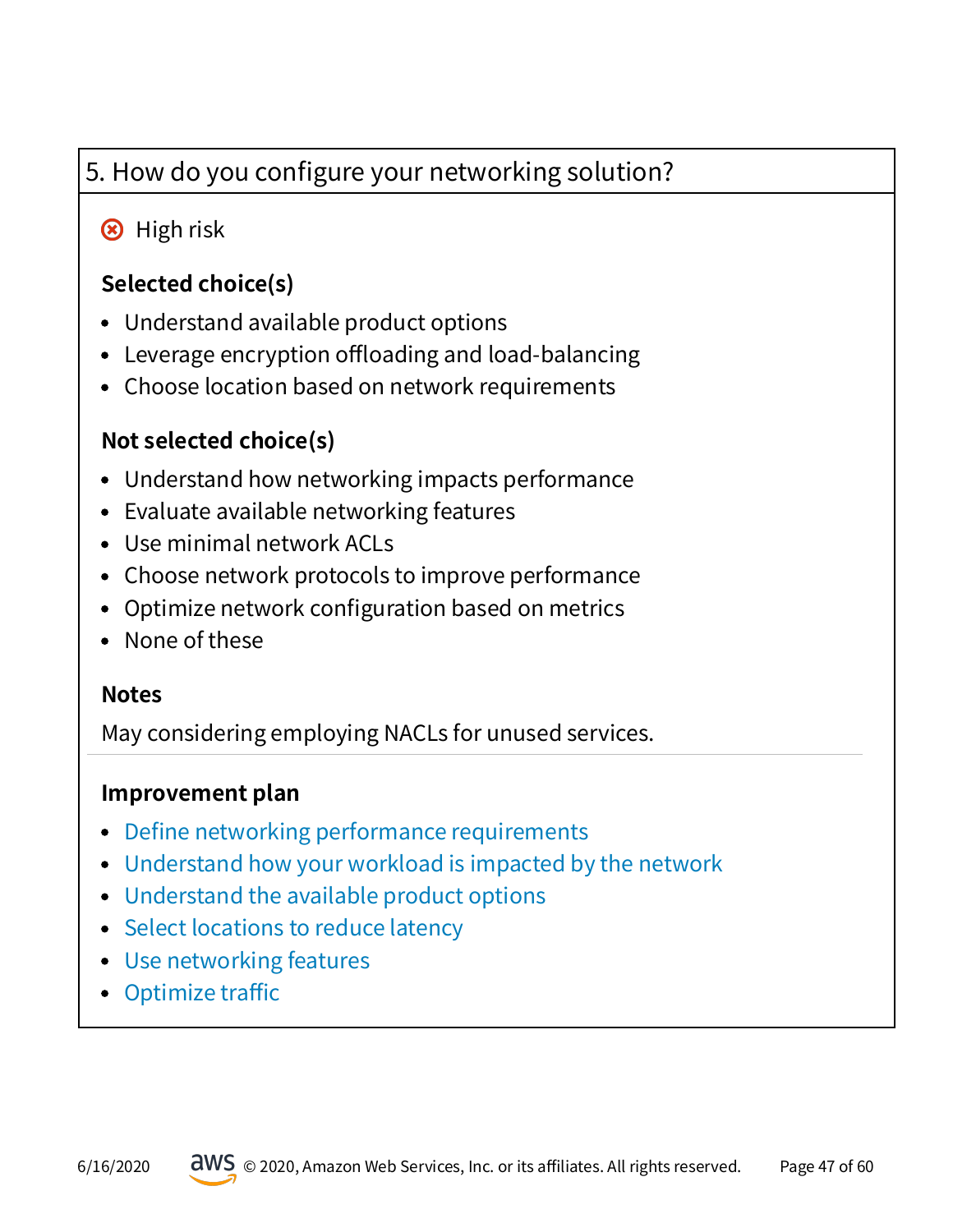## <span id="page-47-0"></span>6. How do you evolve your workload to take advantage of new releases?

## **A** Medium risk

## **Selected choice(s)**

Keep up-to date on new resources and services

## **Not selected choice(s)**

- Define a process to improve workload performance
- Evolve workload performance over time
- None of these

#### **Notes**

consider peer review

- [Know the key performance constraints for your workload](https://wa.aws.amazon.com/wat.question.PERF_6.en.html#step1)
- [Evaluate updates and releases](https://wa.aws.amazon.com/wat.question.PERF_6.en.html#step2)
- [Evolve your workload over time](https://wa.aws.amazon.com/wat.question.PERF_6.en.html#step3)

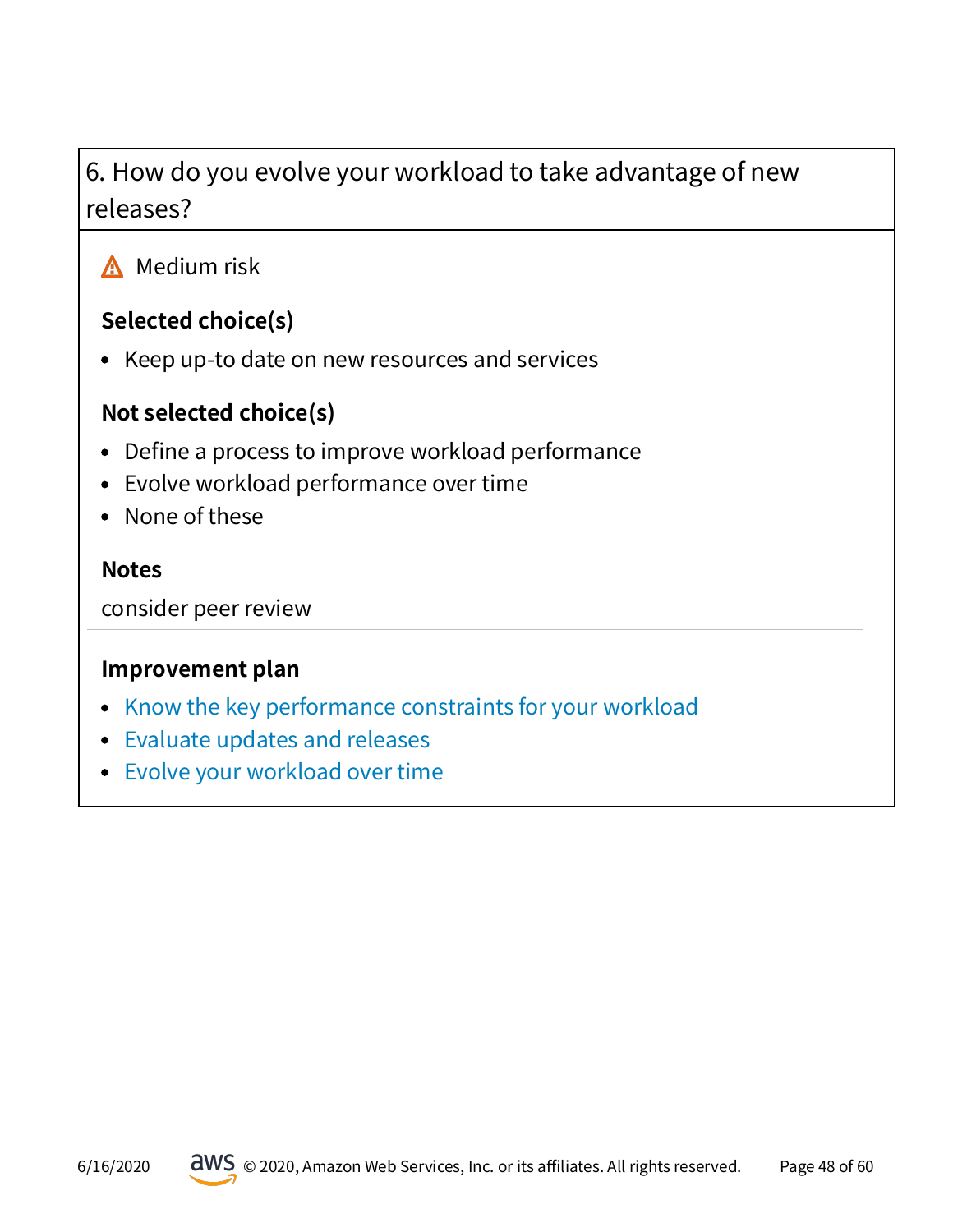## <span id="page-48-0"></span>7. How do you monitor your resources to ensure they are performing as expected?

**8** High risk

## **Selected choice(s)**

- Record performance-related metrics
- Use monitoring to generate alarm-based notifications
- Review metrics at regular intervals
- Monitor and alarm proactively

## **Not selected choice(s)**

- Analyze metrics when events or incidents occur
- Establish KPIs to measure workload performance
- None of these

#### **Notes**

-

- [Record performance data](https://wa.aws.amazon.com/wat.question.PERF_7.en.html#step1)
- [Monitor performance during operations](https://wa.aws.amazon.com/wat.question.PERF_7.en.html#step2)

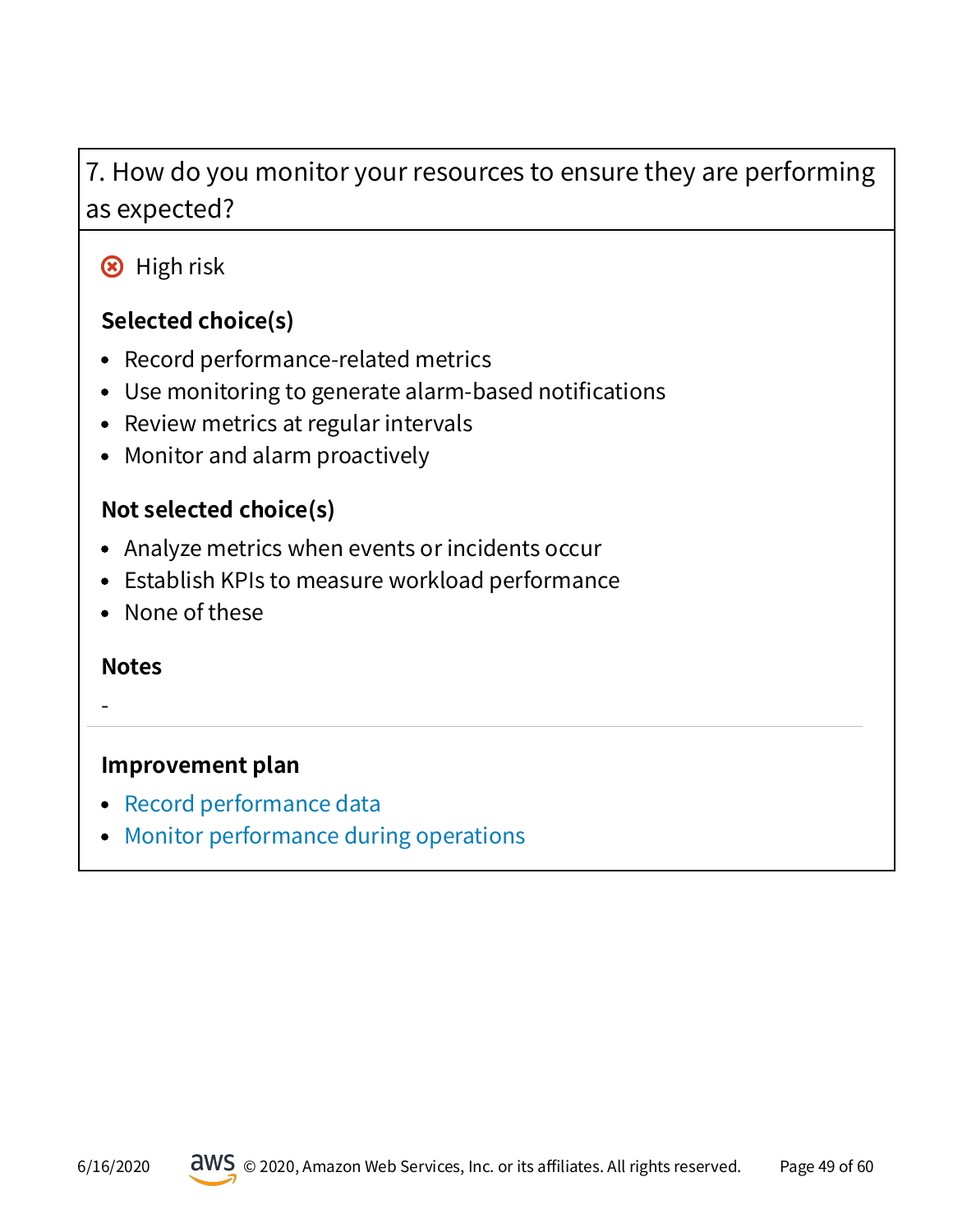## <span id="page-49-0"></span>8. How do you use tradeoffs to improve performance?

## **B** High risk

### **Selected choice(s)**

- Understand the areas where performance is most critical
- Use various performance-related strategies

#### **Not selected choice(s)**

- Learn about design patterns and services
- Identify how tradeoffs impact customers and efficiency
- Measure the impact of performance improvements
- None of these

#### **Notes**

Analysis of job queues and run times should be added to process. Need to develop clear understanding of renders completed relative to time/cost.

- [Identify hotspots](https://wa.aws.amazon.com/wat.question.PERF_8.en.html#step1)
- Identify tradeoffs
- [Use a combination of strategies](https://wa.aws.amazon.com/wat.question.PERF_8.en.html#step3)
- [Use a data-driven approach to evolve your architecture](https://wa.aws.amazon.com/wat.question.PERF_8.en.html#step4)

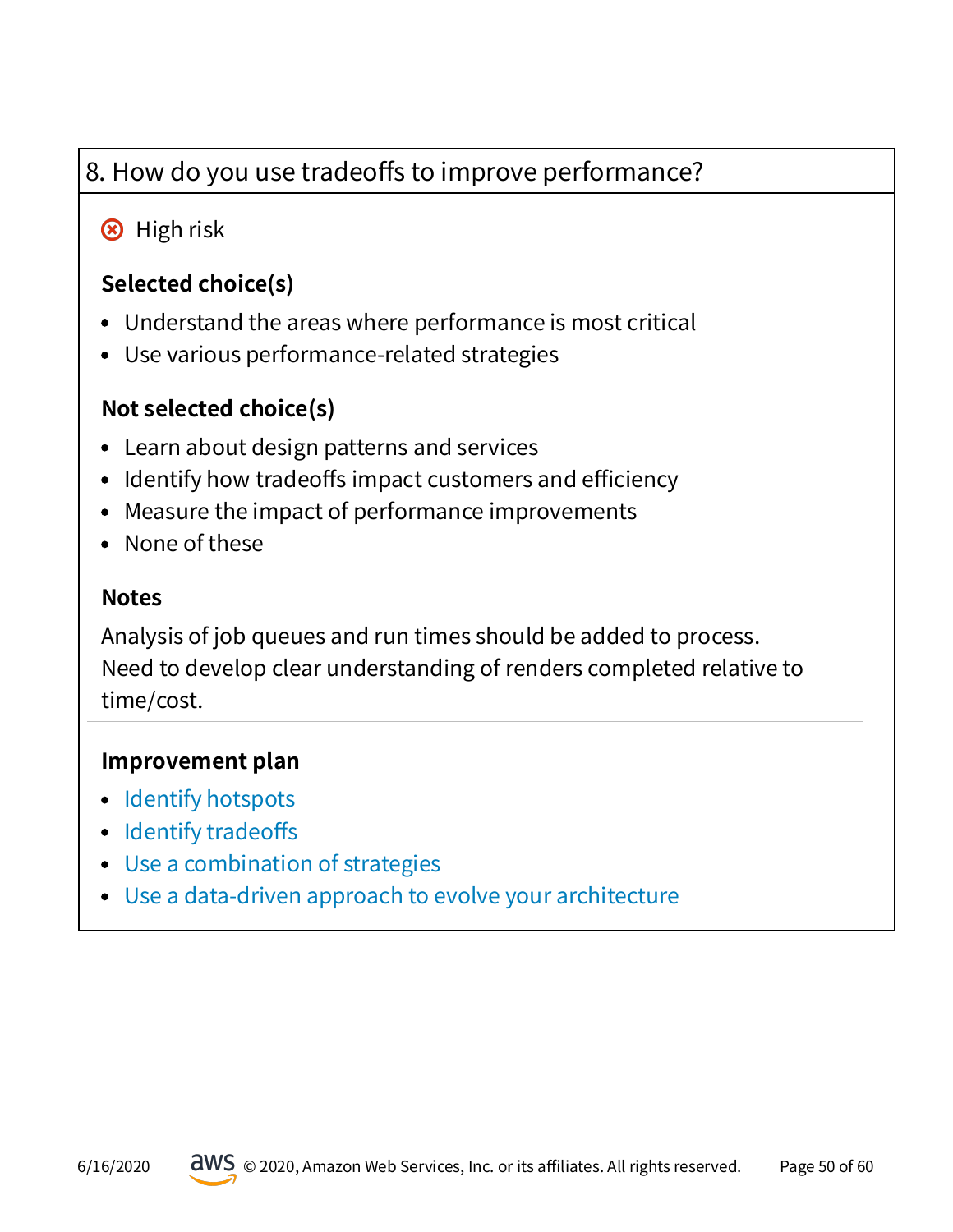## <span id="page-50-0"></span>Cost Optimization

## **Questions answered**

9/9

## **Question status**

- 8 High risk: 3
- $\triangle$  Medium risk: 1
- $\odot$  No improvements identified: 5
- $\Theta$  Not Applicable: 0
- Unanswered: 0

## **Pillar notes**

-

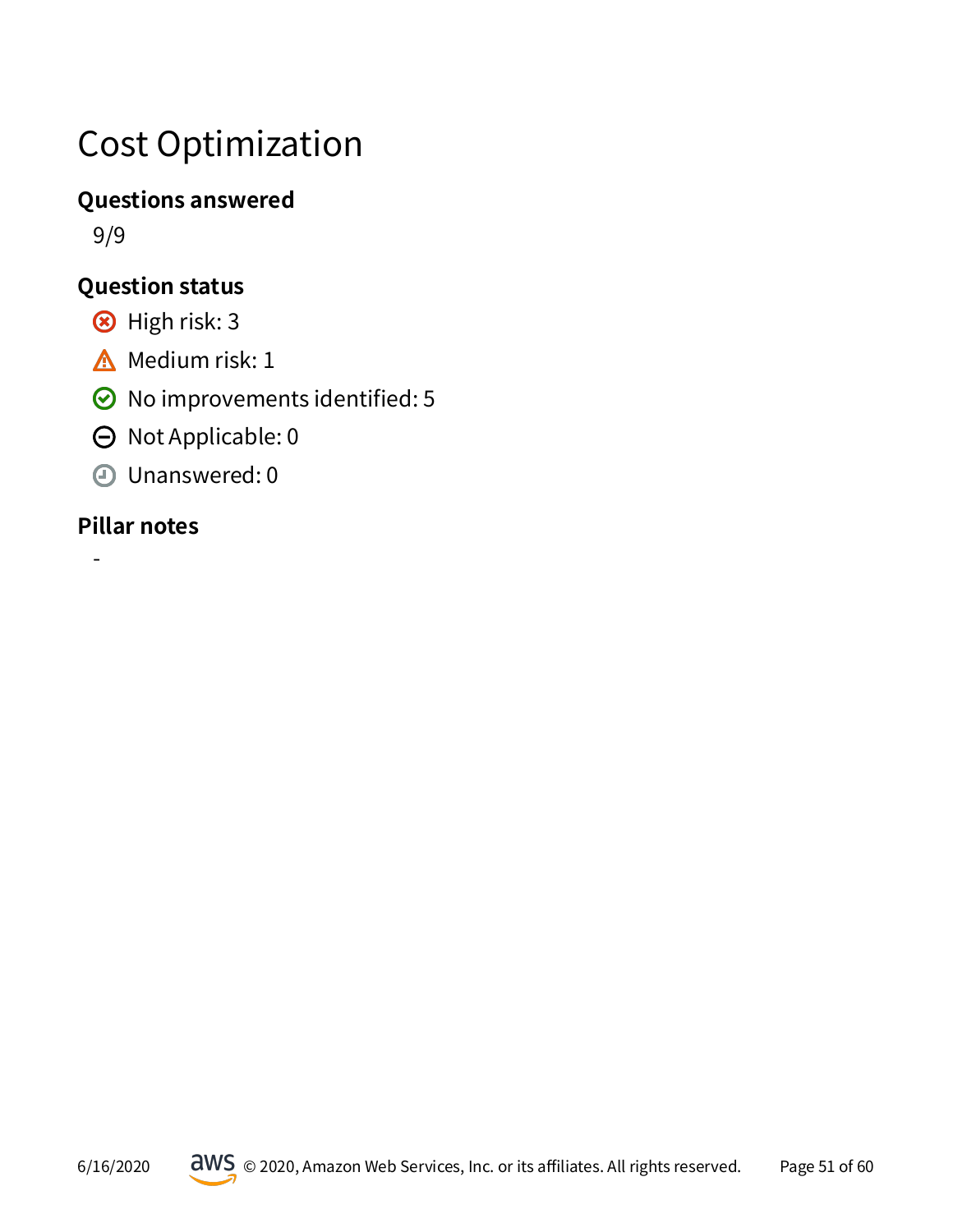## <span id="page-51-0"></span>1. How do you govern usage?

## **B** High risk

## **Selected choice(s)**

- Implement an account structure
- Implement groups and roles
- Implement cost controls

## **Not selected choice(s)**

- Develop policies based on your organization requirements
- Track project lifecycle
- None of these

#### **Notes**

Budgets and Cloudcheckr alerts should be implemented as notifcations of spending increase as a percentage of daily spend. New services deployment notifications should also be configured (via Cloudcheckr).

- Define financial and optimization goals for accounts and workloads
- [Implement an account structure](https://wa.aws.amazon.com/wat.question.COST_1.en.html#step2)
- [Create IAM policies to control resource creation](https://wa.aws.amazon.com/wat.question.COST_1.en.html#step3)
- Review the cost effectiveness of the workload
- [Use service limits to control cost](https://wa.aws.amazon.com/wat.question.COST_1.en.html#step5)

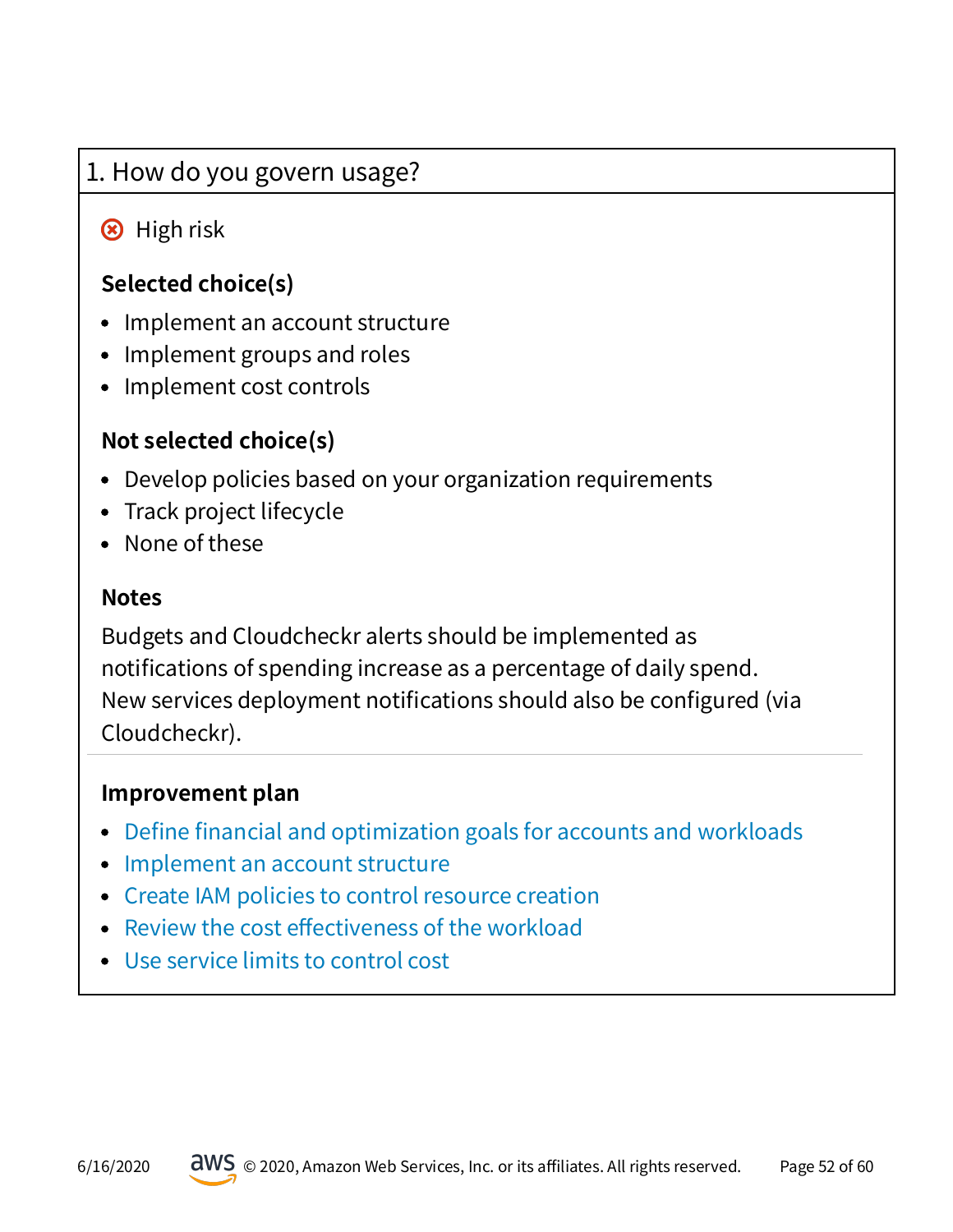## <span id="page-52-0"></span>2. How do you monitor usage and cost?

## **B** High risk

## **Selected choice(s)**

- Configure AWS Cost and Usage Report
- Identify cost attribution categories
- Define and implement tagging
- Configure billing and cost management tools
- Monitor cost proactively

## **Not selected choice(s)**

- Establish organization metrics
- Report and notify on cost optimization
- Allocate costs based on workload metrics
- None of these

#### **Notes**

Analysis of select Cloudcheckr reports (currently too much noise) should be driven by notifications sent based on a percentage of increased spend.

- Define a tagging schema for your organization
- Configure AWS Budgets
- Configure Cost Explorer
- [Enable AWS Cost and Usage Report](https://wa.aws.amazon.com/wat.question.COST_2.en.html#step4)

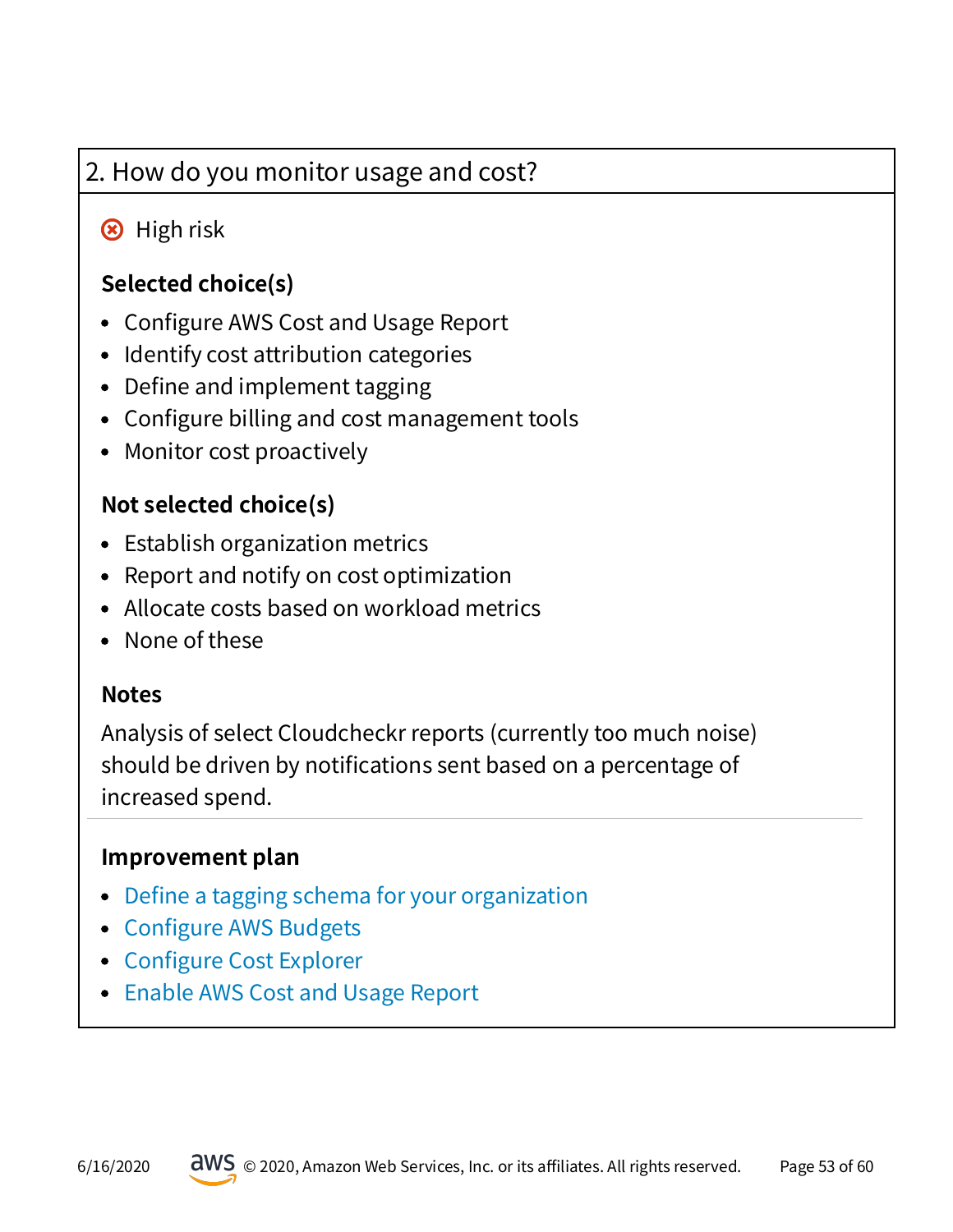## 3. How do you decommission resources?

## $\odot$  No improvements identified

## **Selected choice(s)**

- Track resources over their life time
- Implement a decommissioning process
- Decommission resources automatically

#### **Not selected choice(s)**

- Decommission resources in an unplanned manner
- None of these

#### **Notes**

-

#### **Improvement plan**

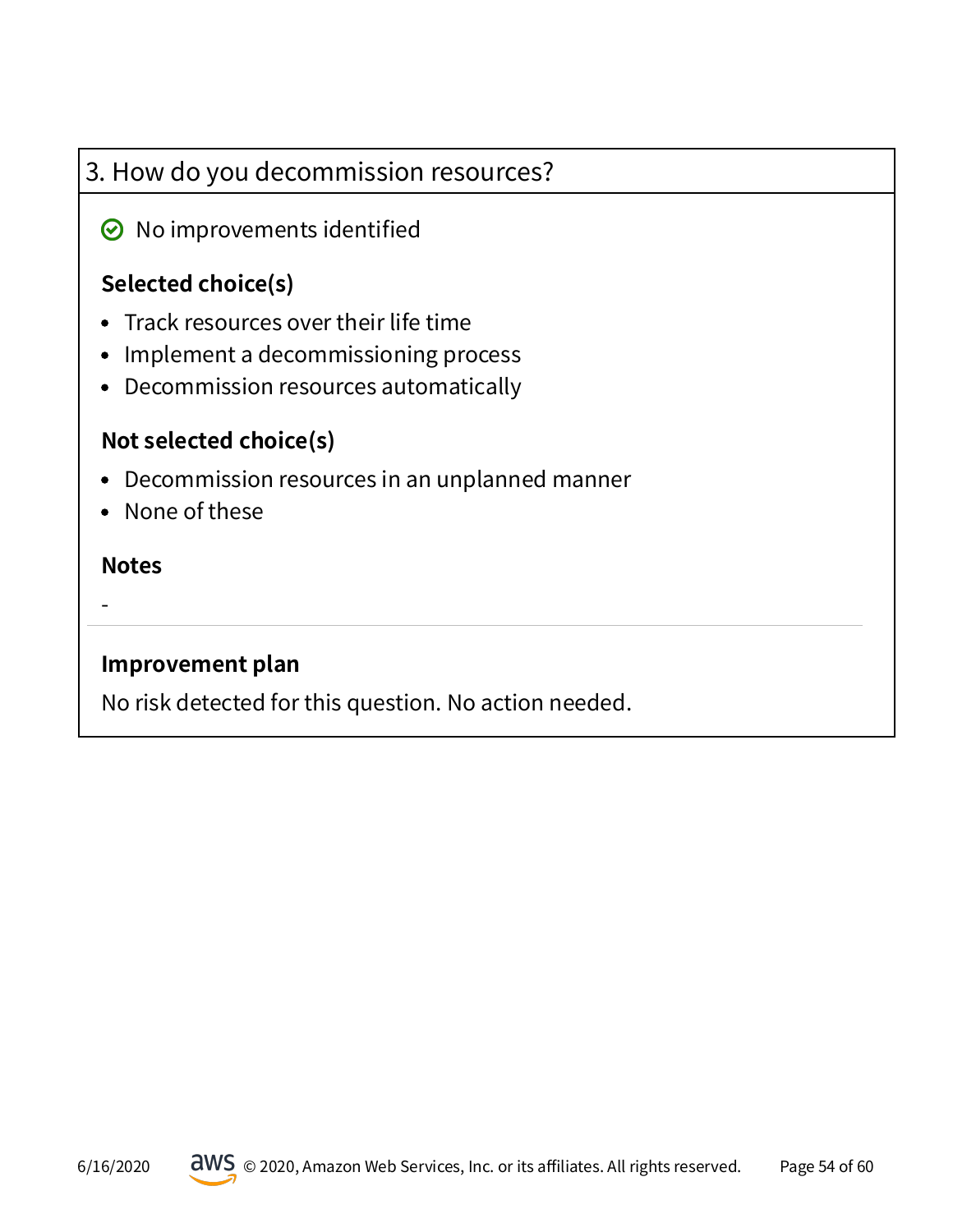## 4. How do you evaluate cost when you select services?

## $\odot$  No improvements identified

## **Selected choice(s)**

- Identify organization requirements for cost
- Analyze all components of this workload
- Perform a thorough analysis of each component
- Select components of this workload to optimize cost inline with organization priorities
- Perform cost analysis for different usage over time

## **Not selected choice(s)**

• None of these

#### **Notes**

-

## **Improvement plan**

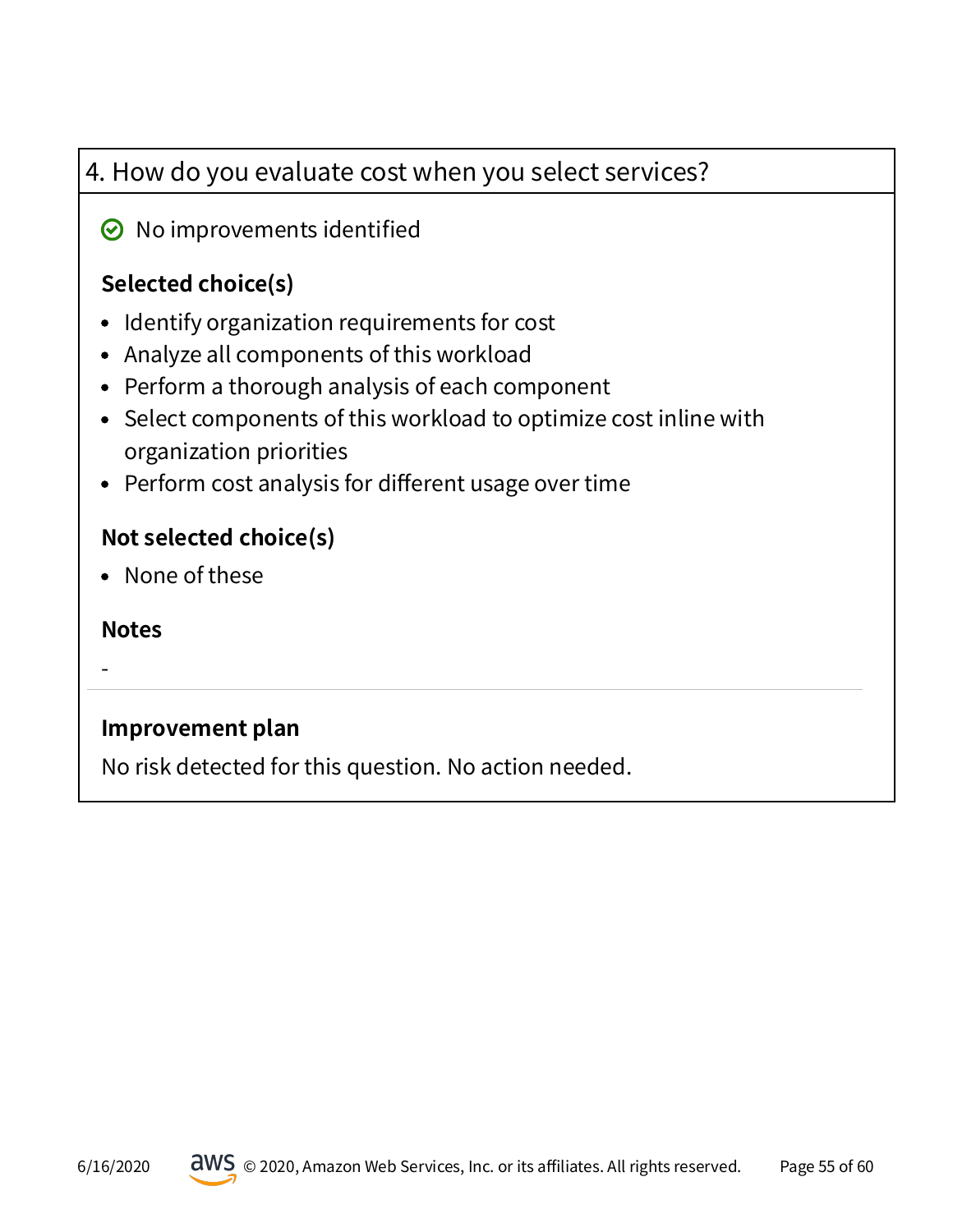## 5. How do you meet cost targets when you select resource type and size?

 $\odot$  No improvements identified

## **Selected choice(s)**

- Perform cost modeling
- Select resource type and size based on estimates
- Select resource type and size based on metrics

#### **Not selected choice(s)**

• None of these

#### **Notes**

-

#### **Improvement plan**

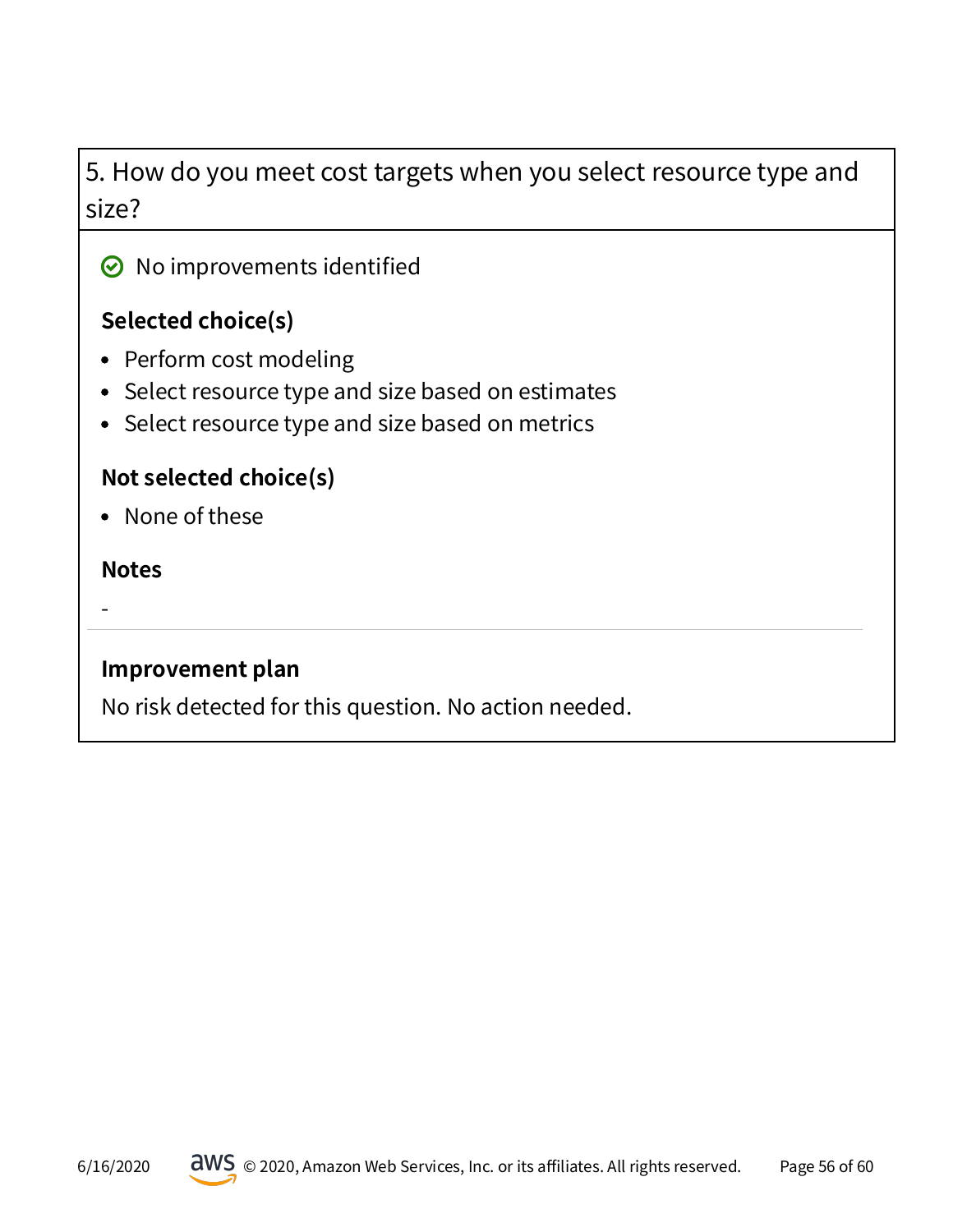## 6. How do you use pricing models to reduce cost?

## $\odot$  No improvements identified

## **Selected choice(s)**

- Perform pricing model analysis
- Implement regions based on cost
- Implement pricing models for all components of this workload

#### **Not selected choice(s)**

- Implement different pricing models, with low coverage
- None of these

#### **Notes**

-

#### **Improvement plan**

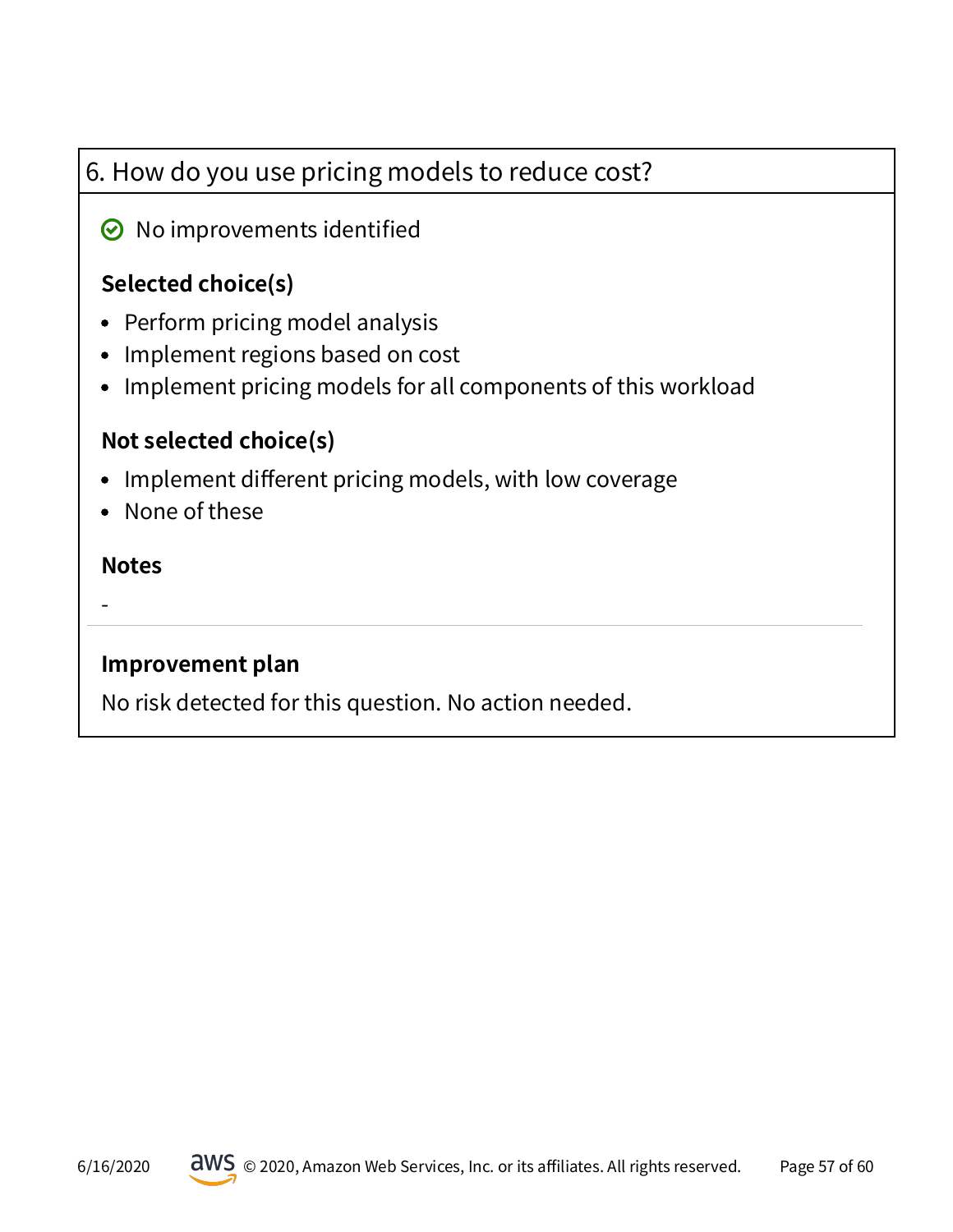## <span id="page-57-0"></span>7. How do you plan for data transfer charges?

## **A** Medium risk

### **Selected choice(s)**

• Perform data transfer modeling

#### **Not selected choice(s)**

- Select components to optimize data transfer cost
- Implement services to reduce data transfer costs
- None of these

#### **Notes**

-

- [Model data transfer costs throughout a workload](https://wa.aws.amazon.com/wat.question.COST_7.en.html#step1)
- [Review data transfer costs](https://wa.aws.amazon.com/wat.question.COST_7.en.html#step2)
- Configure Amazon CloudFront for larger traffic volumes
- [Implement caching layers](https://wa.aws.amazon.com/wat.question.COST_7.en.html#step4)
- [Use AWS Direct Connect instead of VPN](https://wa.aws.amazon.com/wat.question.COST_7.en.html#step5)

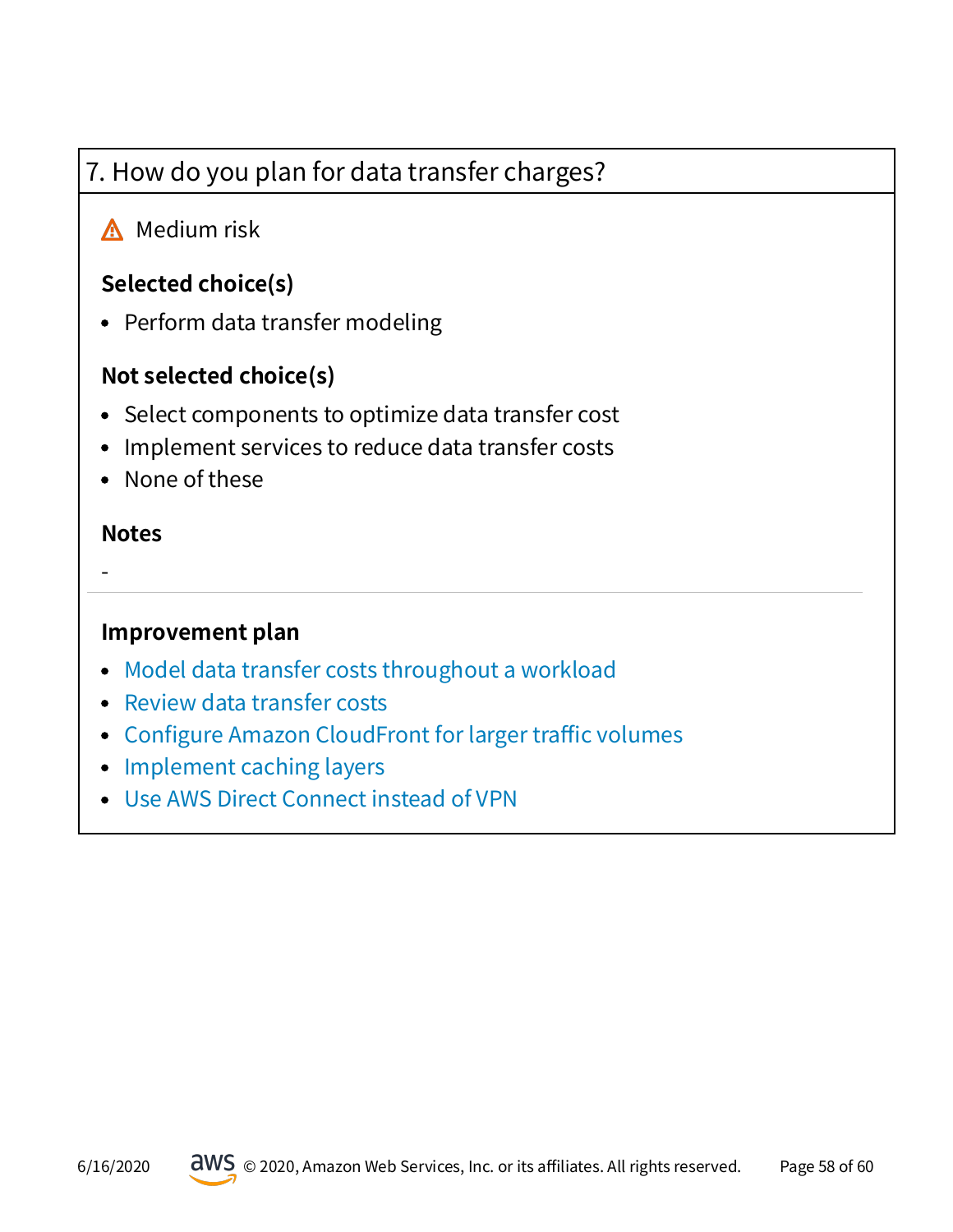## 8. How do you match supply of resources with demand?

#### $\odot$  No improvements identified

#### **Selected choice(s)**

- Perform an analysis on the workload demand
- Provision resources dynamically

#### **Not selected choice(s)**

- Provision resources reactively or unplanned
- None of these

#### **Notes**

-

#### **Improvement plan**